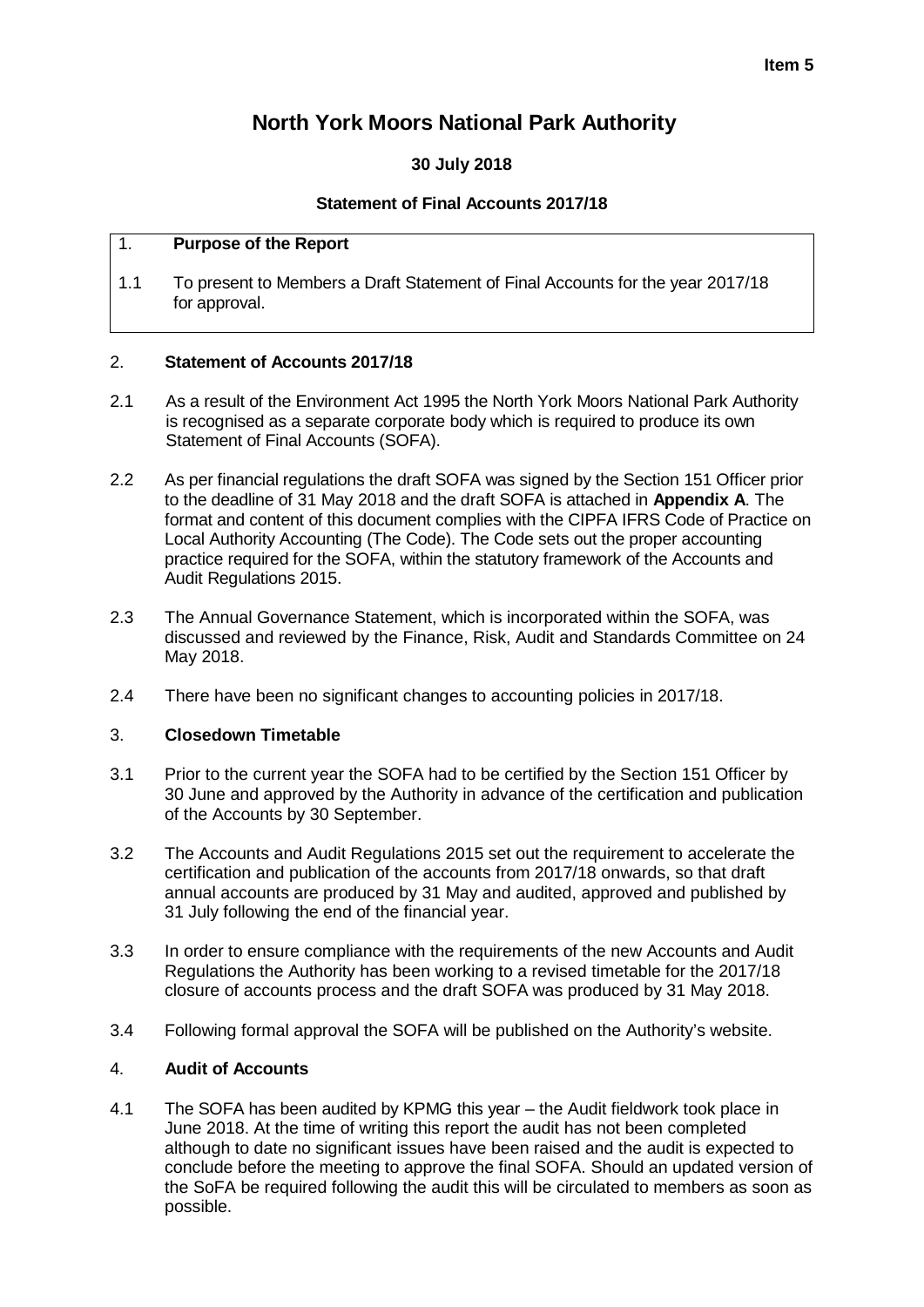The Independent Auditors draft report will be considered under agenda item 4 and the final report will be circulated in advance of the meeting if possible but may be tabled at the meeting if the audit is not concluded in time.

4.2 The outturn figures in the written report to the Finance, Risk, Audit and Standards Committee on 24 May 2018 have not been adjusted or amended.

## 5. **Financial and Staffing Implications**

5.1 The financial and staffing implications are described in the report.

## 6. **Sustainability Appraisal**

6.1 There are no sustainability issues.

## 7. **Legal Implications**

7.1 There are no legal implications arising from this report.

## 8. **Recommendation**

8.1 That Members approve the Statement of Final Accounts for the financial year ended 31 March 2018.

Contact Officer: Karen Iveson S151 Officer North Yorkshire County Council

## **Background documents to this report**

1. CIPFA Code of Practice on Local Authority Accounting (the Code)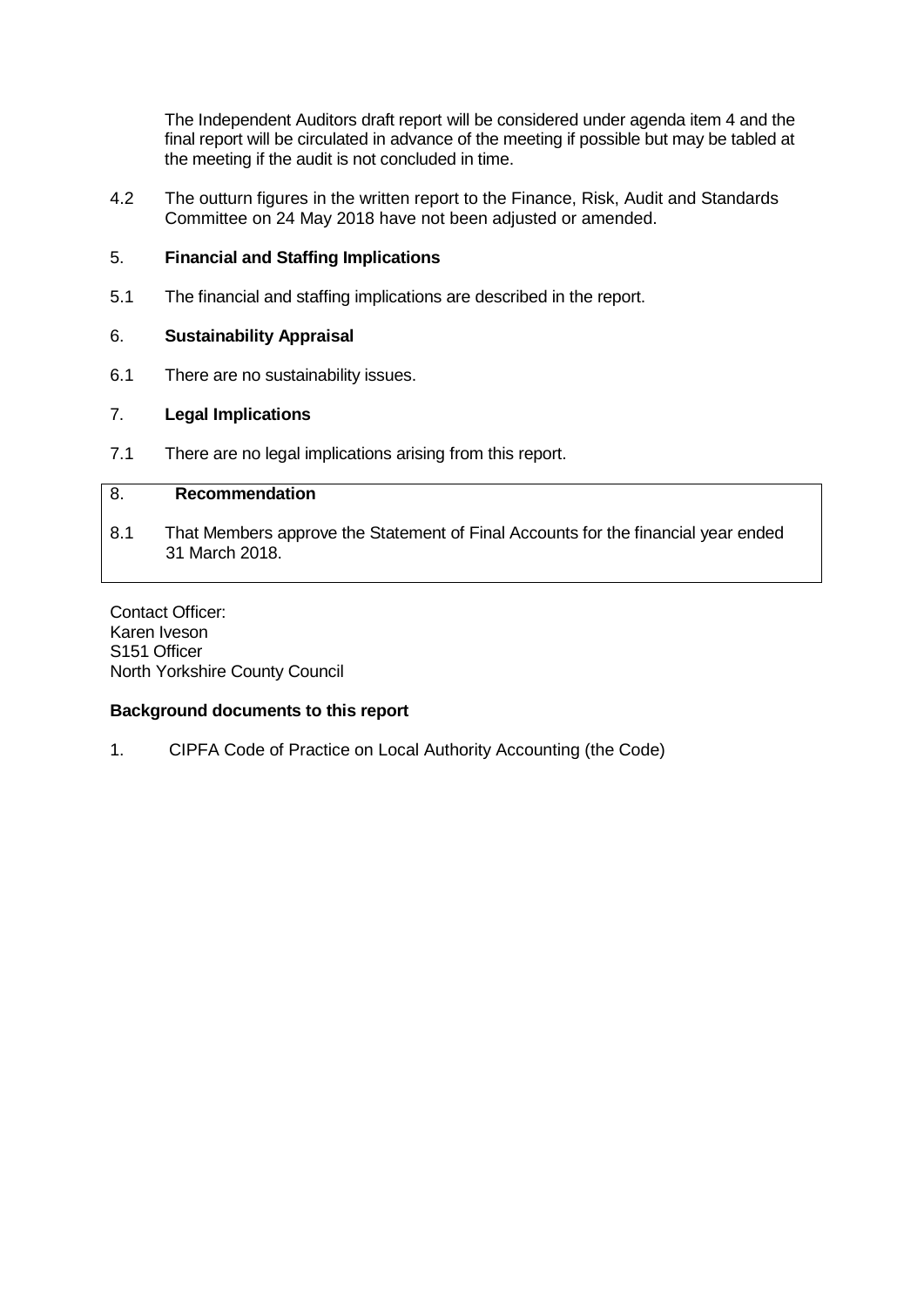## **Statement of Accounts**

**2017/18**



North York Moors National Park Authority

Statement of Accounts 2017/18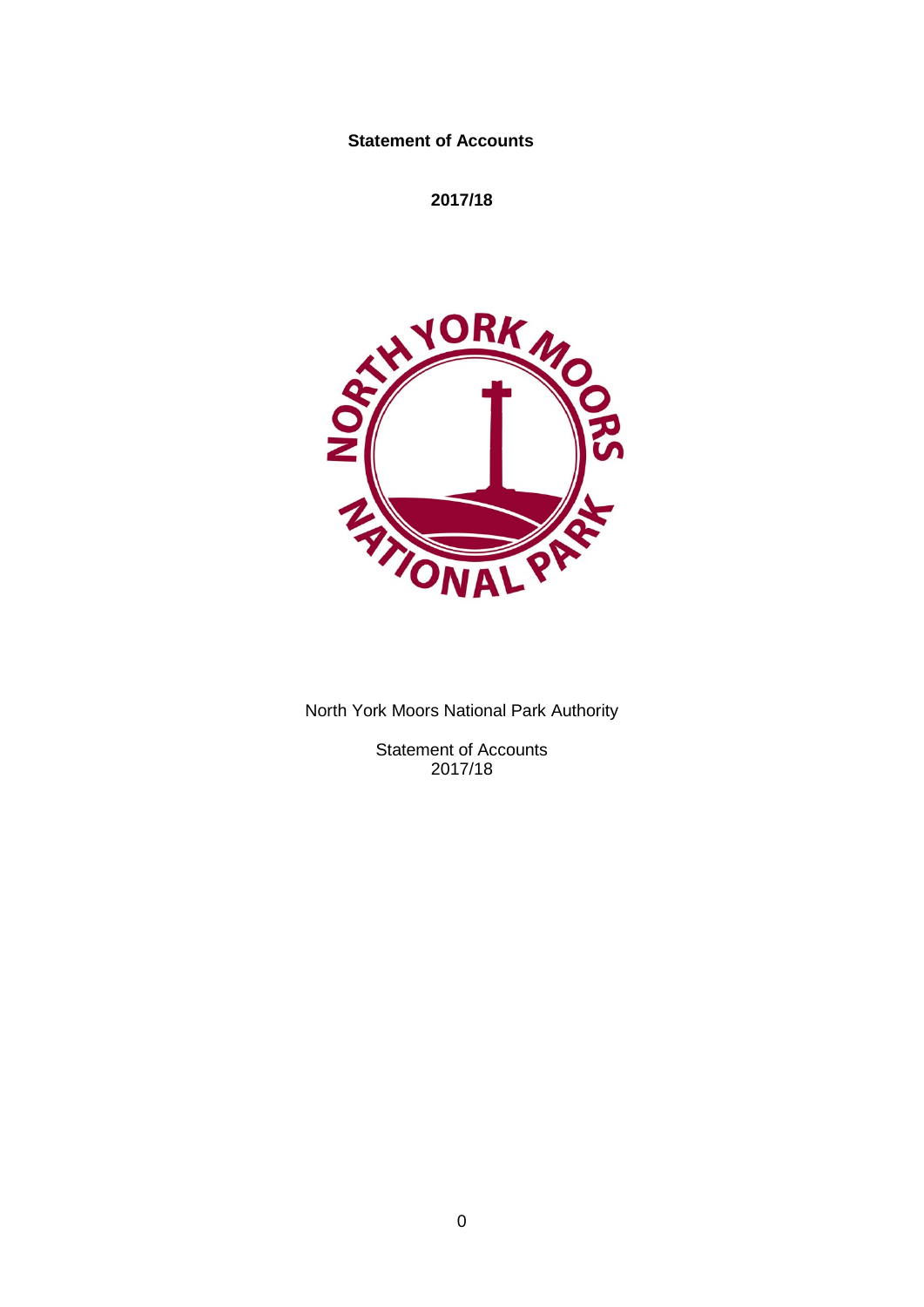## **Contents**

|     | Comprehensive Income and Expenditure Statement for Year Ended 31 March 2018  29 |  |
|-----|---------------------------------------------------------------------------------|--|
|     |                                                                                 |  |
|     |                                                                                 |  |
|     |                                                                                 |  |
| 1.  | Adjustments between Accounting Basis and Funding Basis under Regulations 32     |  |
| 2.  |                                                                                 |  |
| 3.  |                                                                                 |  |
| 4.  |                                                                                 |  |
| 5.  |                                                                                 |  |
| 6.  |                                                                                 |  |
| 7.  |                                                                                 |  |
| 8.  |                                                                                 |  |
| 9.  |                                                                                 |  |
| 10. |                                                                                 |  |
| 11. |                                                                                 |  |
| 12. |                                                                                 |  |
| 13. |                                                                                 |  |
| 14. |                                                                                 |  |
| 15. |                                                                                 |  |
| 16. |                                                                                 |  |
| 17. |                                                                                 |  |
| 18. |                                                                                 |  |
| 19. |                                                                                 |  |
| 20. |                                                                                 |  |
| 21. |                                                                                 |  |
| 22. |                                                                                 |  |
| 23. |                                                                                 |  |
| 24. |                                                                                 |  |
|     |                                                                                 |  |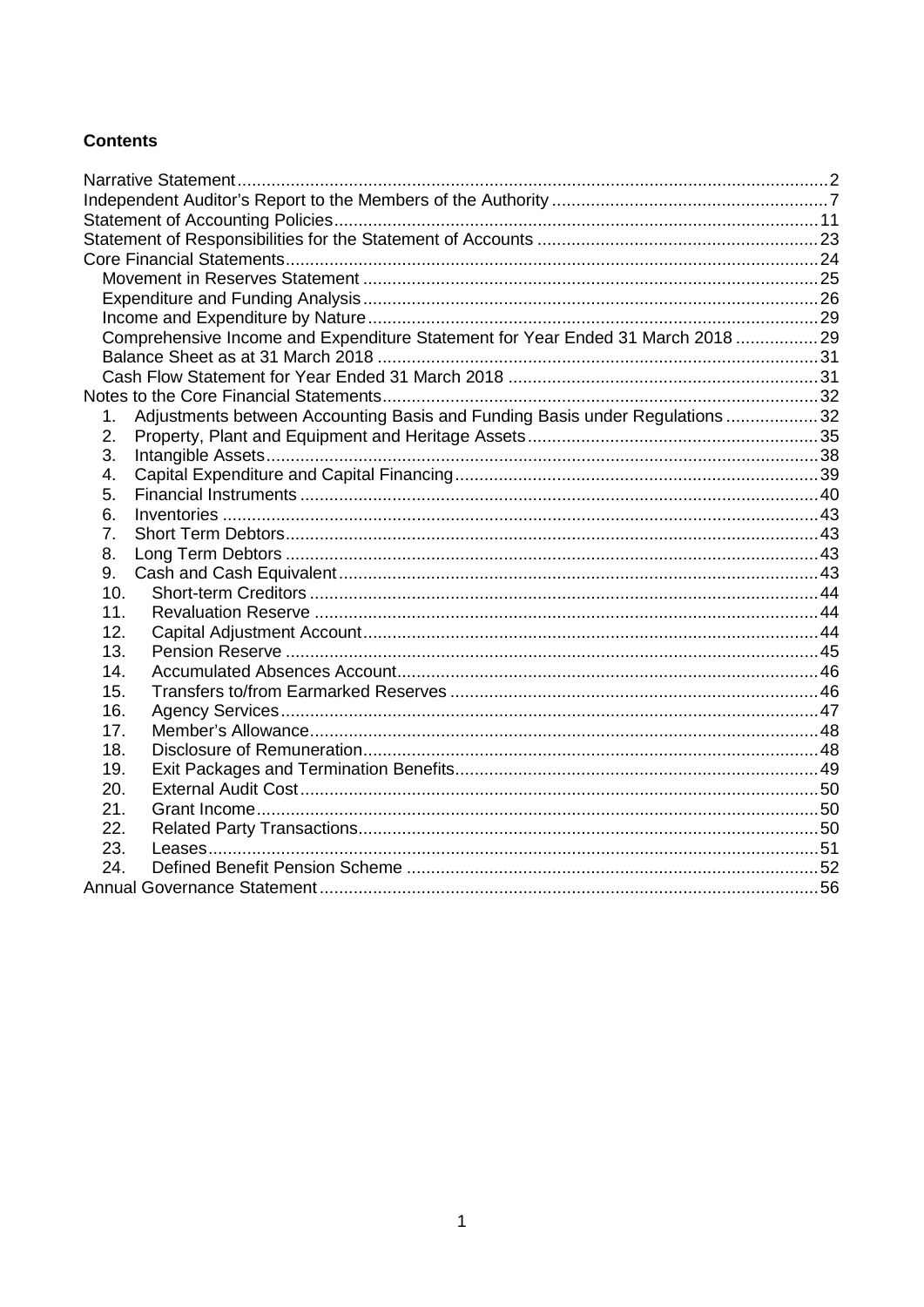#### Narrative Statement

### <span id="page-4-0"></span>**Introduction**

1. The North York Moors National Park Authority was constituted on 1<sup>st</sup> April 1997 under the Environment Act 1995, and took over the responsibilities previously undertaken by North Yorkshire County Council through its North York Moors National Park Committee.

The Authority's Accounts for the year ended 31<sup>st</sup> March 2018 are presented in the format laid down in the "Code of Practice on Local Authority Accounting in the United Kingdom 2017/18" (The Code) - issued by the Chartered Institute of Public Finance and Accountancy (CIPFA) and in accordance with the International Accounting Standards Board (IASB) Framework for the preparation and presentation of Financial Statements as interpreted by The Code. The Code is based upon International Financial Reporting Standards (IFRS).

The Statements included in the Accounts are as follows:

- a) **The Narrative Statement** the purpose of this is to indicate the most significant matters impacting on the Authority's financial position. In particular it shows the Authority's performance against budget for the financial year and the resources used.
- b) **The Independent Auditor's Report** this explains the Auditor's responsibilities in relation to the Statement of Accounts. It also expresses an opinion on the Accounts and shows how this opinion was reached. The report also gives a conclusion on value for money in terms of the arrangements for securing economy, efficiency and effectiveness.
- c) **The Statement of Responsibilities for the Statement of Accounts** this outlines the Authority's responsibilities for the Accounts under Local Government legislation and any other requirements. It also shows the legal and professional responsibility for the Accounts of the Treasurer.
- d) **The Statement of Accounting Policies** this explains the principles, bases, conventions and rules applied by the Authority in preparing the Statement of Accounts.
- e) **The Movement in Reserves Statement** this shows the movement in the year on the different reserves held by the Authority, analysed into usable reserves and other reserves. The surplus on the Provision of Services line shows the true economic cost of providing the Authority's services, more details of which are shown in the Comprehensive Income and Expenditure Statement. The net increase/decrease before transfers to Earmarked Reserves line shows the statutory General Fund Reserve before any discretionary transfers to or from Earmarked Reserves undertaken by the Authority.
- f) **Expenditure and Funding Analysis** this demonstrates how the funding available to the Authority for the year has been used in providing services in comparison with those resources consumed or earned by the Authority.
- g) **The Comprehensive Income and Expenditure Statement** which shows the accounting cost in the year of providing services in accordance with generally accepted accounting practices. It shows income receivable and expenditure incurred in the year by the Authority in order to undertake its activities and services. It includes gains or losses which do not arise out of the operation of the Authority's activities and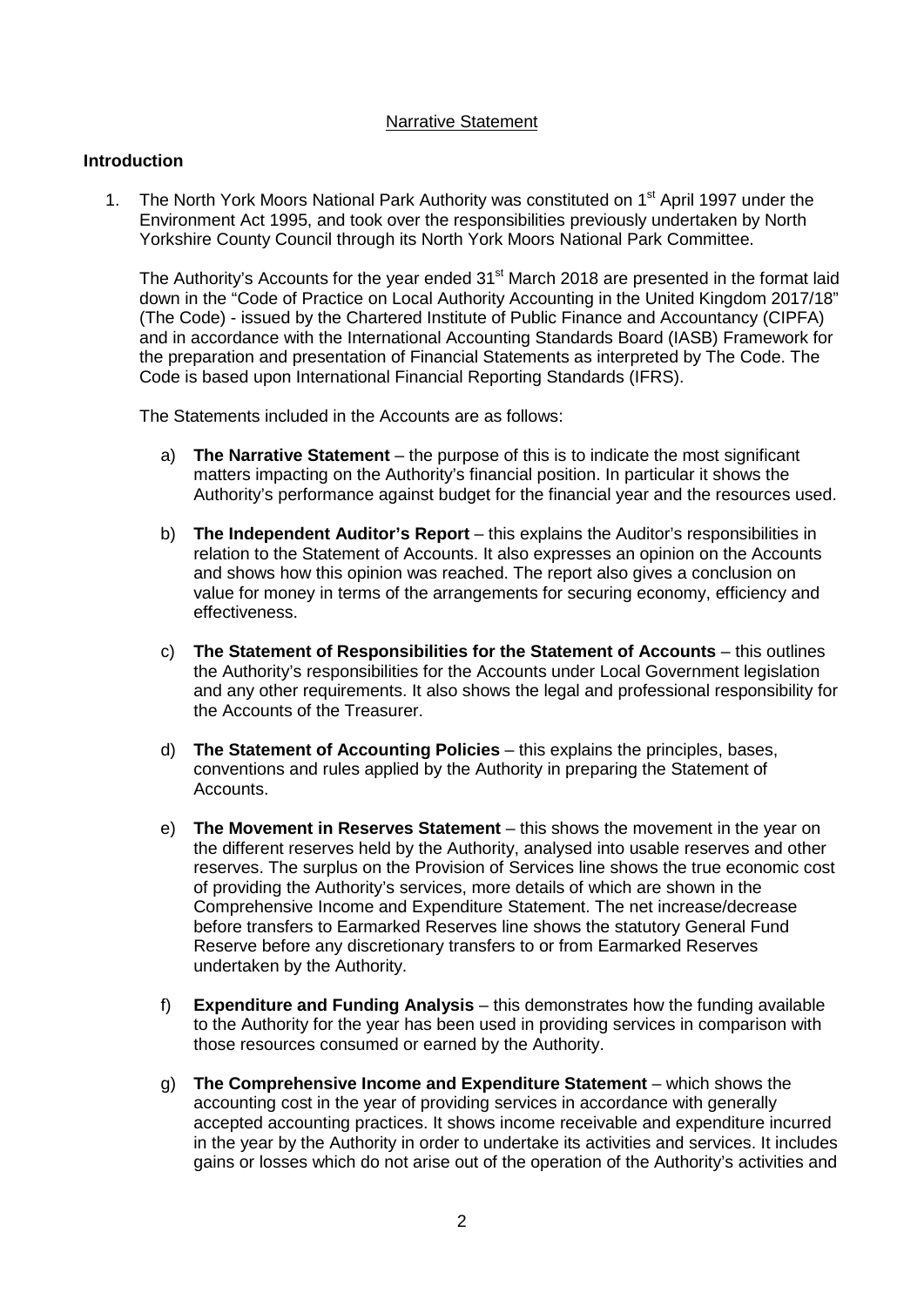includes adjustments relating to the revaluation of assets or actuarial valuation of the pension fund assets and liabilities.

- h) **The Balance Sheet**  this shows the value as at the Balance Sheet date of the assets and liabilities recognised by the Authority. The net assets of the Authority (assets less liabilities) are matched by the reserves held by the Authority. Reserves are reported in two categories, the first being Usable Reserves that may be used to provide services subject to the need to maintain a prudent level of reserves and any statutory limitations on their use. The second category of reserves, are those that the Authority are not able to use to provide services. This includes reserves that hold unrealised gains and losses (such as the Revaluation Reserve), where amounts would only become available to provide services if the assets are sold; and reserves that hold timing differences shown in the Movement of Reserves Statement line 'Adjustments between accounting basis and funding basis under regulations'.
- i) **The Cash Flow Statement** this shows the change in cash and cash equivalents of the Authority during the reporting period. The Statement shows how the Authority generated and used cash and cash equivalents by classifying cash flows as Operating, Investing and Financing Activities. The amount of net cash flows arising from Operating Activities is a key indicator of the extent to which the operations of the Authority are funded by way of grant income or from the recipients of services provided by the Authority. Investing Activities represent the extent to which cash outflows have been made for resources which are intended to contribute to the Authority's future service delivery. Cash flows arising from Financing Activities are useful in predicting claims on future cash flows by providers of capital to the Authority.
- j) **Notes to the Core Financial Statements** these provide further details and explanation of the figures included in the Core Financial Statements.
- k) **Annual Governance Statement** the Statement sets out the framework for financial control and corporate governance which the Authority has in place to ensure that its business is conducted in accordance with the law and proper standards and that public money is safeguarded. It is provided at the end of this document but does not form part of the Statement of Accounts.
- 2. The Authority is an admitted body to the North Yorkshire Pension Fund. Members' attention is drawn to Note 24, which discloses the status of the Authority's overall liability in relation to its participation in the Local Government Pension Scheme (LGPS). As at 31<sup>st</sup> March 2018, the net liability (assets minus liabilities) stood at £4.320m, a change of £0.489m on the previous year's value (£4.809m). The Authority's assets increased by 8.5% in the year and liabilities increased by 5.0% due to changes in the actuarial assumptions used to value them.
- 3. There are no non-adjusting post Balance Sheet events to report.

## **Summary of Revenue Spending**

4. The main components of the Revised Budget for 2017/18 and a comparison with the actual position are set out over the page. These figures are based on the annual outturn as reported to the North York Moors National Park Finance, Risk, Audit and Standards Committee (FRASC) in May 2018. They do however exclude statutory accounting adjustments such as the use of assets which are reflected in the Comprehensive Income and Expenditure Statement on Page 31. A reconciliation of the two sets of figures is proved in the Expenditure and Funding Analysis on Page 27.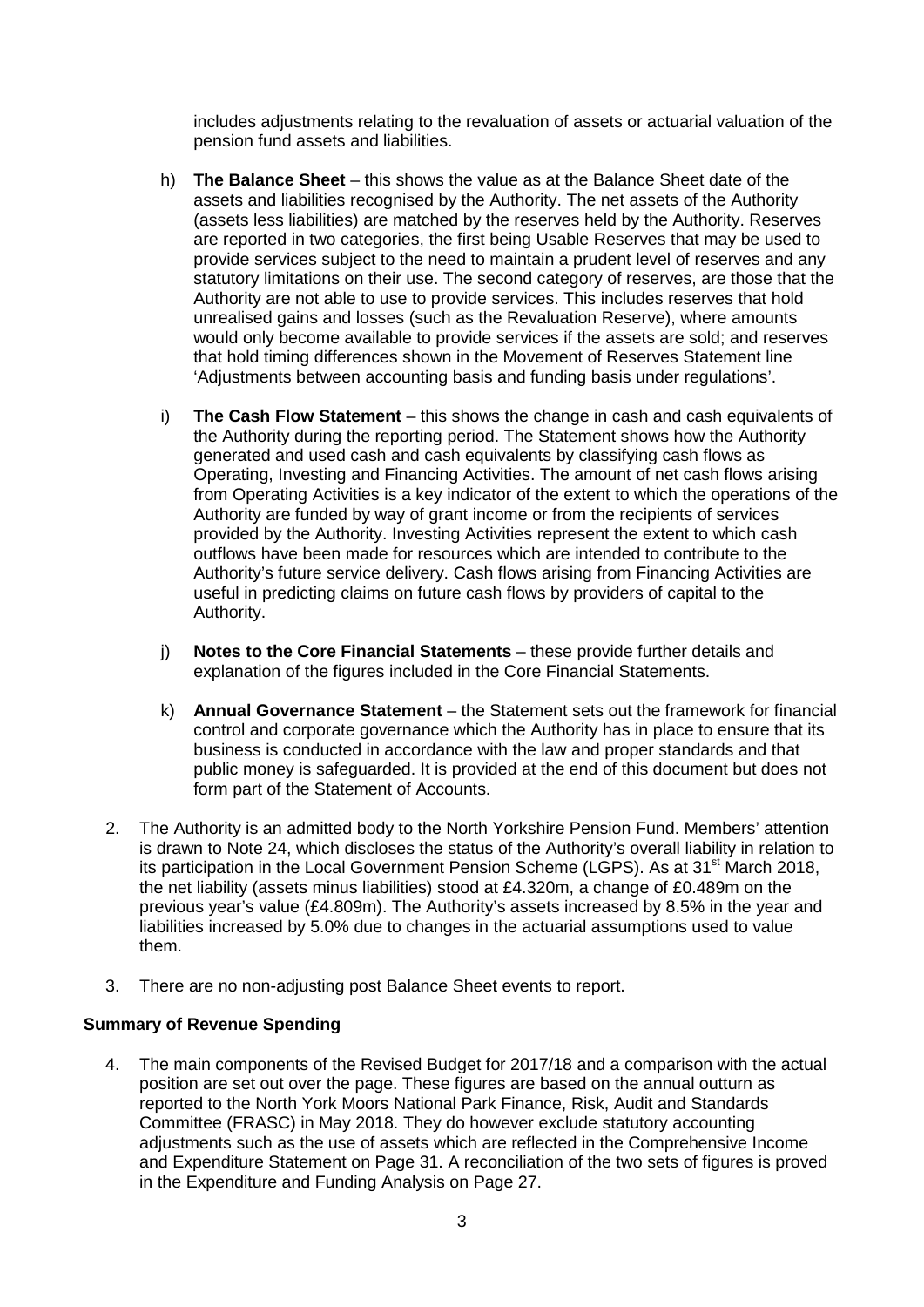5. Financial Performance in the year resulted in a small transfer into reserves. This was planned to provide a stable position. The Authority could then continue with the Medium Term Financial Strategy in the Business Plan 2017-2020. During the year, performance on income generation from car parking and visitor centres has been strong but is offset by lower planning fees, corporate sponsorship and external funding. The transfer to reserves includes ring fenced funding received in relation to S106 Compensation & Mitigation which has been identified in earmarked reserves. In relation to the remaining reserves, the Business Plan has allocated these to significant capital projects which are highly likely to be completed over the Business Plan period; including projects at Sutton Bank and the Headquarter buildings.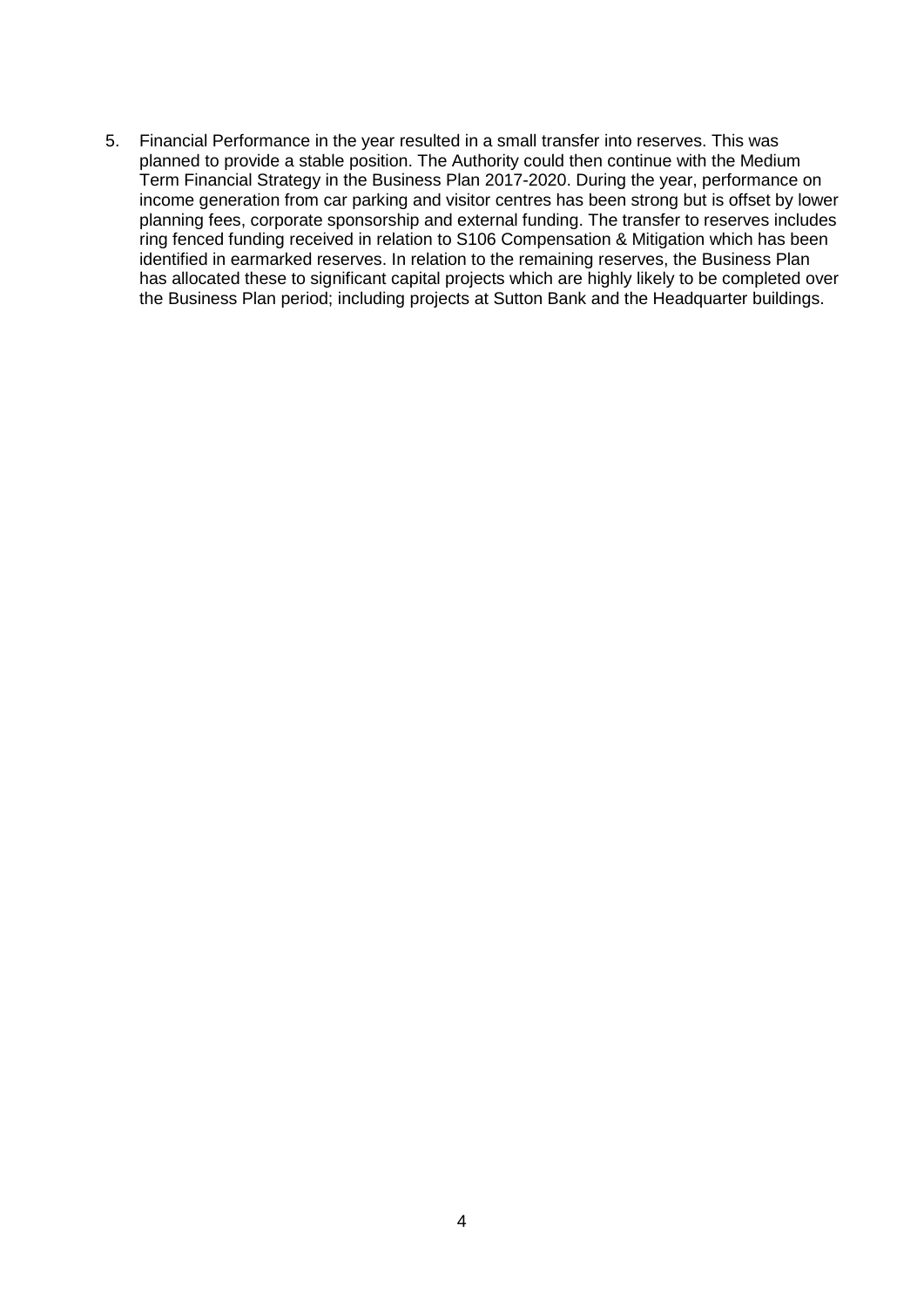## **Summary of Revenue Expenditure for 2017/18 as at 31 March 2018**

| Outturn<br>2016/17 |                                                | <b>Current</b><br><b>Budget</b><br>2017/18 | <b>Outturn at</b><br>31 March<br>2018 | <b>Year End</b><br><b>Variance</b><br>2017/18 |
|--------------------|------------------------------------------------|--------------------------------------------|---------------------------------------|-----------------------------------------------|
| £000               |                                                | £000                                       | £000                                  | £000                                          |
|                    | <b>Expenditure</b>                             |                                            |                                       |                                               |
|                    | 864 Conservation of the Natural Environment    | 1,028                                      | 883                                   | (145)                                         |
|                    | 616 Conservation of Cultural Heritage          | 925                                        | 887                                   | (38)                                          |
|                    | 1,195 Recreation Management and Transport      | 1,093                                      | 1,142                                 | 49                                            |
|                    | 1,461 Promoting Understanding                  | 1,551                                      | 1,571                                 | 20                                            |
|                    | 816 Rangers, Estate & Volunteers               | 846                                        | 813                                   | (33)                                          |
|                    | 752 Development Management                     | 701                                        | 708                                   | 7                                             |
|                    | 290 Forward Planning & Communities             | 367                                        | 312                                   | (55)                                          |
|                    | 412 Corporate & Democratic Core                | 441                                        | 377                                   | (64)                                          |
|                    | 6,406 Total Function Expenditure               | 6,952                                      | 6,693                                 | (259)                                         |
|                    | 0 Section 106 Compensation & Mitigation        | 1,072                                      | 728                                   | (344)                                         |
|                    | 6,406 Total Expenditure                        | 8,024                                      | 7,421                                 | (603)                                         |
|                    |                                                |                                            |                                       |                                               |
|                    | <b>Income</b>                                  |                                            |                                       |                                               |
| (135)              | <b>Conservation of the Natural Environment</b> | (362)                                      | (288)                                 | 74                                            |
|                    | (410) Conservation of Cultural Heritage        | (668)                                      | (609)                                 | 59                                            |
|                    | (715) Recreation Management and Transport      | (640)                                      | (684)                                 | (44)                                          |
| (524)              | <b>Promoting Understanding</b>                 | (526)                                      | (517)                                 | 9                                             |
| (26)               | Rangers, Estate & Volunteers                   | (5)                                        | (4)                                   | 1                                             |
| (398)              | Development Management                         | (300)                                      | (224)                                 | 76                                            |
| (211)              | Forward Planning & Communities                 | (60)                                       | (52)                                  | 8                                             |
|                    | (107) Corporate & Democratic Core              | (159)                                      | (92)                                  | 67                                            |
| (2,526)            | <b>Total Function Income</b>                   | (2,720)                                    | (2,470)                               | 250                                           |
|                    | <b>0</b> Section 106 Compensation & Mitigation | (1,067)                                    | (728)                                 | 339                                           |
|                    | (2,526) Total Income                           | (3,787)                                    | (3, 198)                              | 589                                           |
|                    |                                                |                                            |                                       |                                               |
|                    | 3,880 Net Expenditure                          | 4,237                                      | 4,223                                 | (14)                                          |
|                    | <b>Financed by</b>                             |                                            |                                       |                                               |
| 4,163              | <b>National Park Grant</b>                     | 4,235                                      | 4,235                                 | 0                                             |
| (283)              | Transfer (to)/from Reserves                    | $\overline{2}$                             | (12)                                  | (14)                                          |
|                    |                                                |                                            |                                       |                                               |
|                    | 3,880 Net Expenditure                          | 4,237                                      | 4,223                                 | (14)                                          |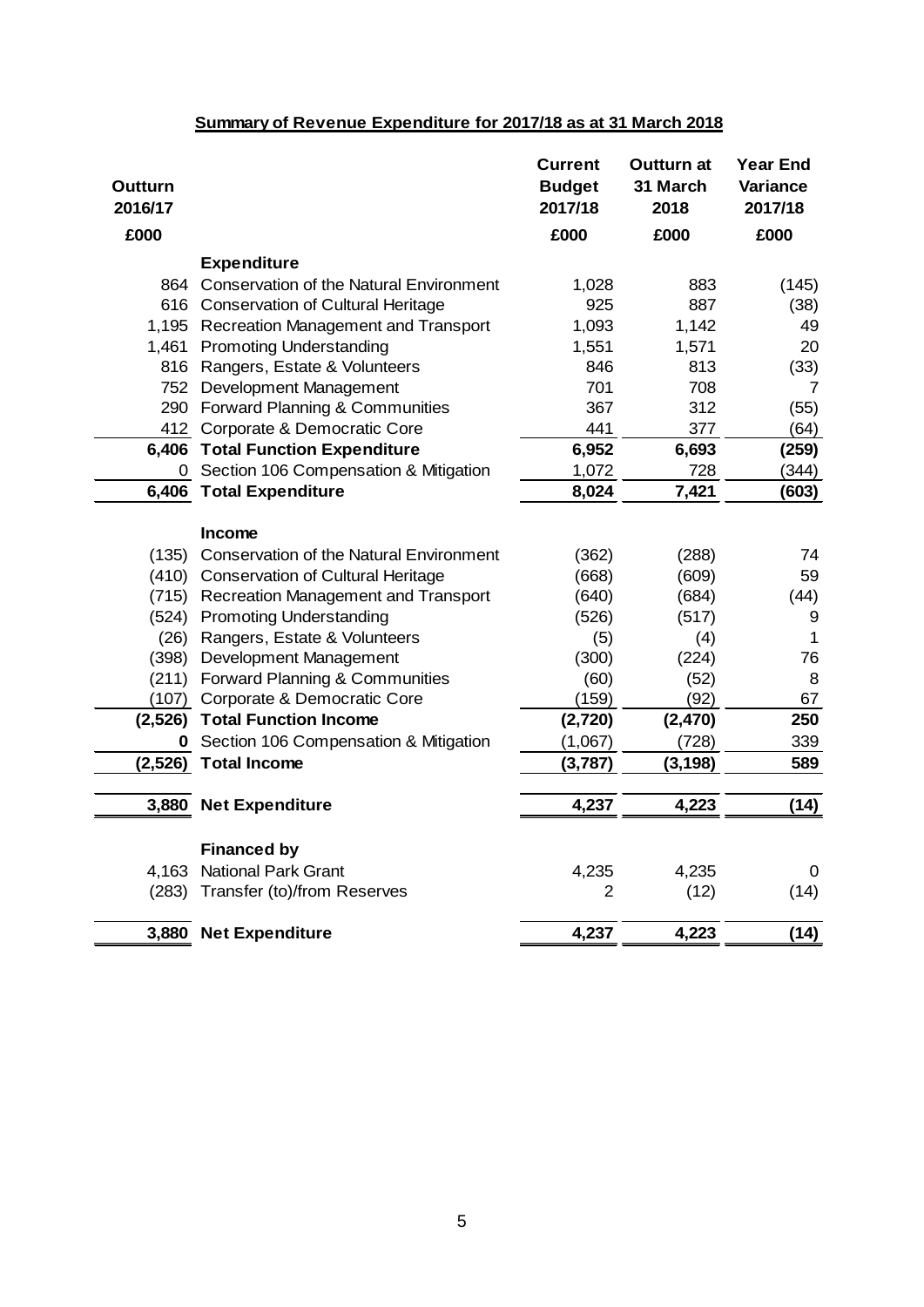6. Major expenditure and income variances against budget have their origin as follows:

# **Expenditure and Income Variances**

| <b>Expenditure</b>                             | Variance | <b>Explanation</b>                                                                                                                                                        |
|------------------------------------------------|----------|---------------------------------------------------------------------------------------------------------------------------------------------------------------------------|
| <b>Conservation of the Natural Environment</b> | (145)    | Project slippage on Ryevitalise (£45k) and BIFFA<br>(£16k). Underspends on PAWS, Connectivity,<br>Conservation Agreements and employees.                                  |
| <b>Conservation of Cultural Heritage</b>       | (38)     | Project slippage on TELI (£90k) offset by<br>overspend on MMS (£20k) and employees (£33k).                                                                                |
| Recreation Management & Transport              | 49       | Spend relating to additional grant for National Trail<br>Project (£45k).                                                                                                  |
| <b>Promoting Understanding</b>                 | 20       | Overspends on Visitor Centres (£30k, Exhibitions<br>(£14k), Education (£24k) and recharges (£18k)<br>partly offset by grant underspends on CCF (£52k)<br>and ERDF (£17k). |
| Rangers, Estate & Volunteers                   | (33)     | Lower spend on volunteers, rangers and services<br>(£47k) offset by additional spend on vehicles in<br>year (£19k).                                                       |
| Development Management                         | 7        |                                                                                                                                                                           |
| Forward Planning & Communities                 | (55)     | Lower than expected consultancy spend on the<br>landscape character assessment in the Local Plan<br>Budget.                                                               |
| Corporate & Democratic Core                    | (64)     | Lower invest to save spend (£40k) offset by<br>increase in spend on computer hardware (£17k).                                                                             |
| <b>Total Function Expenditure Variance</b>     | (259)    |                                                                                                                                                                           |
|                                                |          |                                                                                                                                                                           |
| Income                                         | Variance | <b>Explanation</b>                                                                                                                                                        |
| <b>Conservation of the Natural Environment</b> |          | Project slippage on Ryevitalise (£34k) and BIFFA<br>74 (£16k) and a loss of income from the Woodlands<br>Trust (£15k).                                                    |
| <b>Conservation of Cultural Heritage</b>       | 59       | Project slippage on TELI (££78k) offset by                                                                                                                                |
| Recreation Management & Transport              | (44)     | increased income for MMS (£18k).<br>Additional grant for National Trail Project (£49k).                                                                                   |
| <b>Promoting Understanding</b>                 |          | Additional income for Visitors Centres (£21k) and<br>9 Exhibitions (£29k) offset by on CCF (£45k) and                                                                     |
| Rangers, Estate & Volunteers                   | 1        | <b>ERDF (£16k).</b>                                                                                                                                                       |
| Development Management                         |          | Delay in major planning application as previously<br>76 reported (£54k) and lower S106 planning income<br>$(E22k)$ .                                                      |
| Forward Planning & Communities                 |          | Lower grant income from the DCLG for Self-Build<br>8 and Custom Housebuilding Grant and for a<br>Brownfield Sites Register (£9k).                                         |
| Corporate & Democratic Core                    | 67       | Under attainment of income for corpotate<br>sponsorship (£30k), Old Vicarage rent reduced<br>with Police move (£10k) and lower recharfe<br>income (£27k).                 |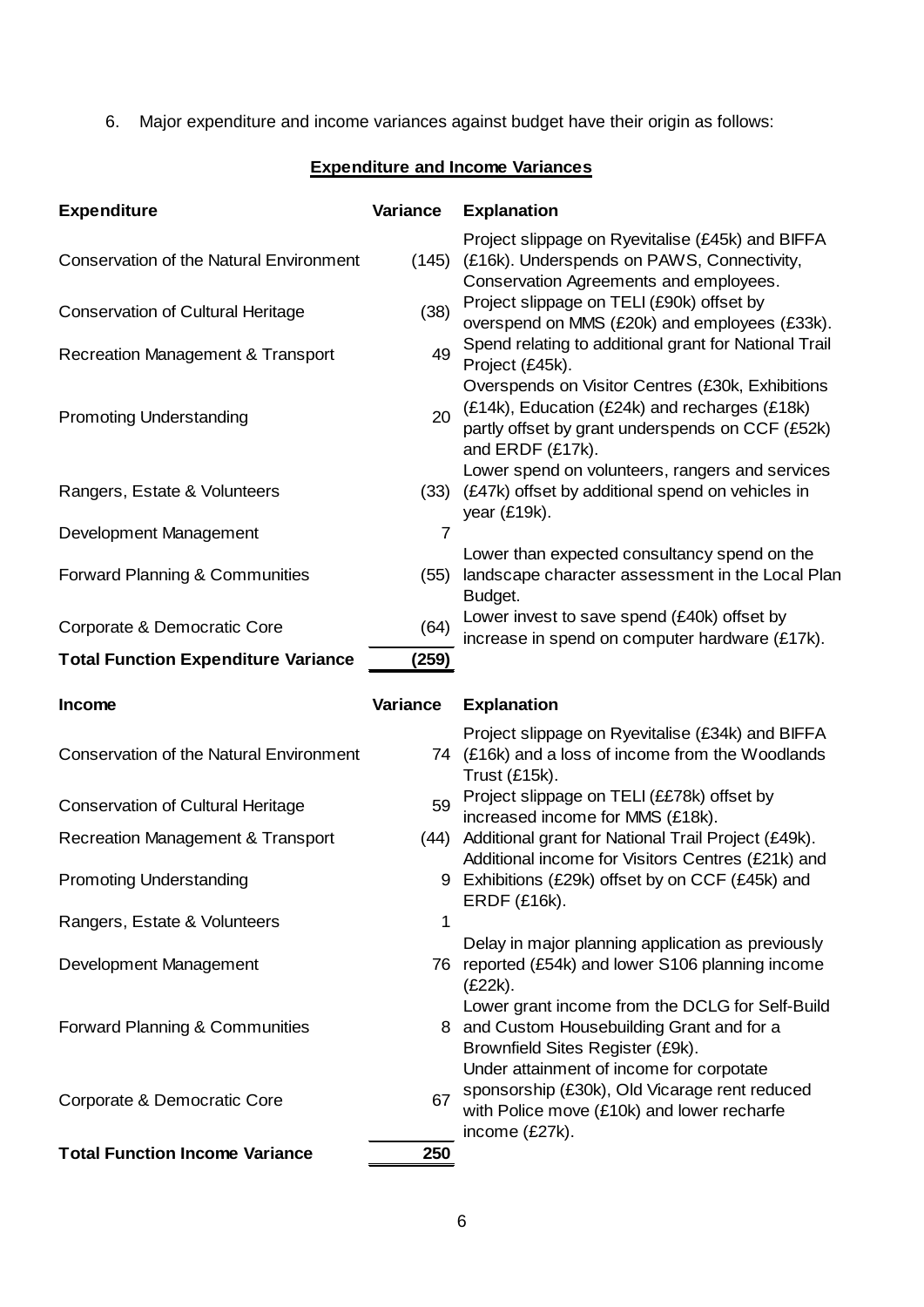- 7. The most significant items of expenditure incurred by the Authority are employees at £3.6m (£3.2m in 2016/17). During 2017/18 the Authority employed 118.5 full time equivalent staff (106.4 in 2016/17).
- 8. In 2017/18, the Authority spent £199k on capital expenditure of which £173k was funded from revenue expenditure. The remaining capital expenditure was funded from capital receipts. The total capital expenditure represents 2.7% of the Authority's total gross expenditure.

The equivalent figures for 2016/17 are that £294k was spent on capital expenditure. £269k was funded from revenue expenditure and £25k from capital receipts. The total capital expenditure represented 4.6% of the Authority's total gross expenditure.

- 9. The Revenue Working Balance the Authority seeks to maintain a permanent Balance Sheet reserve as a contingency against unexpected events and the actual position at 31<sup>st</sup> March 2018 is £320k.
- 10. The accounting policies are set out formally in the Statement of Accounting Policies on Page 13. The policies adopted in 2017/18 are compliant with the "Code of Practice on Local Authority Accounting in the United Kingdom 2017/18" (The Code).
- 11. The Authority has never borrowed any money for capital purposes, and with no intention to do so in the foreseeable future, does not have in place any arrangement for borrowing facilities. The Authority does have a facility arrangement with North Yorkshire County Council whereby any daily overdraft balances are consolidated into the County Council's Bank Accounts on a daily basis. However this facility does not represent an overdraft facility, it is used to manage day-to-day cash flow balances (not to fund capital expenditure) and represents an on-going investment of cash balances for investment purposes.
- 12. The Authority monitors an agreed set of Performance Indicators on a regular basis and the results are reported to the Finance, Risk Audit and Standards Committee (FRASC). An Annual Scrutiny Meeting takes place each July to enable Members to review performance on the Business Plan objectives and targets.

## **Changes in Accounting Policies and Presentation of the Accounts**

There have been no changes in accounting policies or significant changes to the presentation of the accounts for 2017/18.

<span id="page-9-0"></span>Independent Auditor's Report to the Members of the Authority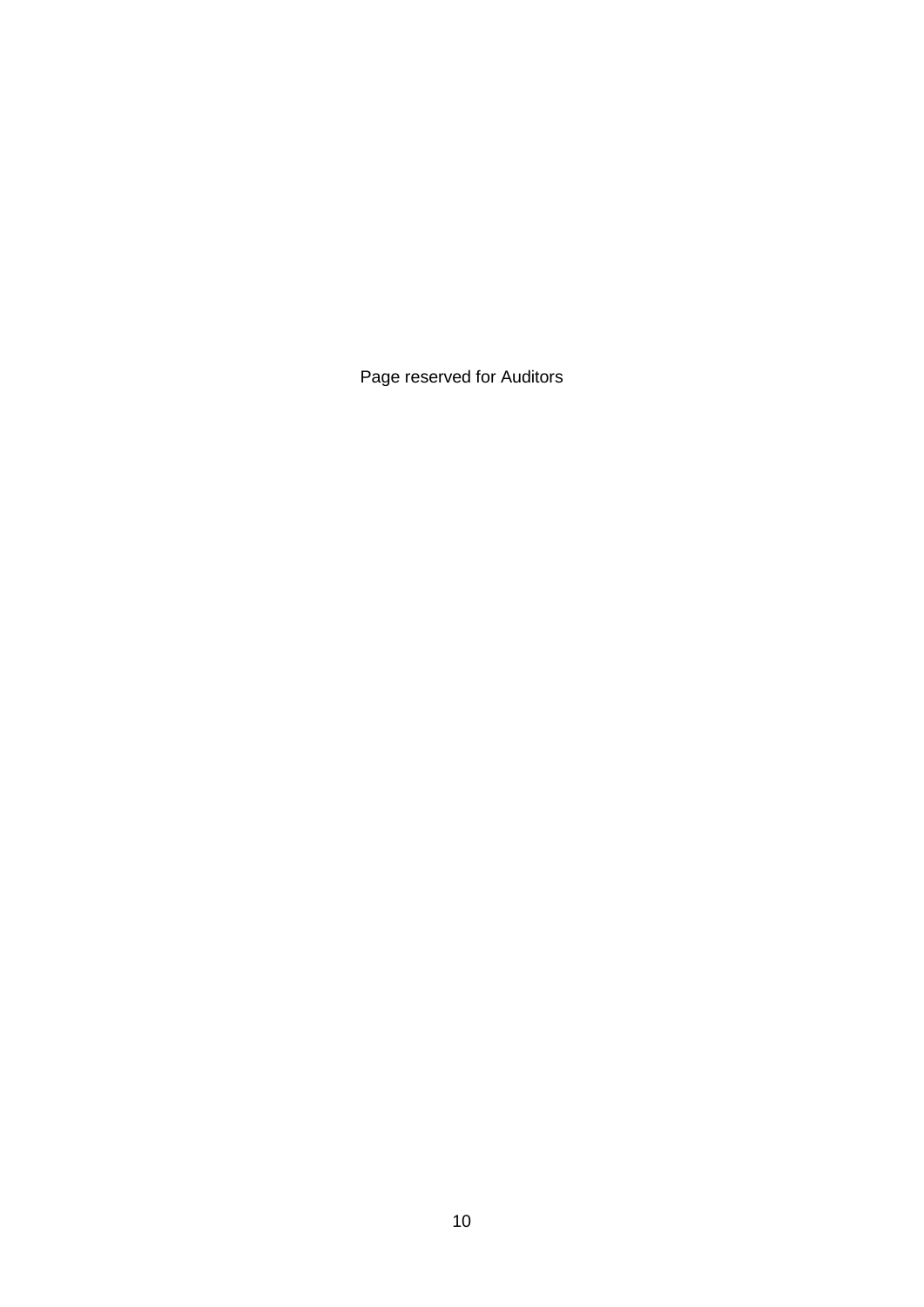#### Statement of Accounting Policies

## <span id="page-13-0"></span>**1. General**

The Statement of Accounts summarises the Authority's transactions for the 2017/18 financial year and its position at the year-end of  $31<sup>st</sup>$  March 2018. These Accounts have been prepared in accordance with *the* "Code of Practice on Local Authority Accounting in the United Kingdom 2017/18" (The Code): issued by the Chartered Institute of Public Finance and Accountancy (CIPFA). The accounting policies adopted have been used consistently throughout the current and prior period. Any significant non-compliance with The Code is disclosed as part of the relevant Financial Statement.

The accounting convention adopted in the Statement of Accounts is principally historical cost, modified by the revaluation of certain categories of non-current assets and financial instruments.

The Statement of Accounts is prepared on a going concern basis, as per the requirements of The Code. This means that the accounts are based on the assumption that the Authority will continue in operational existence for the foreseeable future.

#### **2. Accruals of Income and Expenditure**

Activity is accounted for in the year it takes place, not simply when the cash payments are made or received. In particular: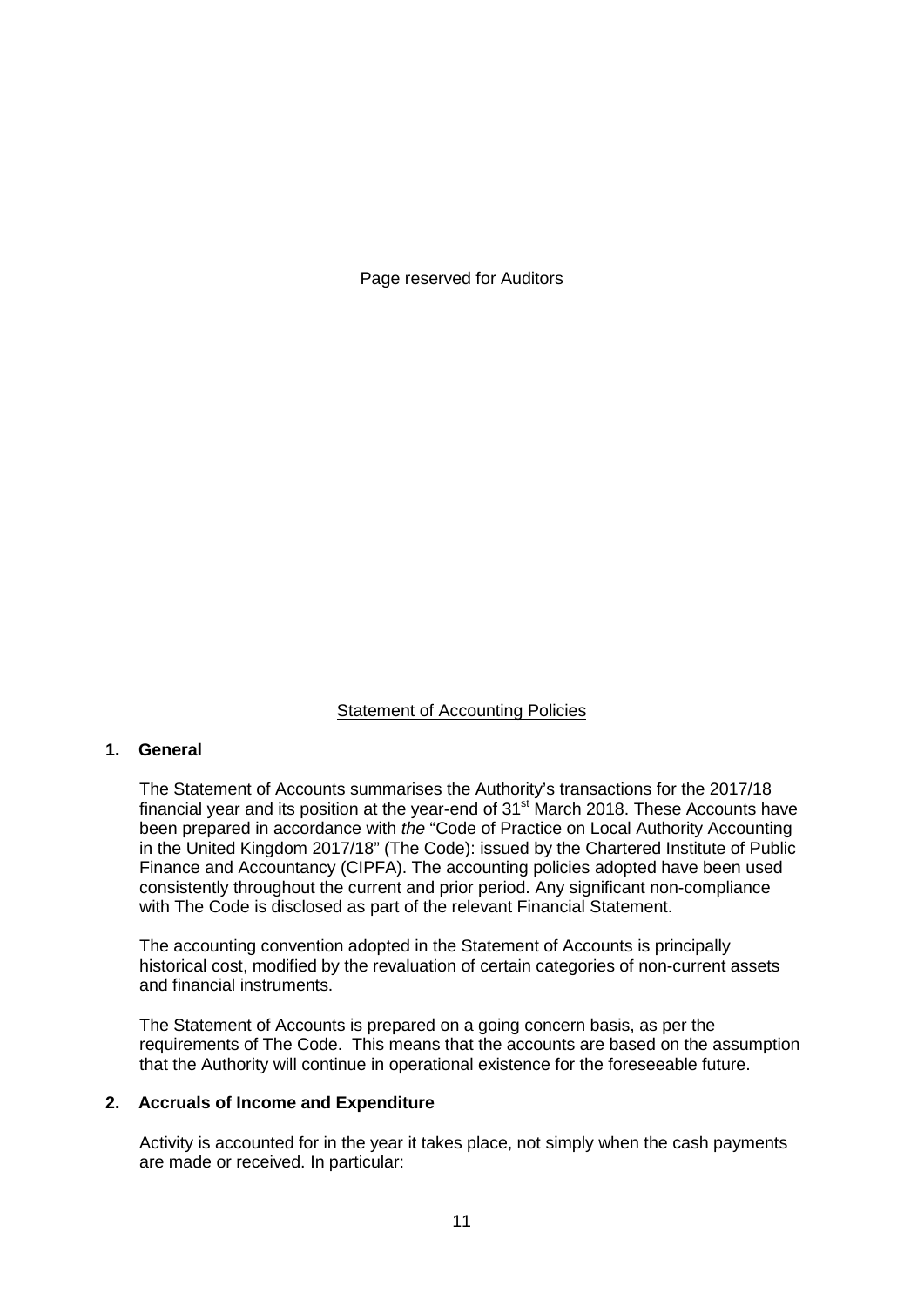- Revenue from sales of goods is recognised when the Authority transfers the significant risks and rewards of ownership to the purchaser and it is probable that economic benefits or service potential associated with the transaction will flow to the Authority;
- Revenue from the Provision of Services is recognised when the Authority can measure reliably the percentage of completion of the transaction and it is probable that economic benefits or service potential associated with the transaction will flow to the Authority;
- Supplies are recorded as expenditure when they are consumed. Where there is a gap between the date that supplies are received and their consumption, the value of un-used supplies are carried as inventories on the Balance Sheet at year-end;
- Expenses in relation to services received are recorded as expenditure when the services are received rather than when the payments are made;
- Interest receivable on investments and payable on borrowings is accounted for respectively as income and expenditure on the basis of the effective interest rate for the relevant financial instrument rather than the cash flows fixed or determined by the contract; and
- Where revenue and expenditure have been recognised but cash has not been received or paid, a debtor or creditor for the relevant amount is recorded in the Balance Sheet. Where debts may not be settled, the balance of debtors is written down and a charge made to revenue for the income that might not be collected.

## **3. Cash and Cash Equivalents**

Cash equivalents are short-term investments that are of a highly liquid nature. Cash is represented by cash in hand and deposits with financial institutions repayable on short notice without penalty. The Authority has determined that cash equivalents are investments that require more than 3 months' notice to withdraw.

In the Cash Flow Statement, cash and cash equivalents are shown net of bank overdrafts that are repayable on demand.

## **4. Prior Period Adjustments, Changes in Accounting Policies and Estimates and Errors**

Prior period adjustments may arise as a result of a change in accounting policies or to correct a material error. Changes in accounting estimates are accounted for prospectively, i.e. in the current and future years affected by the change and do not give rise to a prior period adjustment.

Changes in accounting policies are only made when required by proper accounting practices or the change provides more reliable or relevant information about the effect of transactions, other events and conditions on the financial position or financial performance of the Authority. Where a change is made, it is applied retrospectively (unless otherwise stated) by adjusting opening balances and comparative amounts for the prior period as if the policy had always been applied.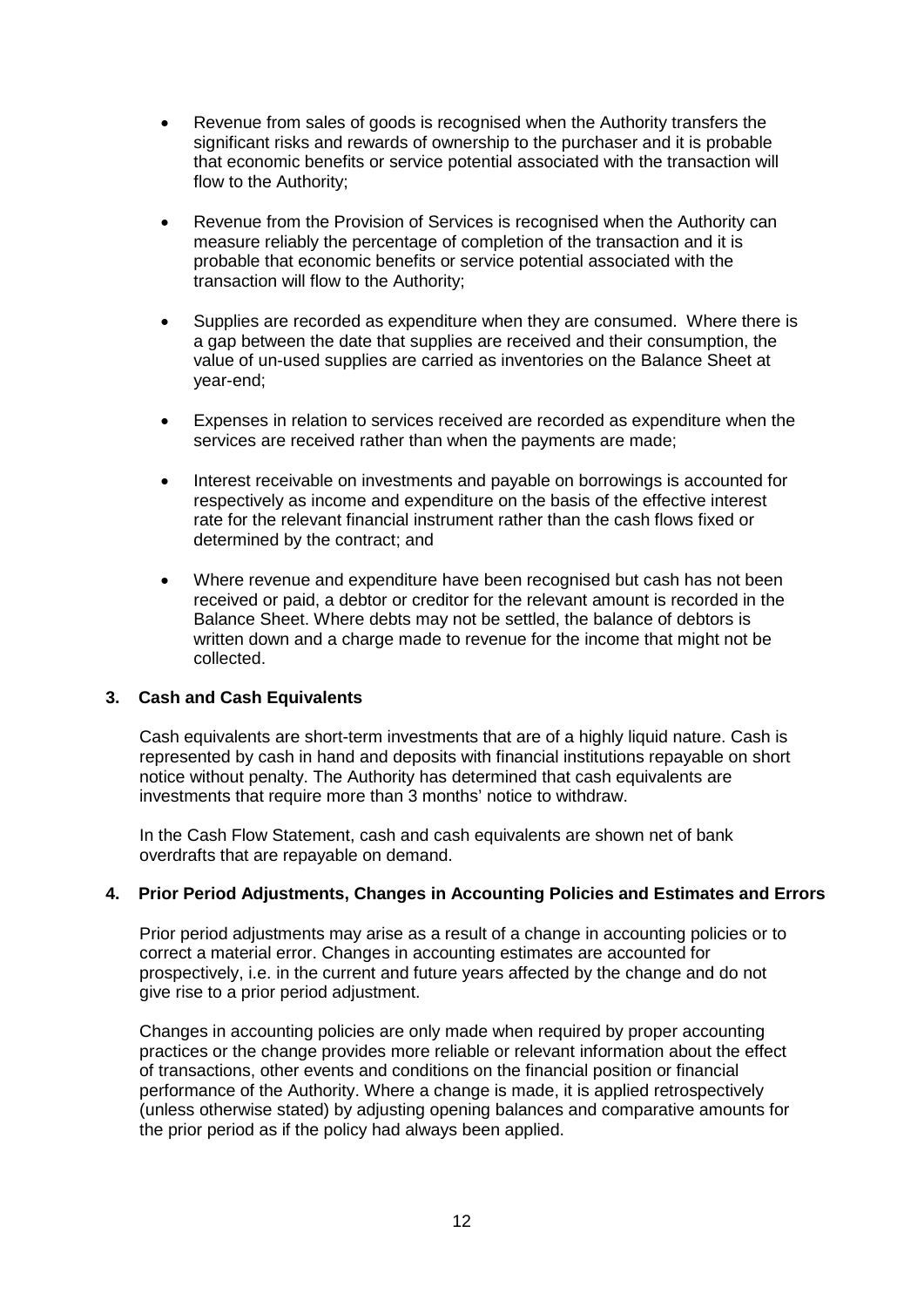Material errors discovered in prior period figures are corrected retrospectively by amending opening balances and comparative amounts for the prior period.

## **5. Charges to Revenue for Non-Current Assets**

Services, support services and trading accounts are debited with the following amounts to record the real cost of holding fixed assets during the year:

- Depreciation attributable to the assets used by the relevant service; and
- Revaluation and impairment losses on assets used by the service where there are no accumulated gains in the Revaluation Reserve against which losses can be written off.

Depreciation, revaluation and impairment losses are replaced by the contribution in the General Fund Balance by way of an adjusting transaction between the Capital Adjustment Account (which is shown as a reserve within the Unusable Reserves within the Balance Sheet) and the Movement in Reserves Statement.

### **6. Employee Benefits**

### **Benefits Payable during Employment**

Short-term employee benefits are those due to be settled within 12 months of the yearend. They include benefits such as salaries, paid annual leave and paid sick leave, for current employees, and are recognised as an expense for services in the year in which employees render service to the Authority. An accrual is made for the cost of any type of leave entitlements earned by employees but not taken before the year-end which employees can carry forward into the next financial year. The accrual is made at the wage and salary rates applicable in the following accounting year, being the period in which the employee takes the benefit. The accrual is charged to surplus/deficit on the Provision of Services, but then reversed out through the Movement in Reserves Statement so that the holiday benefits are ultimately charged to revenue in the financial year in which the holiday absence occurs.

## **Termination Benefits**

Termination benefits are amounts payable as a result of a decision by the Authority to terminate an Officer's employment before the normal retirement date or an Officer's decision to accept voluntary redundancy and are charged on an accruals basis to the Comprehensive Income and Expenditure Statement, when the Authority is demonstrably committed to the termination of the employment of an officer or group of Officers or making an offer to encourage voluntary redundancy.

Where termination benefits involve the enhancement of pensions, statutory provisions require the General Fund Reserve to be charged with the amount payable by the Authority to the Pension Fund or pensioner in the year, not the amount calculated according to the relevant accounting standards. In the Movement in Reserves Statement, appropriations are required to and from the Pensions Reserve to remove the notional debits and credits for pension enhancement termination benefits and replace them with debits for the cash paid to the Pension Fund and pensioners and any such amounts payable but unpaid at year-end.

## **7. Post-Employment Benefits**

Employees, subject to certain qualifying criteria, are eligible to join the Local Government Pension Scheme (LGPS), which provides members with defined benefits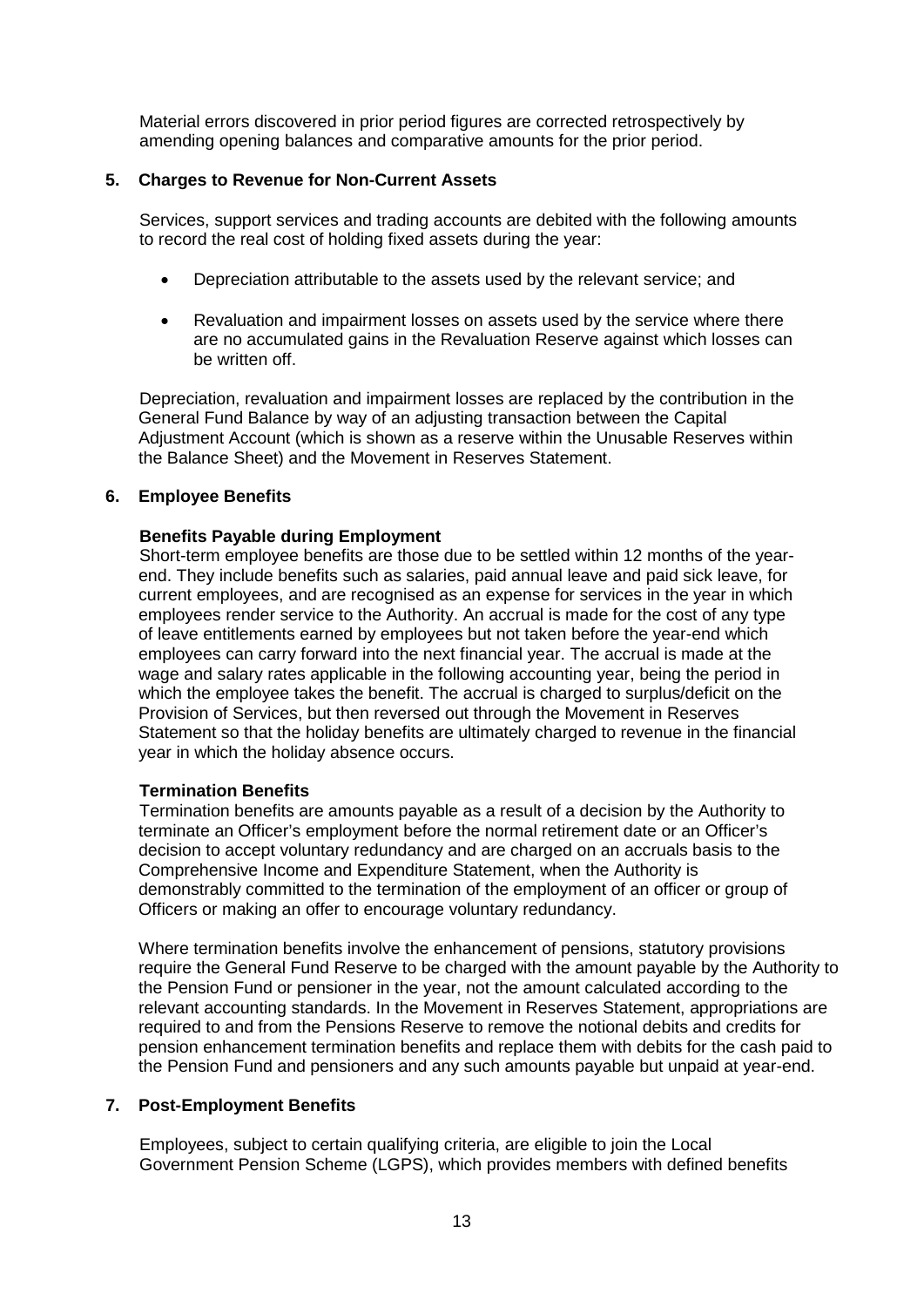earned as employees working for the Authority. For the North Yorkshire area, this is administered by North Yorkshire County Council.

The LGPS is accounted for as a defined benefit scheme:

- The liabilities of the Pension Fund attributable to the Authority are included in the Balance Sheet on an actuarial basis using the projected unit method- i.e. an assessment of the future payments that will be made in relation to retirement benefits earned to date by employees, based on assumptions about mortality rates, employee turnover rates etc., and projections of earnings for current employees;
- The assets are included in the Balance Sheet at fair value;
	- quoted securities at current bid price;
	- **unquoted securities at professional estimate;**
	- unitised securities at current bid price; and
	- **•** property at market value.
- The change in the net pensions liability is analysed into ten components:
	- **current service cost** the increase in liabilities as a result of years of service earned this year, allocated in the Comprehensive Income and Expenditure Statement to the services for which the employees worked;
	- **past service cost** the increase in liabilities arising from current year decisions whose effect relates to years of service earned in earlier years, debited to the surplus/deficit on the Provision of Services in the Comprehensive Income and Expenditure Statement;
	- **interest cost** the expected increase in the present value of liabilities during the year as they move one year closer to being paid, debited to the Financing/Investment Income and Expenditure line in the Comprehensive Income and Expenditure Statement;
	- **remeasurement assets** the improvement in the value of assets held at the start of the year and includes an adjustment following each triennial valuation;
	- **remeasurement liabilities** reflects adjustments made following each triennial valuation, and adjustments due to changes to financial assumptions and to demographic assumptions determined at the start and end of the financial year;
	- **gains or losses on settlements and curtailments** the results of actions to relieve the Authority of liabilities or events that reduce the expected future service or accrual of benefits of employees, debited or credited to the surplus/deficit on the Provision of Services in the Comprehensive Income and Expenditure Statement;
	- **actuarial gains and losses** changes in the net pensions liability that arise because events have not coincided with assumptions made at the last actuarial valuation or because the actuaries have updated their assumptions, debited to the Pensions Reserve;
	- **contributions paid to the North Yorkshire Pension Fund** cash paid by scheme participants and the Authority as determined by the regulations:
	- **benefits paid** transfers to or from the Authority with the associated adjustment to attributable assets and liabilities; and
	- **administrative expenses** the cost of investment and are treated as a reduction in the return on investments.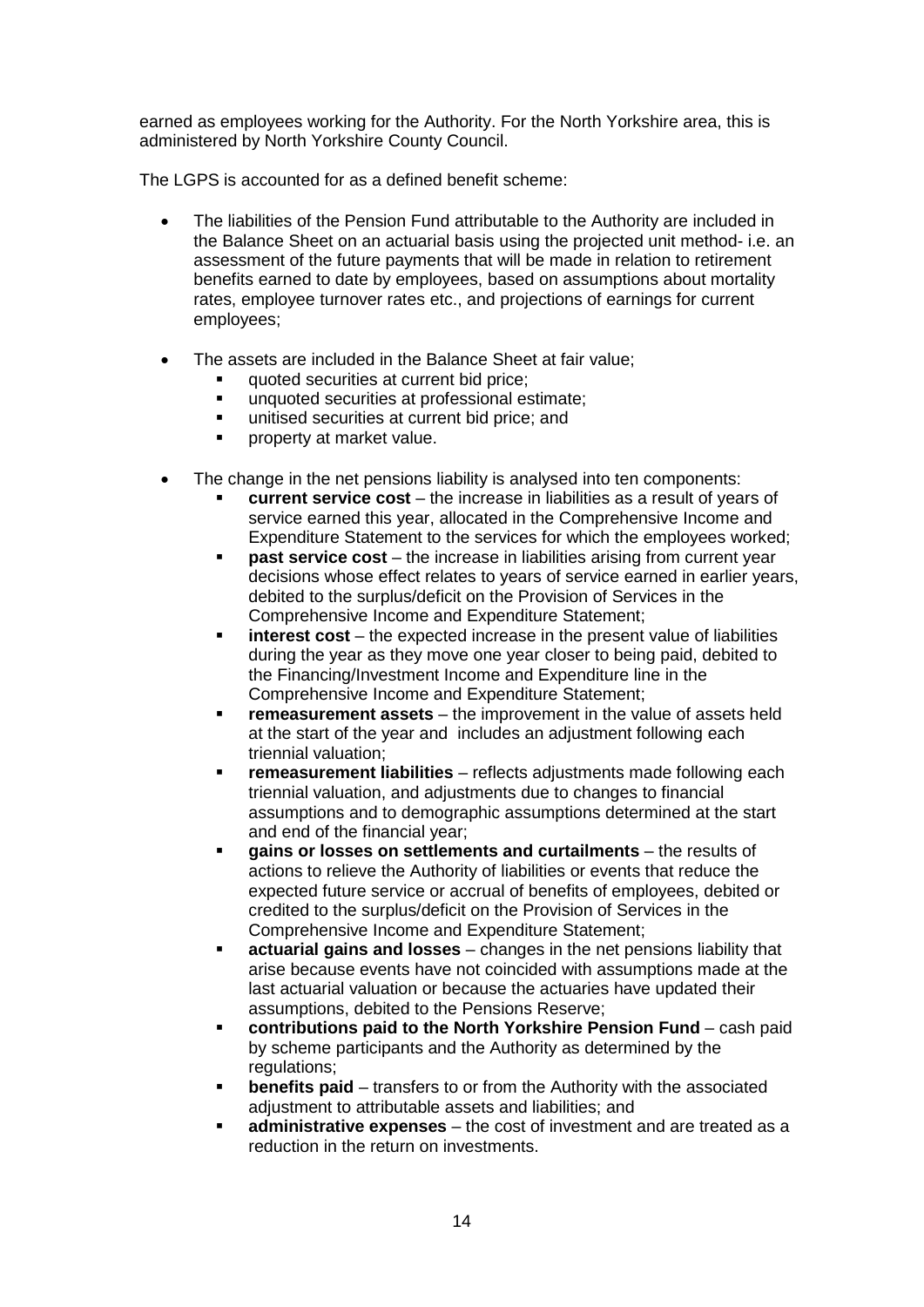In relation to retirement benefits, statutory provisions require the General Fund Reserve to be charged with the amount payable by the Authority to the pension fund or directly to pensioners in the year, not the amount calculated according to the relevant accounting standards. In the Movement in Reserves Statement, this means that there are appropriations to and from the Pension Reserve to remove the notional debits and credits for retirement benefits and replace them with debits for the cash paid to the Pension Fund and pensioners and any such amounts payable but unpaid at the yearend. The negative balance that arises on the Pensions Reserve thereby measures the beneficial impact to the General Fund Reserve of being required to account for retirement benefits on the basis of cash flows rather than as benefits earned by employees.

### **Discretionary Benefits**

The Authority also has restricted powers to make discretionary awards of retirements benefits in the event of early retirements. Any liabilities estimated to arise as a result of an award to any member of staff are accrued in the year of the decision to make the award and accounted for using the same policies as are applied to the LGPS.

### **8. Financial Instruments**

Financial instruments are formally defined within The Code as contracts that give rise to a financial asset of one entity and a financial liability or equity instrument of another entity. The term financial instrument covers both financial assets and financial liabilities and covers the most straightforward financial assets and liabilities such as trade receivables and trade payables and the most complex ones such as derivatives and embedded derivatives.

The Authority's accounting policies that are relevant to financial instruments comply with the requirements of The CIPFA Code of Practice on Treasury Management which sets out a framework of operating procedures in relation to Treasury Management.

#### **9. Grants**

Whether paid on account, by instalments or in arrears, government grants and third party contributions and donations are recognised as due to the Authority when there is a reasonable assurance that:

- The Authority will comply with the conditions attached to the payments; and
- The grants or contributions will be received.

Amounts recognised as due to the Authority are not credited to the Comprehensive Income and Expenditure Statement until conditions attached to the grant or contribution has been satisfied. Conditions are stipulations that specify that the future economic benefits or service potential embodied in the asset acquired using the grant or contribution are required to be consumed by the recipient as specified, or future economic benefits or service potential must be returned to the transferor.

Monies advanced as grants and contributions for which conditions have not been satisfied are carried in the Balance Sheet as creditors (Income in Advance). When conditions are satisfied, the grant or contribution is credited to the relevant service line or Grant Income in the Comprehensive Income and Expenditure Statement.

Where capital grants are credited to the Comprehensive Income and Expenditure Statement they are reversed out of the General Fund Reserve in the Movement in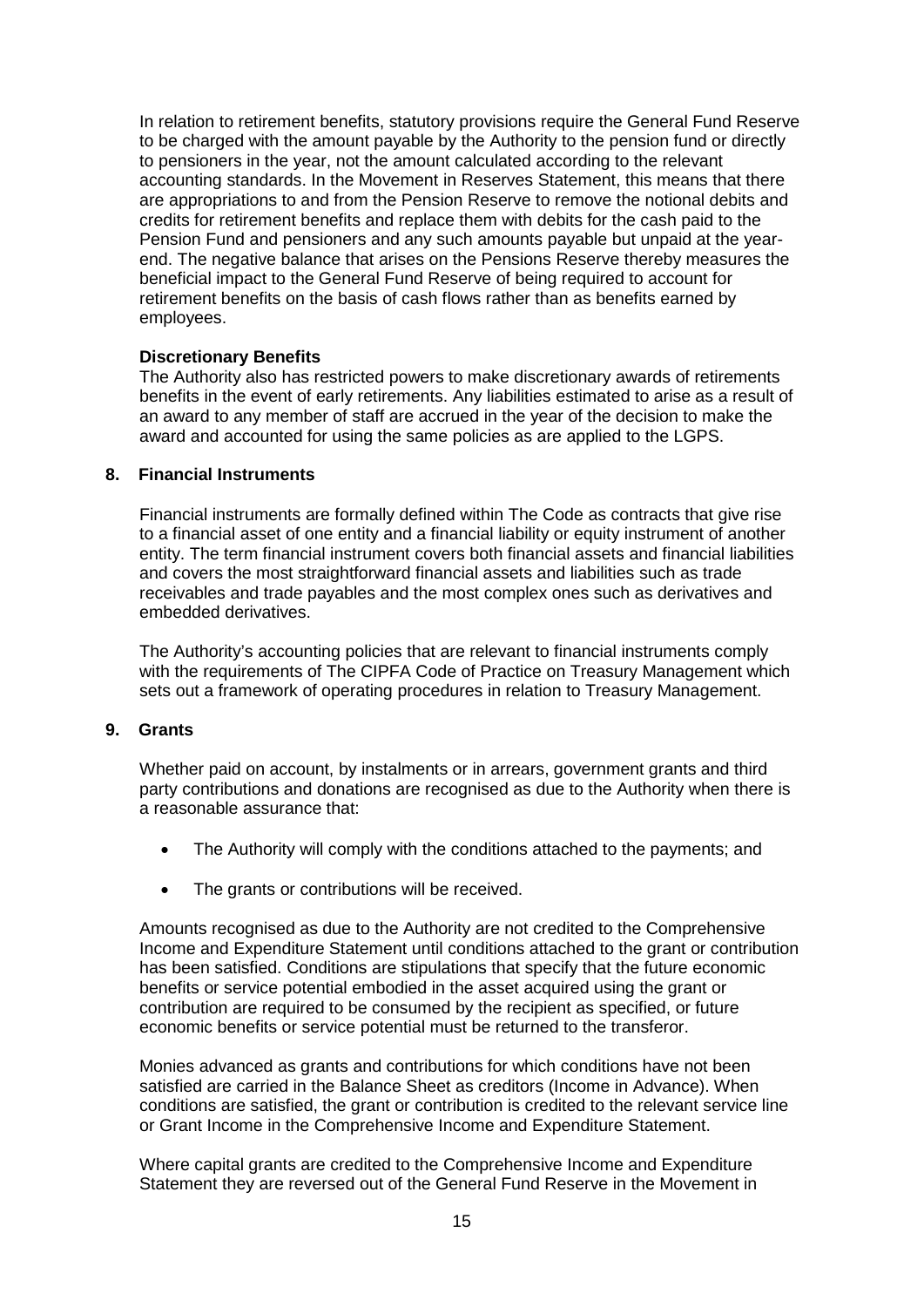Reserves Statement. Where the grant has yet to be used to finance capital expenditure, it is posted to the Capital Grants Unapplied Reserve. Where it has been applied, it is posted to the Capital Adjustment Account. Amounts in the Capital Grants Unapplied Reserve are transferred to the Capital Adjustment Account once they have been applied to fund capital expenditure.

The accounting treatment for grants is in accordance with IAS 20 Accounting for Government Grants.

### **10. Inventories**

Inventories have been included in the Accounts at cost price. In general, obsolete and slow moving items are written-off during the year. It is considered that this difference in treatment does not have a material effect on the Accounts.

#### **11. Leases**

Leases are classified as Finance Leases where the terms of the lease transfer substantially all the risks and rewards incidental to ownership of the property, plant or equipment from the lessor to the lessee. All other leases are classified as Operating Leases.

The Authority, as lessee, has entered into leasing arrangements of both an Operating and Finance Lease nature. Where it is judged that substantially all of the risks and rewards incidental to the ownership of an asset have been transferred to the National Park Authority, then the lease is classified as a Finance Lease. A Finance Lease gives rise to the recognition of the fixed asset on the Balance Sheet together with a corresponding liability for future payments. Rental payments made under a Finance Lease are apportioned between a charge to write down the lease liability within the Balance Sheet and an element for finance charges. These charges are based upon the original rent payable on the lease agreement.

Rentals paid under Operating Leases are charged to the Comprehensive Income and Expenditure Statement as an expense of the service benefitting from the use of the leased property, plant or equipment. Charges are made on a straight line basis over the life of the lease, even if this does not match the pattern of payments.

The Authority acts as the lessor on a number of properties under Operating Lease arrangements. Rental income is credited to the Provision of Services on a straight line basis over the period of the lease.

#### **12. Overheads and Support Services**

The cost of Support Services such as Finance, Information Technology, Personnel, and Customer Services are recharged to the appropriate functional headings. This is on the basis of various recharge calculations related to the Support Services expenditure being allocated.

All recharges of Support Services costs are consistent with the principles outlined in the CIPFA Service Reporting Code of Practice (SeRCOP).

#### **13. Property, Plant and Equipment**

Assets that have a physical substance and are held for use in the production or supply of goods or services, for rental to others, or for administrative purposes and that are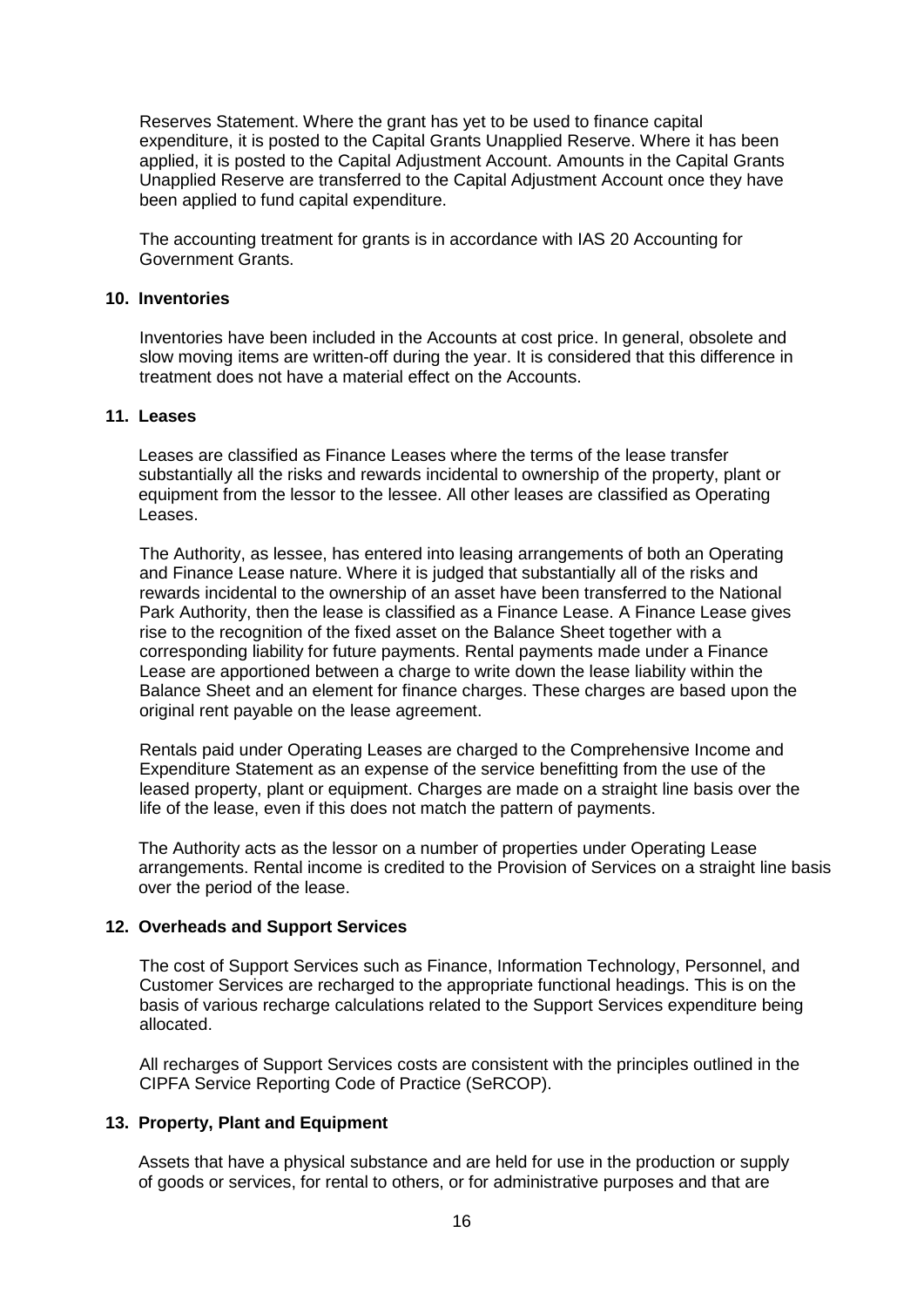expected to be used during more than one financial year are classified as Property, Plant and Equipment.

### **Recognition**

All expenditure on the acquisition, creation or enhancement of Property, Plant and Equipment is capitalised on an accruals basis, provided that it is probable that the future economic benefits or service potential associated with the item will flow to the Authority and the cost of the item can be measured reliably. Expenditure that maintains but does not add to an asset's potential to deliver future economic benefits or service potential i.e. repairs and maintenance is charged as an expense when it is incurred.

#### **Measurement**

Assets are initially measured at cost, comprising

- The purchase price; and
- Any costs attributable to bringing the asset to the location and condition necessary for it to be capable of operating in the manner intended by management.

The cost of an asset acquired other than by purchase is deemed to be its fair value, unless the acquisition does not have a commercial substance, where the asset is acquired via an exchange, the cost of the acquisition is the carrying amount of the asset given up by the Authority.

Donated assets are initially valued at fair value. The difference between fair value and any consideration paid is credited to the Grant Income line of the Comprehensive Income and Expenditure Statement, unless the donation has been made conditionally. Until conditions are satisfied, the gain is held in the Donated Assets Account. Where gains are credited to the Comprehensive Income and Expenditure Statement, they are reversed out of the General Fund Reserve to the Capital Adjustment Account in the Movement in Reserves Statement.

Assets are then carried in the balance sheet at depreciated historical costs or existing use value.

Property, Plant and Equipment is valued on the basis required by CIPFA in accordance with the Statements of Appraisal and Valuation Standard issued by The Royal Institution of Chartered Surveyors (RICS). Asset Valuations are carried out on an agreed on-going basis by North Yorkshire County Council (Property Services).

Assets are classified into the groupings required by The Code.

Land, operational properties and other operational assets are included in the Balance Sheet at the lower of the net current replacement cost or existing use value, net of depreciation.

Assets included in the Balance Sheet at fair value are re-valued where there have been any material changes in the value, but as a minimum every five years. Increases in valuations are matched by credits to the Revaluation Reserve to recognise unrealised gains. Exceptionally, gains might be credited to the Comprehensive Income and Expenditure Statement where they arise from the reversal of an impairment loss previously charged to the revenue account.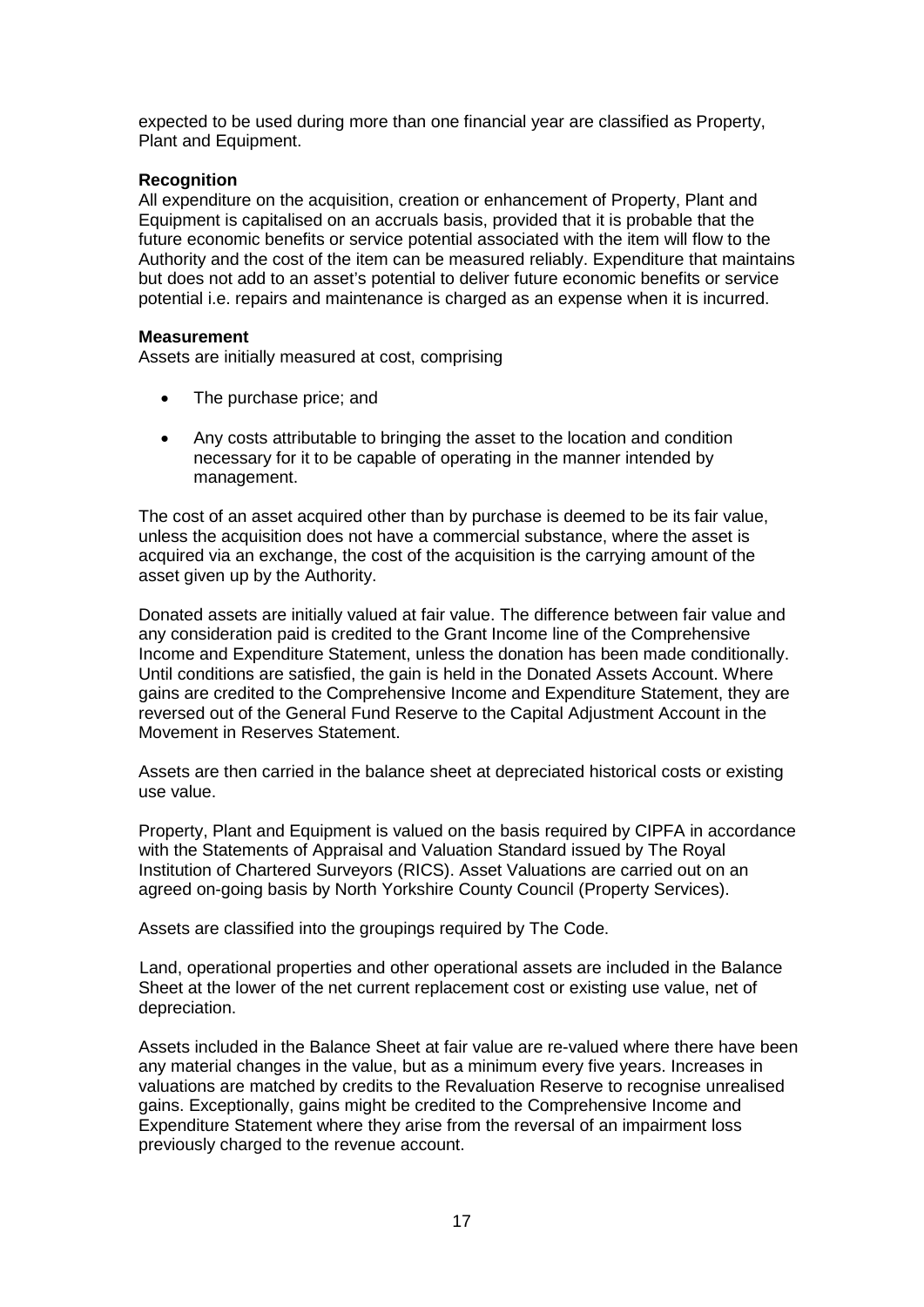A full revaluation of property is undertaken every five years. A desktop review of property is also undertaken annually to ensure valuations reflect a true and fair view of the carrying value of assets at the Balance Sheet date.

A Revaluation Reserve for those assets recorded at fair value is held in the Balance Sheet, made up of unrealised revaluation gains relating to individual assets, with movements in valuations being managed at an individual asset level. Any decreases in value of an asset are recorded against the Revaluation Reserve to the extent that a balance of accumulated gains is recorded against the individual asset. Where the decrease in value is in excess of any balance held within the Revaluation Reserve the reduction is then charged to the relevant service line within the Comprehensive Income and Expenditure Statement.

The Revaluation Reserve contains gains recognised since its implementation on 1<sup>st</sup> April 2007. Gains arising before that date have been consolidated into the Capital Adjustment Account.

On an annual basis, all assets are reviewed for evidence of impairment (a decline in their realisable value due to specific events) by the suitably qualified property professionals of North Yorkshire County Council (Property Services). Where impairment is identified as part of this review or as a result of a valuation exercise, this is accounted for as follows:

- Where attributable to the clear consumption of economic benefits, the loss is charged to the Comprehensive Income and Expenditure Statement; or
- Otherwise, written off against any revaluation gains attributable to the relevant asset in the Revaluation Reserve, with any excess charged to the Comprehensive Income and Expenditure Statement.

Where an impairment loss is charged to the Comprehensive Income and Expenditure Statement but there were accumulated revaluation gains in the Revaluation Reserve for that asset, an amount up to the value of the loss is transferred from the Revaluation Reserve to the Capital Adjustment Account.

#### **De-Minimis**

Individual assets below the value of £5k will not be recorded in the asset register and will be charged in the Comprehensive Income and Expenditure Statement in the appropriate service line unless the terms of a grant require it to be applied to capital expenditure.

#### **Depreciation**

Depreciation is provided for on all assets with a finite useful life (which can be determined at the time of acquisition or revaluation) according to the following policy:

• Buildings (but not the land on which they stand) are depreciated over their remaining useful lives. Estimates of useful life are determined for each property and where material, for components of those properties as part of the valuation process. 13 Bondgate (Helmsley), Old Vicarage (Helmsley), Sutton Bank Visitor Centre, Moors Centre (Danby) and Spout House (Chopgate) buildings are depreciated over 40 years, as advised by North Yorkshire County Council (Property Services). All other buildings are depreciated over 30 years with the exception of the buildings at Sawmill Lane Depot (Helmsley) which are depreciated over 20 years; and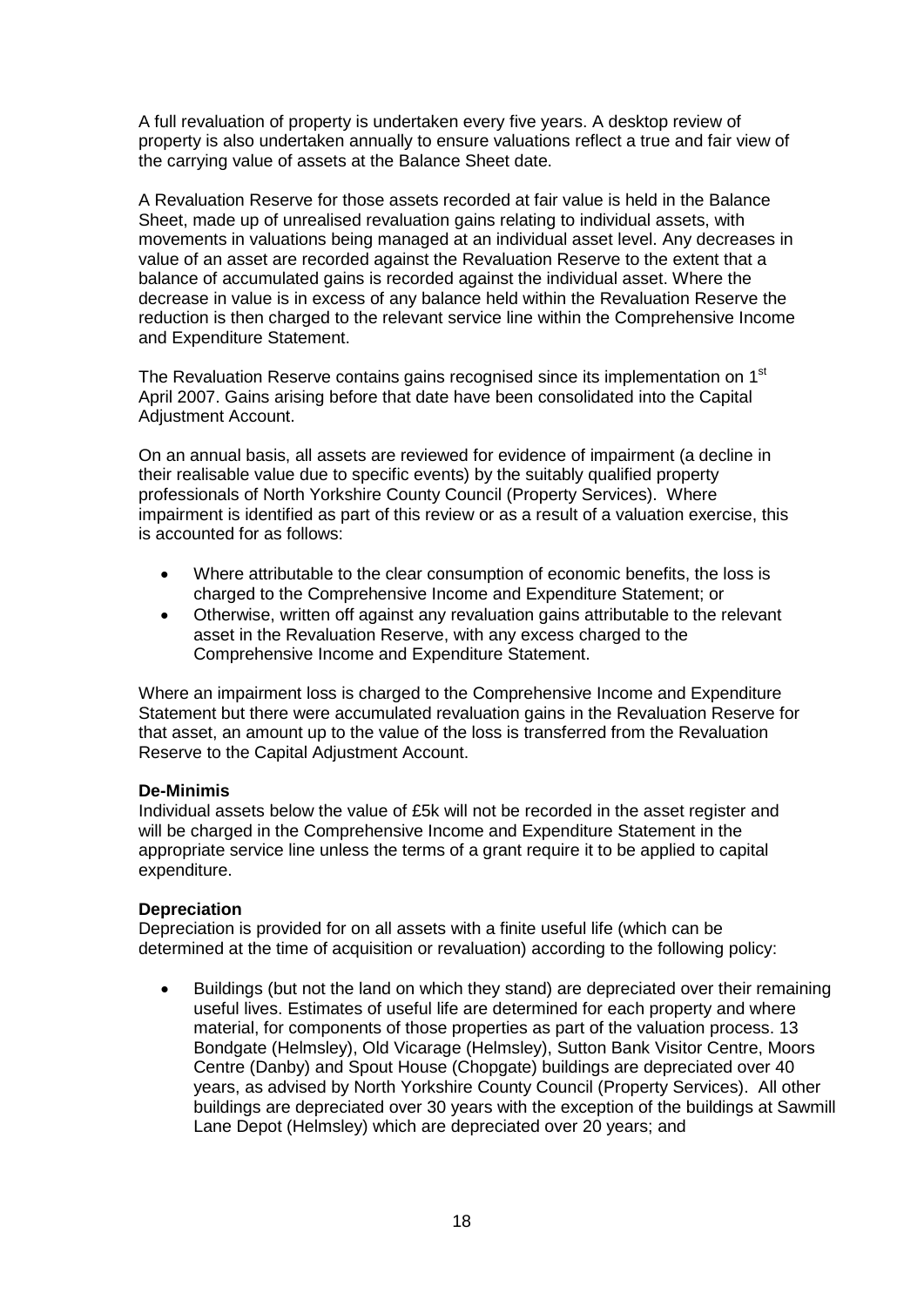• Vehicles, plant, furniture and equipment are depreciated over a number of years depending on the nature of the asset (e.g. vehicles 5 years, equipment 3 to 5 years).

Remaining useful lives are periodically reviewed and the charge to revenue adjusted if appropriate.

Depreciation is calculated using the straight line method with no residual value at disposal. Revaluation gains are also depreciated, with an amount equal to the difference between current value depreciation charged on assets and the depreciation that would have been chargeable based on their historical cost being transferred each year from the Revaluation Reserve to the Capital Adjustment Account.

#### **Components**

Where a non-current asset has components whose cost is significant in relation to the total cost of the item (30% or more), or with a difference in economic life of 10 years or more, the components are depreciated separately. Items will be assessed under the above criteria when new assets are acquired, or existing assets are revalued.

#### **Disposal of Property, Plant & Equipment**

When an asset is disposed of or decommissioned, the carrying amount of the asset in the Balance Sheet is written off to the Other Operating Expenditure line in the Comprehensive Income and Expenditure Statement as part of the gain or loss on disposal. Receipts from disposal are also credited to the same line in the Comprehensive Income and Expenditure Statement. Any revaluation gains accumulated for the asset in the Revaluation Reserve are transferred to the Capital Adjustment Account.

Amounts received in excess of £5k are categorised as capital receipts and the balance credited to the Usable Capital Receipts Reserve, and will only be used to finance new capital investment. Receipts are appropriated to the General Fund Reserve in the Movement in Reserves Statement.

#### **Revaluation Reserve**

The Revaluation Reserve was established with a balance of zero as at  $1<sup>st</sup>$  April 2007. This reserve has been used solely to account for changes in asset values (either upwards or downwards) following revaluation after 1st April 2007.

The Capital Adjustment Account represents amounts set aside from revenue resources to finance expenditure on fixed assets and certain other capital transactions.

#### **14. Heritage Assets**

Heritage assets are non-current assets that are intended to be preserved in trust for future generations because of their historical, artistic, scientific, technological, geophysical or environmental qualities. They are held and maintained principally for their contribution to knowledge and culture.

The Authority has agreed criteria for the acquisition of land in order to achieve statutory purposes. The Authority develops plans for the specific actions in relation to the preservation and management of heritage assets. It is anticipated that any acquisition of heritage assets will be made by donation or acquisition for statutory purposes. Where an item is acquired and it is deemed appropriate, valuations will be sought from an independent external valuer.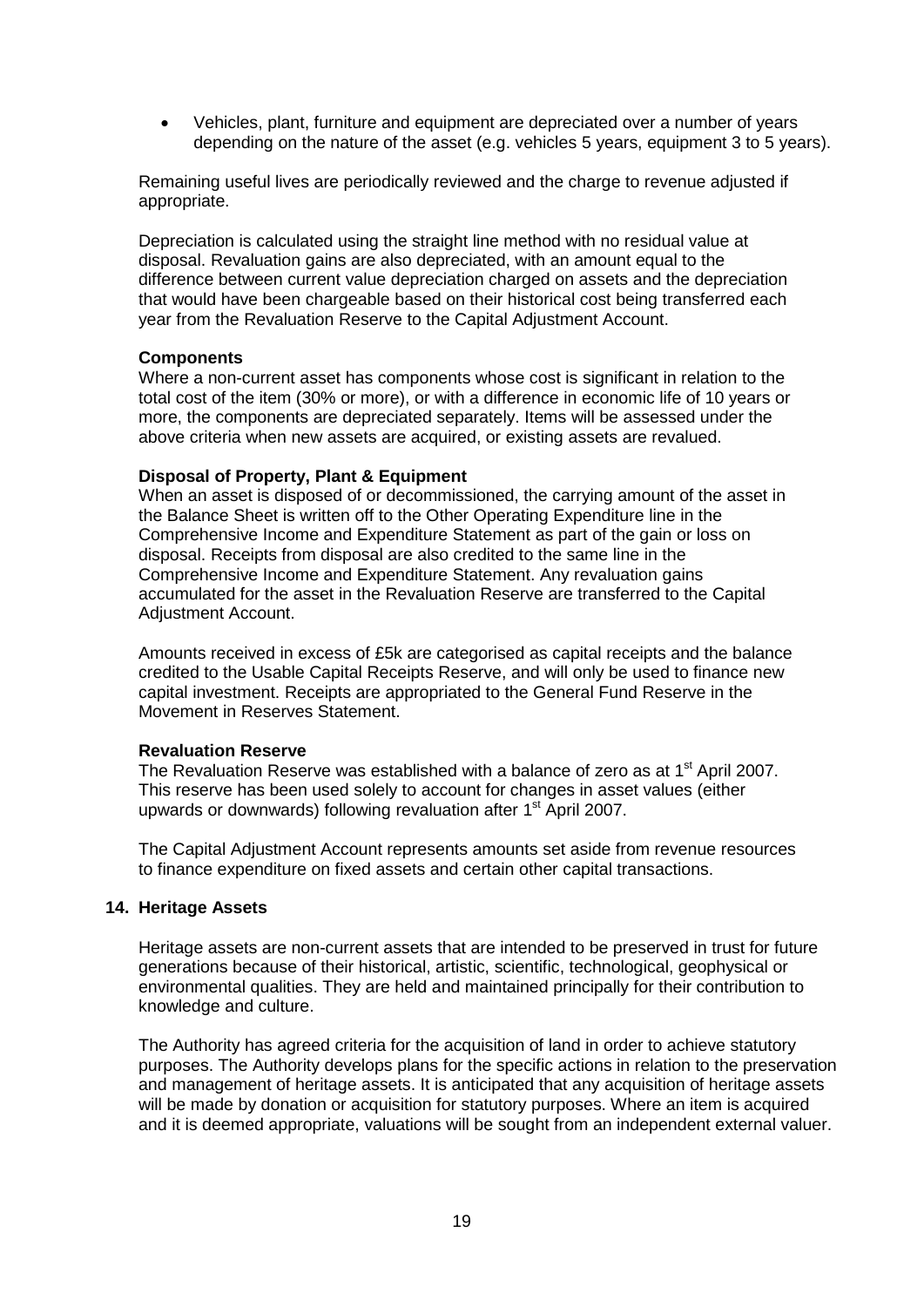Heritage assets are measured at valuation where available and the asset is recognised within the Balance Sheet. Valuations are reviewed with sufficient frequency (as indicated in Note 2b) to ensure measurement remains current.

Where the Authority considers that obtaining full valuations for assets would involve a disproportionate cost in comparison to the benefits to the users of the Financial Statements the asset is not recognised in the Balance Sheet, but included in the accounts as a disclosure.

Where heritage assets are held within the Balance Sheet, the carrying amounts will be reviewed where there is evidence of impairment i.e. where an item has suffered physical deterioration or breakage or where doubts arise to authenticity. Any impairment is recognised in accordance with the Authority's general policies on impairment.

If it is agreed to dispose of any heritage assets, the proceeds are accounted for in accordance with the Authority's general provisions relating to the disposal of property, plant and equipment. Disposal proceeds are disclosed separately in the notes to the financial statements and are accounted for in accordance with statutory accounting requirements for capital receipts.

Heritage assets are not subject to depreciation as they are considered to have indefinite lives.

## **15. Provisions and Contingent Liabilities**

#### **Provisions**

Provisions are made where an event has taken place that gives the Authority a legal or constructive obligation that probably requires settlement by a transfer of economic benefits or service potential, and a reliable estimate can be made of the amount of the obligation.

Provisions are charged as an expense to the appropriate service line in the Comprehensive Income and Expenditure Statement in the year that the Authority becomes aware of the obligation, and are measured at the best estimate at the Balance Sheet date of the expenditure required to settle the obligation, taking into account the relevant risks and uncertainties.

Where payments are then made, they are charged to the provision carried in the Balance Sheet. The provisions are reviewed on an annual basis.

#### **Contingent Liabilities**

A contingent liability arises where an event has taken place that gives the Authority a possible obligation whose existence will only be confirmed by the occurrence or otherwise of uncertain future events not wholly within the control of the Authority. Contingent liabilities also arise in circumstances where a provision would otherwise be made but it is either not probable that an outflow of resources will be required or the amount of the obligation cannot be measured reliably.

The Authority has not identified any such contingent liabilities as at 31<sup>st</sup> March 2018.

#### **16. Reserves**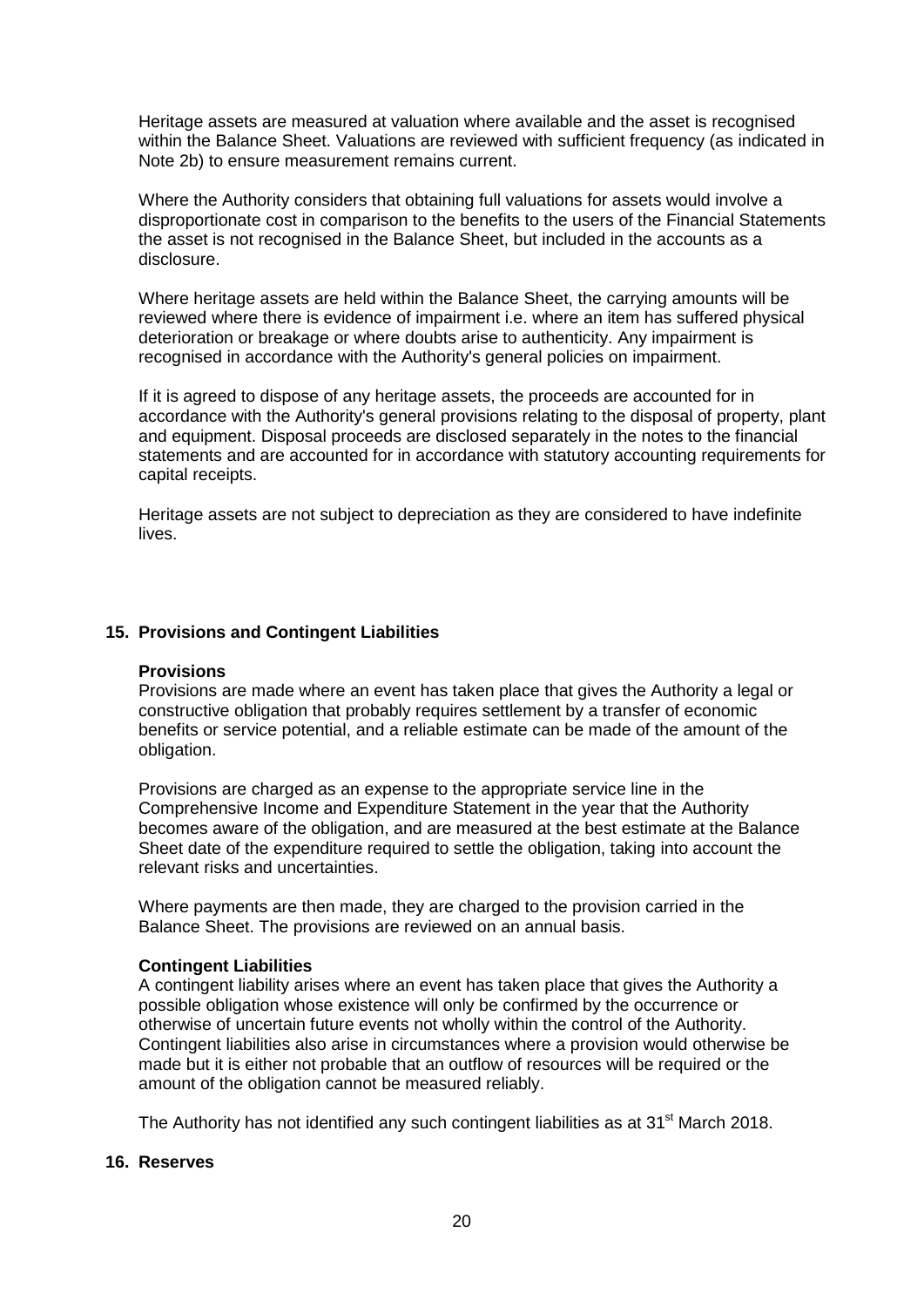The Authority sets aside specific amounts as reserves for future policy purposes or to cover contingencies. Reserves are created by appropriating amounts out of the General Fund Reserve in the Movement in Reserves Statement. When expenditure to be financed from a reserve is incurred, it is charged to the appropriate service in that year to score against the surplus/deficit on the Provision of Services in the Comprehensive Income and Expenditure Statement. The reserve is then appropriated back into the General Fund Reserve in the Movement in Reserves Statement.

Certain reserves are kept to manage the accounting process for non-current assets, financial instruments, and retirement and employee benefits and do not represent usable resources for the Authority; these reserves are explained in the relevant policies. These reserves are 'non-cash' reserves, and do not impact on utilisation of the National Park Grant.

## **17. Presentation of Accounting Statements**

The Accounts are presented in the format required by the CIPFA Code of Practice, and in accordance with the Service Expenditure Analysis developed specifically for National Park Authorities.

## **18. VAT**

VAT payable is included as an expense only to the extent that it is not recoverable from Her Majesty's Revenue and Customs. VAT receivable is excluded from income.

## **19. Treasury Management**

The Authority has an arrangement with North Yorkshire County Council whereby the balance of the Authority's bank account is merged each day with the balances of the County Council and several other organisations. These balances are then invested by North Yorkshire County Council as an overall investment pool and interest is paid to the Authority based on the actual overall average rate of interest achieved.

## **20. Critical Judgements in Applying Accounting Policy**

In applying the accounting policies set out above, the Authority has had to make certain judgements about complex transactions or those involving uncertainty about future events involving the following areas:

- Lease classifications between Operating and Finance Leases
- Income recognition
- Classification and valuation of heritage assets

## **21. Assumption Made About the Future and Other Major Sources of Estimation**

The Statements of Accounts contains estimated figures that are based on assumptions made by the Authority about the future or that are otherwise uncertain. Estimates are made taking into account historical experience, current trends and other relevant factors. However, because balances cannot be determined with certainty, actual results could be materially different from the assumptions and estimates.

## **Pension Liability**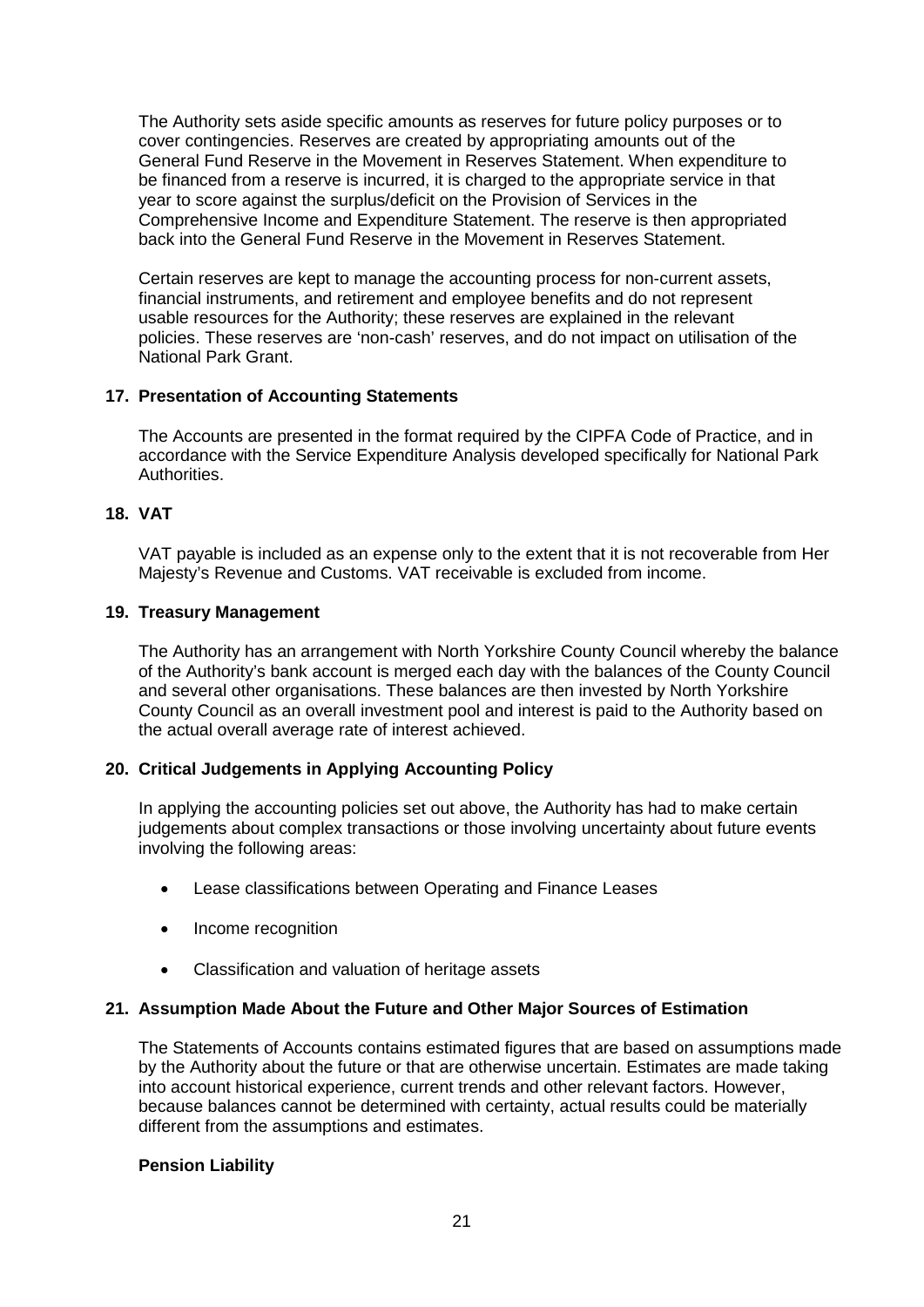Estimation of the net liability to pay future pensions depends upon a number of complex judgements relating to the discount rate used, the rate at which salaries are projected to increase, mortality rates and expected returns on pension fund assets. Sensitivity analysis around certain assumptions has identified that the following changes to the current estimated pension deficit of £4.320m would occur if alternative assumptions were to be applied:

- A +0.1% p.a. change in the discount rate to be applied would reduce the pension deficit by £553k
- A +0.1% p.a. change in pay growth would increase the deficit by £114k
- A +0.1% p.a. change in inflation would increase the deficit by £45k
- An additional 1 year increase in life expectancy would increase the deficit by £755k

A negative change would result in the above movements being reversed.

## **22. Events after the Balance Sheet Date**

Under IAS 10 Events after the Reporting Period, the Authority is required to disclose the date that the financial statements are authorised for issue. This establishes the date after which events will not have been recognised in the Statement of Accounts.

The Statement of Accounts for 2017/18 was authorised on 31<sup>st</sup> May 2018 by the Treasurer.

## **23. Future Changes to International Financial Reporting Standards (IFRS)**

Amendments to the 2018/19 Code of Practice on Local Authority Accounting have been reviewed and the introduction of IFRS 9 – Financial Instruments is likely to impact on the accounting policy in this area. The 2018/19 Code also introduces IFRS 15 – Revenue from Contracts with Customers which is not relevant to the Authority and therefore no amendments to accounting policies will be required.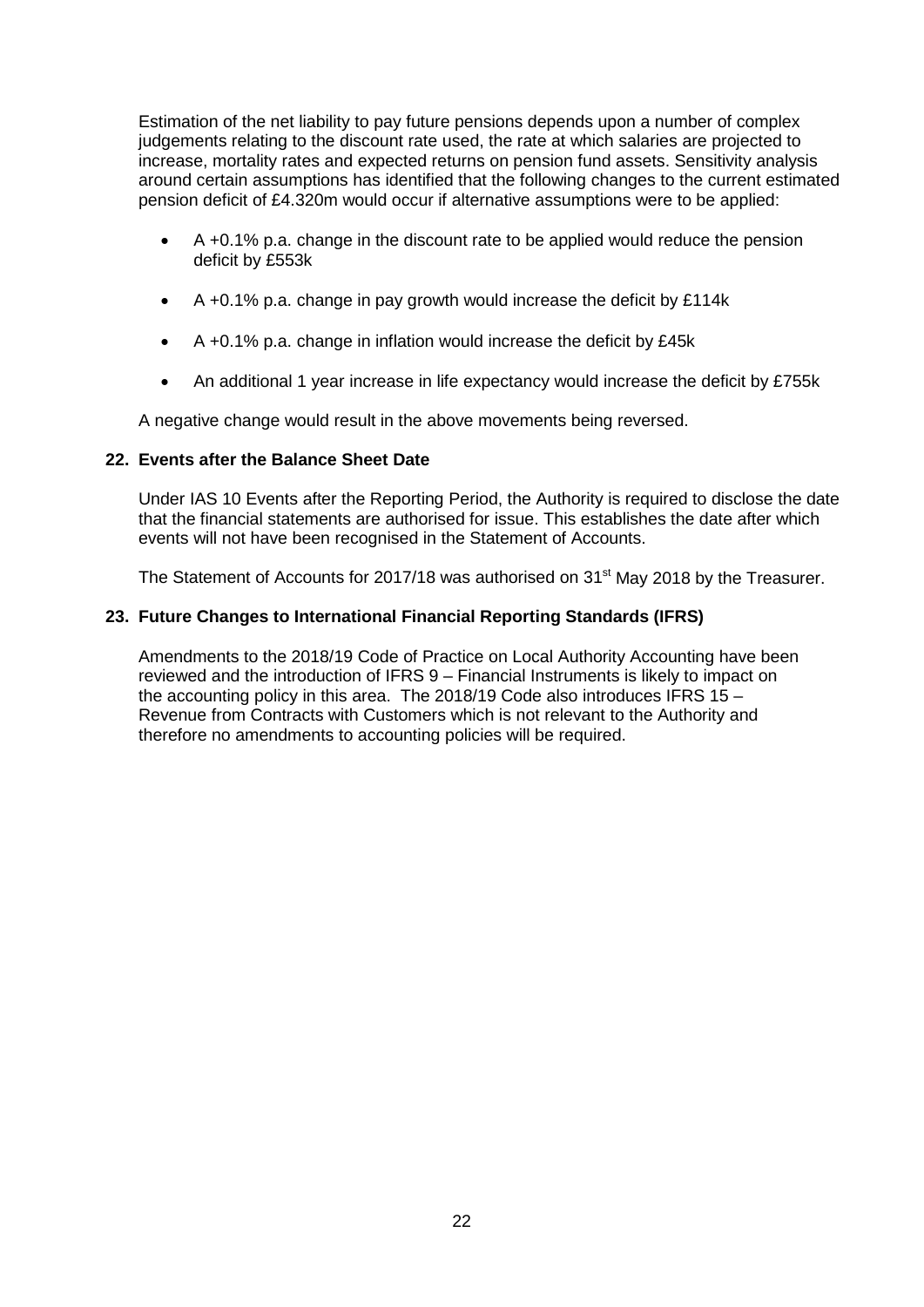## Statement of Responsibilities for the Statement of Accounts

<span id="page-25-0"></span>The Authority is required:

- a) To make arrangements for the proper administration of its financial affairs and to secure that one of its officers has the responsibility for the administration of those affairs. For the Authority, that Officer is the Treasurer;
- b) To manage its affairs to secure the economic, efficient and effective use of resources and to safeguard its assets;
- c) To approve the Statement of Accounts.

The Treasurer is responsible for the preparation of the Authority's Statement of Accounts in accordance with proper practices set out in the CIPFA/LASAAC "Code of Practice on Local Authority Accounting in the United Kingdom" (The Code).

In preparing the Statement of Accounts, the Treasurer has:

- a) Selected suitable accounting policies and applied them consistently;
- b) Made judgements and estimates that were reasonable and prudent;
- c) Complied with The Code.

The Treasurer has also:

- a) Kept proper accounting records that were up to date;
- b) Taken reasonable steps for the preventions and detection of fraud and other irregularities.

## **Certificate of the Treasurer**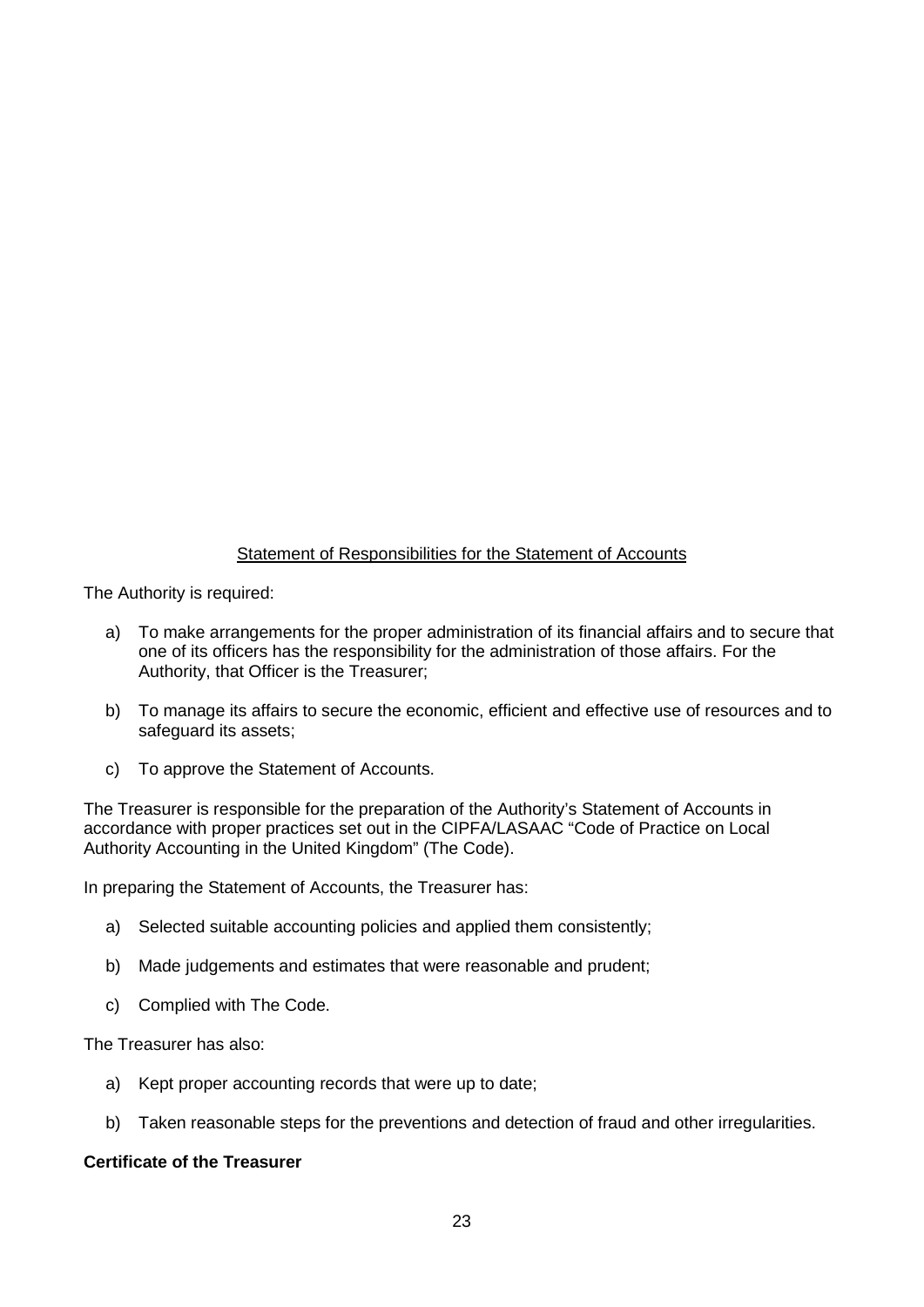I certify that the Statement of Accounts 2017/18 presents a true and fair view of the financial position of the North York Moors National Park Authority as at 31<sup>st</sup> March 2018.

**K Iveson Section 151 Officer and Treasurer to the North York Moors National Park Authority**

**North Yorkshire County Council County Hall Northallerton DL7 8AD**

<span id="page-26-0"></span>**Date: 30 July 2018**

Core Financial Statements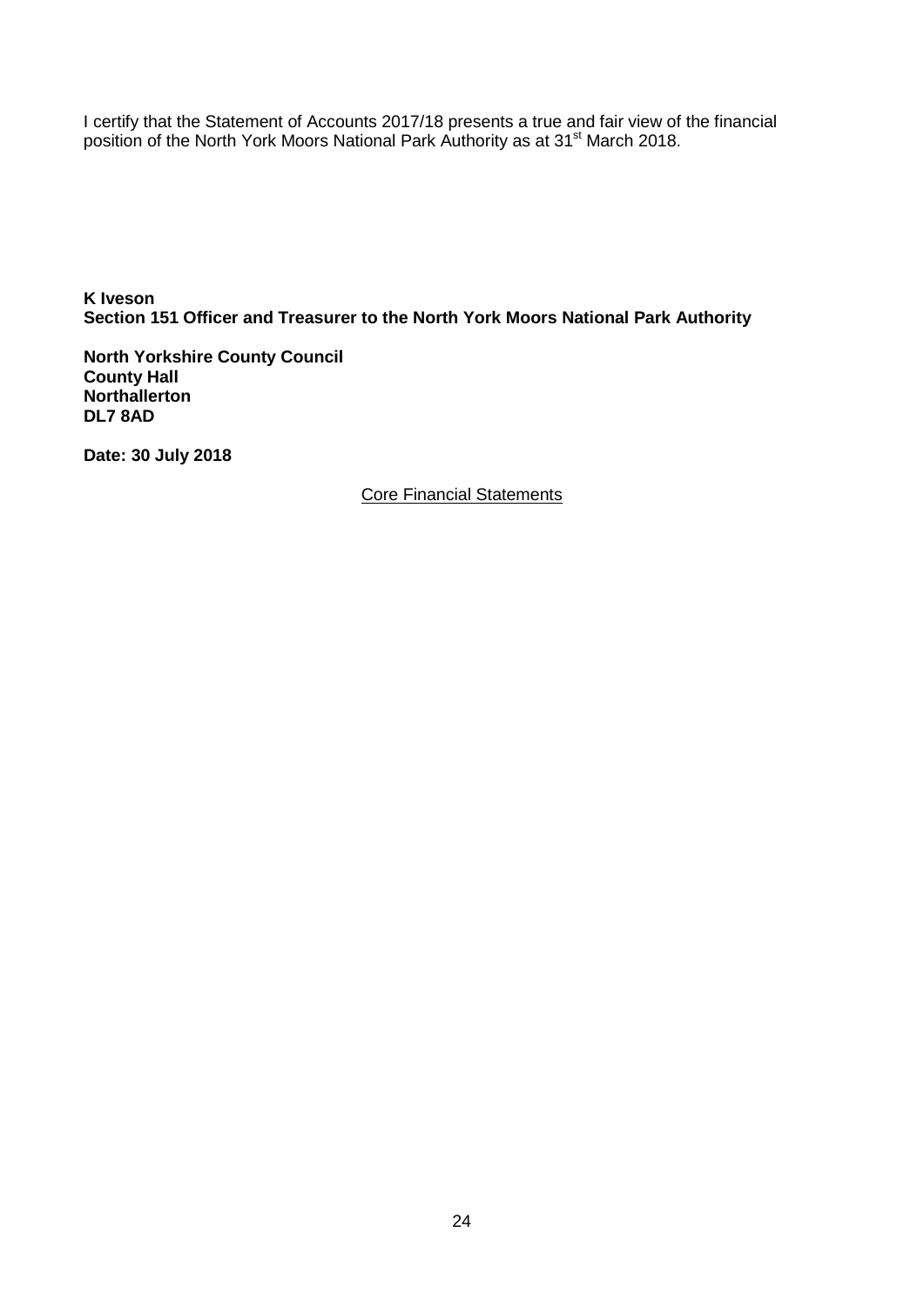## **Movement in Reserves Statement**

<span id="page-27-0"></span>

|                                                     |         | <b>Usable Reserves</b> | Unusable        | <b>Total</b>    |  |
|-----------------------------------------------------|---------|------------------------|-----------------|-----------------|--|
| Movements in Reserves during 2017/18                | General | Earmarked              | <b>Reserves</b> | <b>Reserves</b> |  |
|                                                     | £000    | £000                   | £000            | £000            |  |
| Balance as at 1 April 2017                          | 994     | 1,201                  | 2,460           | 4,655           |  |
| Surplus/(deficit) on the Provision of Services      |         |                        |                 |                 |  |
| (Page 31)                                           | (522)   | 0                      | 0               | (522)           |  |
| Other Comprehensive Income & Expenditure            |         |                        |                 |                 |  |
| (Page 31)                                           | 0       | 0                      | 940             | 940             |  |
| <b>Total Comprehensive Income &amp; Expenditure</b> | (522)   | 0                      | 940             | 418             |  |
| Adjustments between Accounting Basis &              |         |                        |                 |                 |  |
| Funding Basis Under Regulations (Note 1)            | 465     | 0                      | (465)           | 0               |  |
| Net Increase/(decrease) before Transfer to          |         |                        |                 |                 |  |
| <b>Earmarked Reserves</b>                           | (57)    | $\Omega$               | 475             | 418             |  |
| Transfers (to)/from Earmarked Reserves              | (815)   | 815                    | 0               | 0               |  |
| Increase/(decrease) in 2017/18                      | (872)   | 815                    | 475             | 418             |  |
| <b>Balance as at 31 March 2018 Carried Forward</b>  | 122     | 2,016                  | 2,935           | 5,073           |  |

| Movements in Reserves during 2016/17                |         | <b>Usable Reserves</b> | Unusable        | Total           |  |
|-----------------------------------------------------|---------|------------------------|-----------------|-----------------|--|
|                                                     | General | Earmarked              | <b>Reserves</b> | <b>Reserves</b> |  |
|                                                     | £000    | £000                   | £000            | £000            |  |
| Balance as at 1 April 2016                          | 899     | 1,013                  | 3,010           | 4,922           |  |
| Surplus/(deficit) on the Provision of Services      |         |                        |                 |                 |  |
| (Page 31)                                           | 164     | $\Omega$               | 0               | 164             |  |
| Other Comprehensive Income & Expenditure            |         |                        |                 |                 |  |
| (Page 31)                                           | 0       | 0                      | (431)           | (431)           |  |
| <b>Total Comprehensive Income &amp; Expenditure</b> | 164     | 0                      | (431)           | (267)           |  |
| Adjustments between Accounting Basis &              |         |                        |                 |                 |  |
| Funding Basis Under Regulations (Note 1)            | 119     | 0                      | (119)           | 0               |  |
| Net Increase/(decrease) before Transfer to          |         |                        |                 |                 |  |
| <b>Earmarked Reserves</b>                           | 283     | 0                      | (550)           | (267)           |  |
| Transfers (to)/from Earmarked Reserves              | (188)   | 188                    | O               | 0               |  |
| Increase/(decrease) in 2016/17                      | 95      | 188                    | (550)           | (267)           |  |
| Balance as at 31 March 2017 Carried Forward         | 994     | 1,201                  | 2,460           | 4,655           |  |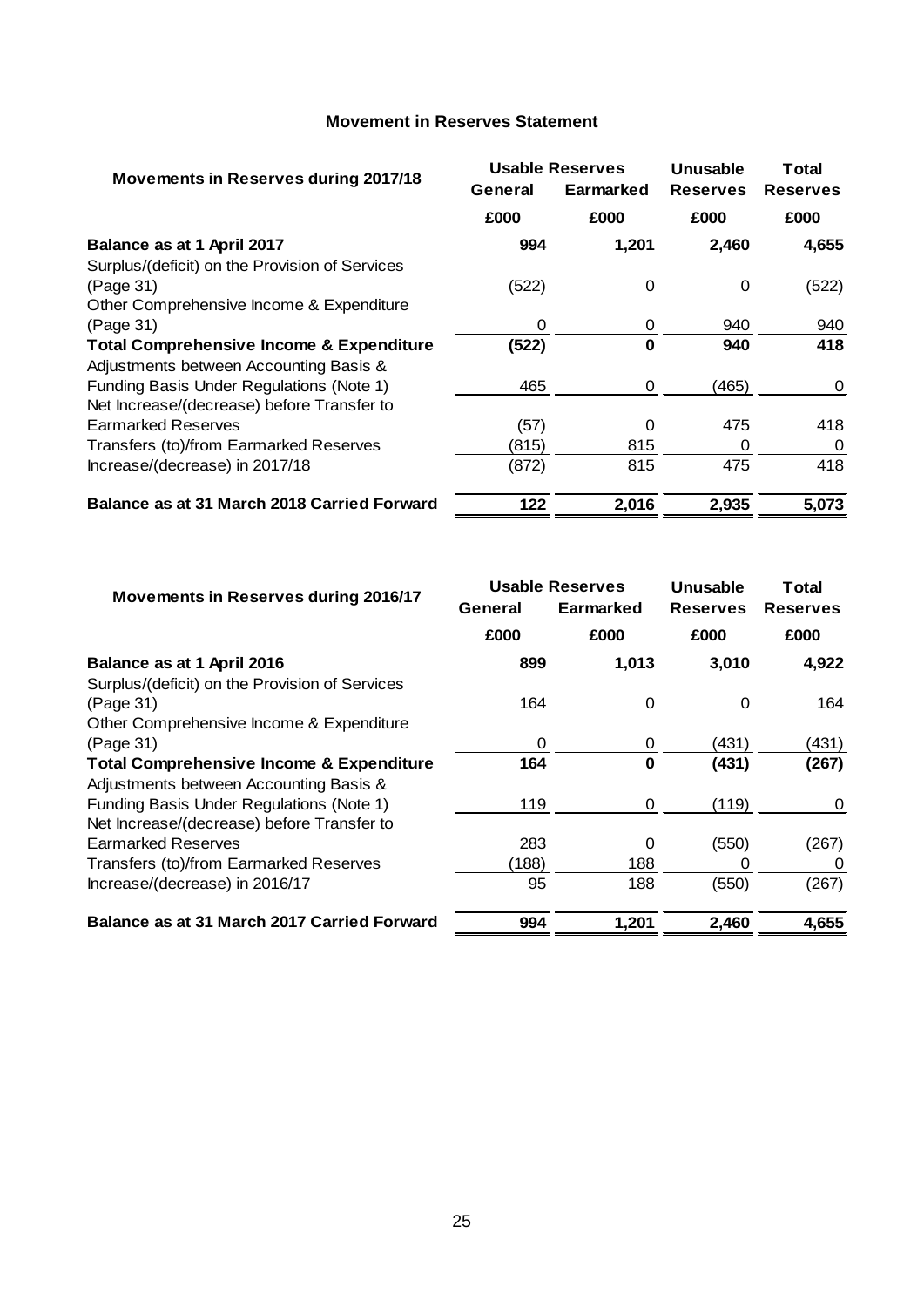# **Expenditure and Funding Analysis**

<span id="page-28-0"></span>

| <b>Expenditure and Funding Analysis 2017/18</b>            | <b>Figures</b><br><b>Outturn</b> | Capital Charges | Capital Expenditure<br>from<br>evenue<br>Funded<br>œ | Pension Adjust with<br>S <sub>19</sub><br>≤ | Received<br><b>Interest</b> | Asset<br>Finance Lease | Net Expenditure in<br>ccount<br>⋖<br>Final |
|------------------------------------------------------------|----------------------------------|-----------------|------------------------------------------------------|---------------------------------------------|-----------------------------|------------------------|--------------------------------------------|
|                                                            | £000                             | £000            | £000                                                 | £000                                        | £000                        | £000                   | £000                                       |
| <b>Conservation of the Natural Environment</b>             | 595                              | 10              | 0                                                    | 53                                          | 0                           | $\mathbf 0$            | 658                                        |
| <b>Conservation of Cultural Heritage</b>                   | 278                              | 9               | (26)                                                 | 41                                          | 0                           | 0                      | 302                                        |
| <b>Recreation Management &amp; Transport</b>               | 457                              | 30              | (6)                                                  | 41                                          | 0                           | 0                      | 522                                        |
| <b>Promoting Understanding</b>                             | 1,014                            | 51              | (76)                                                 | 77                                          | $\Omega$                    | (16)                   | 1,050                                      |
| Rangers, Estate & Volunteers                               | 810                              | 80              | (65)                                                 | 51                                          | 0                           | 0                      | 876                                        |
| <b>Development Control</b>                                 | 526                              | 10              | 0                                                    | 46                                          | 0                           | 0                      | 582                                        |
| Forward Planning & Communities                             | 260                              | 2               | 0                                                    | 15                                          | $\Omega$                    | 0                      | 277                                        |
| S106 Compensation & Mitigation                             | 55                               | $\mathbf 0$     | 0                                                    | 18                                          | $\overline{0}$              | 0                      | 73                                         |
| Corporate & Democratic Core                                | 285                              | 7               | 0                                                    | $\mathbf 0$                                 | 18                          | 0                      | 310                                        |
| <b>Net Cost of Services</b>                                | 4,280                            | 199             | (173)                                                | 342                                         | 18                          | (16)                   | 4,650                                      |
| Loss on Disposal                                           |                                  |                 |                                                      |                                             |                             |                        | (11)                                       |
| Interest Payable                                           |                                  |                 |                                                      |                                             |                             |                        | 16                                         |
| <b>Interest Received</b>                                   |                                  |                 |                                                      |                                             |                             |                        | (18)                                       |
| <b>Net Pensions Interest Cost</b>                          |                                  |                 |                                                      |                                             |                             |                        | 120                                        |
| <b>National Park Grant</b>                                 |                                  |                 |                                                      |                                             |                             |                        | (4, 235)                                   |
| <b>Capital Contributions</b>                               |                                  |                 |                                                      |                                             |                             |                        |                                            |
| <b>Deficit on Provision of Services</b>                    |                                  |                 |                                                      |                                             |                             |                        | 522                                        |
| Surplus on Revaluation of Fixed Assets                     |                                  |                 |                                                      |                                             |                             |                        | 0                                          |
| Actuarial (Gains) / losses on Pension Assets / Liabilities |                                  |                 |                                                      |                                             |                             |                        | (940)                                      |
| <b>Total Comprehensive Income &amp; Expenditure</b>        |                                  |                 |                                                      |                                             |                             |                        | (418)                                      |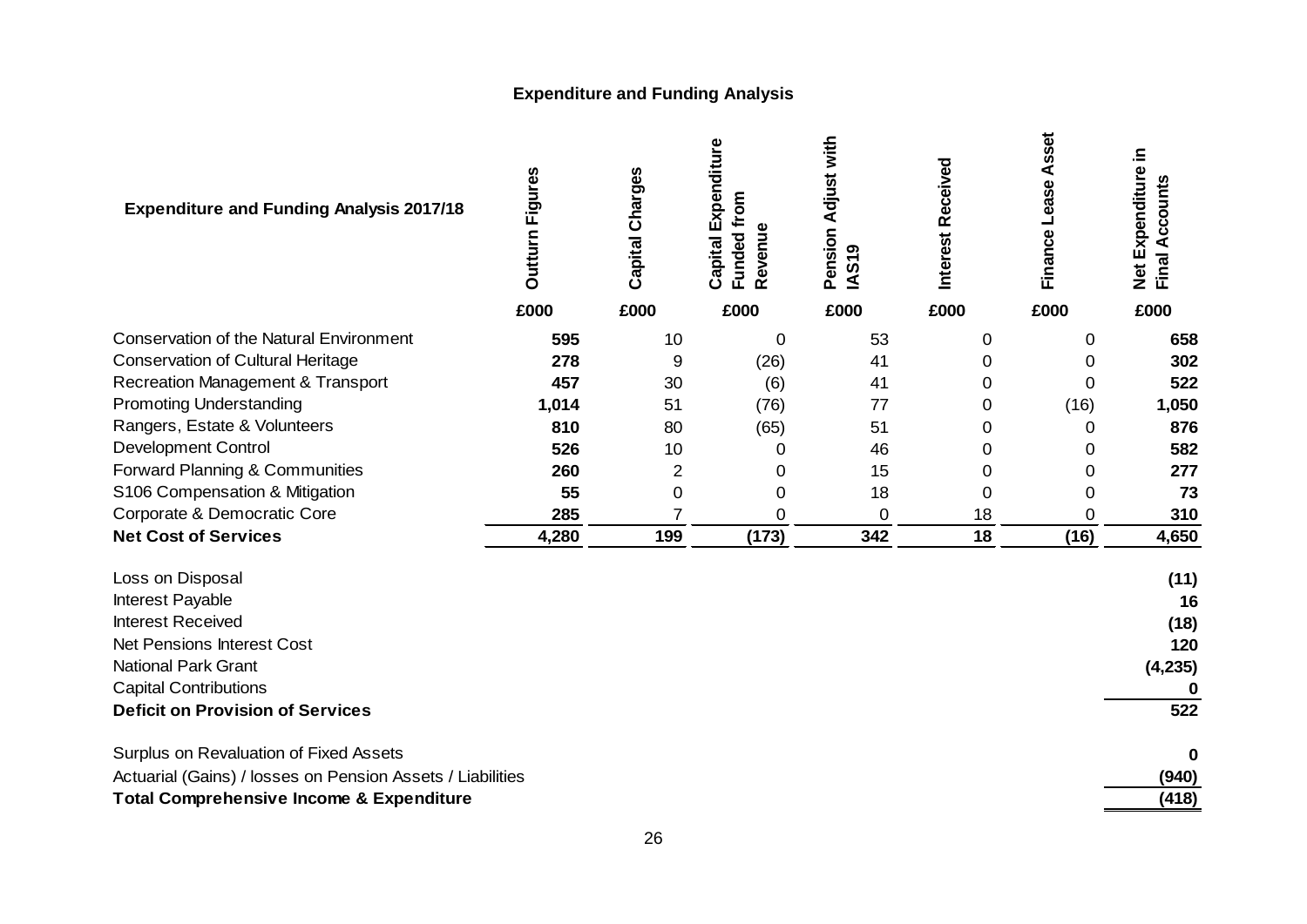## **Amounts Reported for Resource Allocation Decisions**

The analysis of income and expenditure by service on the face of the Comprehensive Income and Expenditure Statement is that specified by the CIPFA Code of Practice. This is the same basis used to make decisions about resource allocation, which are taken by the Authority's Finance, Risk, Audit and Standards Committee (FRASC). However these reports are prepared on a different basis from the accounting policies used in the financial statements.

In particular, no charges are made in relation to capital expenditure (whereas depreciation, revaluation and impairment losses in excess of the balance on the revaluation Reserve and amortisations are charged in the Comprehensive Income and Expenditure Statement). Actual capital expenditure and income is included in the committee reports but taken out of the Comprehensive Income and Expenditure Statement, which just show revenue.

The cost of retirement benefits is based on cash flows (payment of employer's pension contributions) rather than current service cost of benefits accrued in the year.

The outturn position reported to committee is summarised in the Explanatory Foreword on Page 6, and therefore the detailed report is not included here. A reconciliation to show the difference is shown here.

The statement for 2016/17 is shown next for comparison purposes: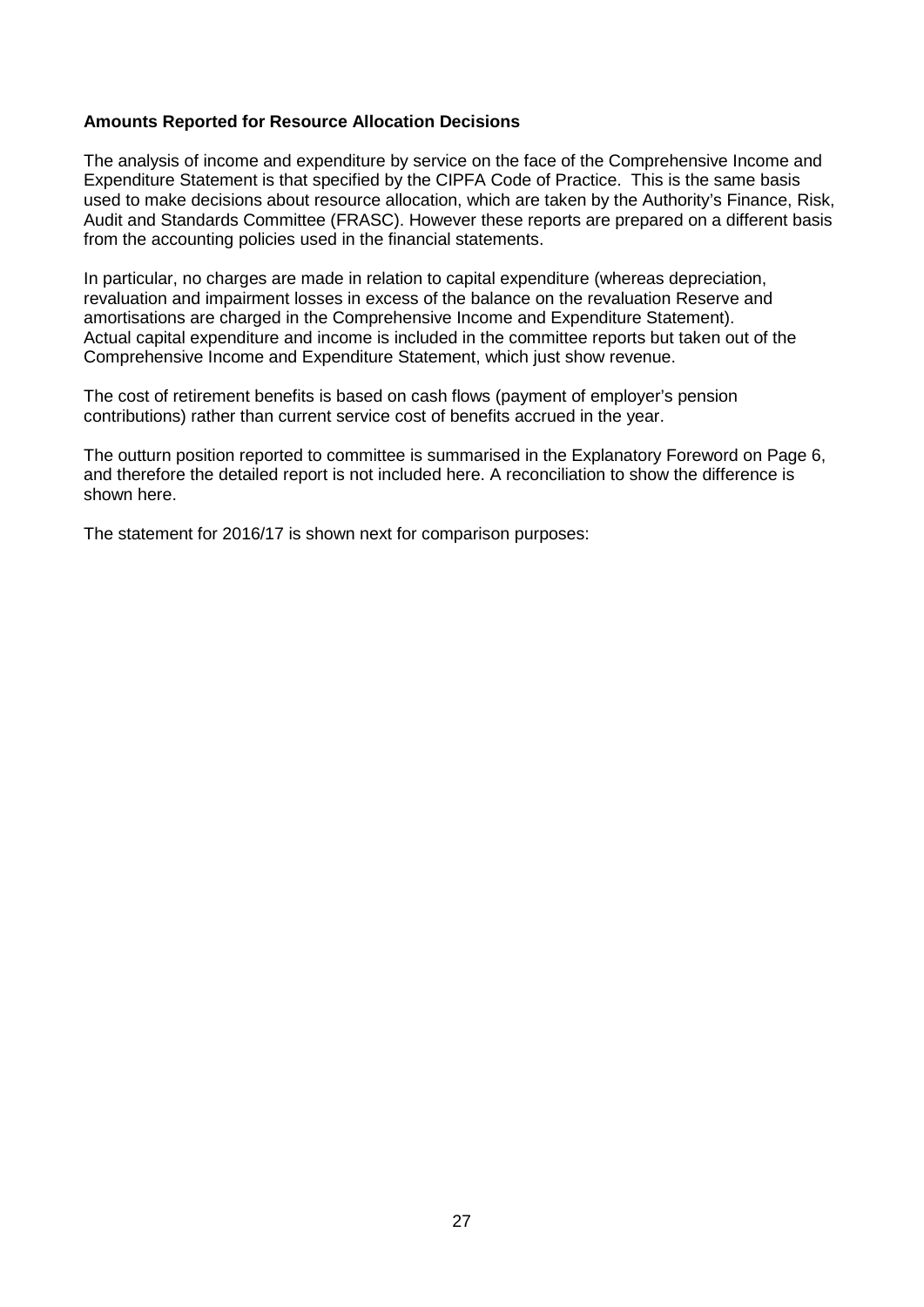| <b>Expenditure and Funding Analysis 2016/17</b>        | <b>Outturn Figures</b> | Capital Charges | Capital Expenditure<br>Funded from<br>Revenue | Pension Adjust with<br>S <sub>19</sub><br>₹ | Interest Received | Asset<br>Finance Lease | Net Expenditure in<br>Final Accounts |
|--------------------------------------------------------|------------------------|-----------------|-----------------------------------------------|---------------------------------------------|-------------------|------------------------|--------------------------------------|
|                                                        | £000                   | £000            | £000                                          | £000                                        | £000              | £000                   | £000                                 |
| <b>Conservation of the Natural Environment</b>         | 729                    | 9               | 0                                             | 13                                          | 0                 | 0                      | 751                                  |
| <b>Conservation of Cultural Heritage</b>               | 206                    | 3               | 0                                             | 5                                           | 0                 | 0                      | 214                                  |
| <b>Recreation Management &amp; Transport</b>           | 480                    | 41              | (2)                                           | 10                                          | 0                 | $\mathbf 0$            | 529                                  |
| <b>Promoting Understanding</b>                         | 937                    | 50              | (58)                                          | 16                                          | 0                 | (15)                   | 930                                  |
| Rangers, Estate & Volunteers                           | 790                    | 74              | (110)                                         | 12                                          | 0                 | 0                      | 766                                  |
| <b>Development Control</b>                             | 354                    | 9               | 0                                             | 11                                          | 0                 | 0                      | 374                                  |
| Forward Planning & Communities                         | 79                     | $\overline{2}$  | 0                                             | 3                                           | 0                 | 0                      | 84                                   |
| S106 Compensation & Mitigation                         | $\bf{0}$               | $\mathbf 0$     | 0                                             | 0                                           | 0                 | 0                      | 0                                    |
| Corporate & Democratic Core                            | 305                    | 13              | (99)                                          | 0                                           | 18                | 0                      | 237                                  |
| <b>Net Cost of Services</b>                            | 3,880                  | 201             | (270)                                         | 69                                          | 18                | (15)                   | 3,883                                |
| Loss on Disposal                                       |                        |                 |                                               |                                             |                   |                        | (10)                                 |
| Interest Payable                                       |                        |                 |                                               |                                             |                   |                        | 15                                   |
| <b>Interest Received</b>                               |                        |                 |                                               |                                             |                   |                        | (18)                                 |
| <b>Net Pensions Interest Cost</b>                      |                        |                 |                                               |                                             |                   |                        | 127                                  |
| <b>National Park Grant</b>                             |                        |                 |                                               |                                             |                   |                        | (4, 163)                             |
| <b>Capital Contributions</b>                           |                        |                 |                                               |                                             |                   |                        | 0                                    |
| <b>Deficit on Provision of Services</b>                |                        |                 |                                               |                                             |                   |                        | (166)                                |
| Surplus on Revaluation of Fixed Assets                 |                        |                 |                                               |                                             |                   |                        | (347)                                |
| Actuarial (gains)/losses on pension assets/liabilities |                        |                 |                                               |                                             |                   |                        | 778                                  |
| <b>Total Comprehensive Income &amp; Expenditure</b>    |                        |                 |                                               |                                             |                   |                        | 265                                  |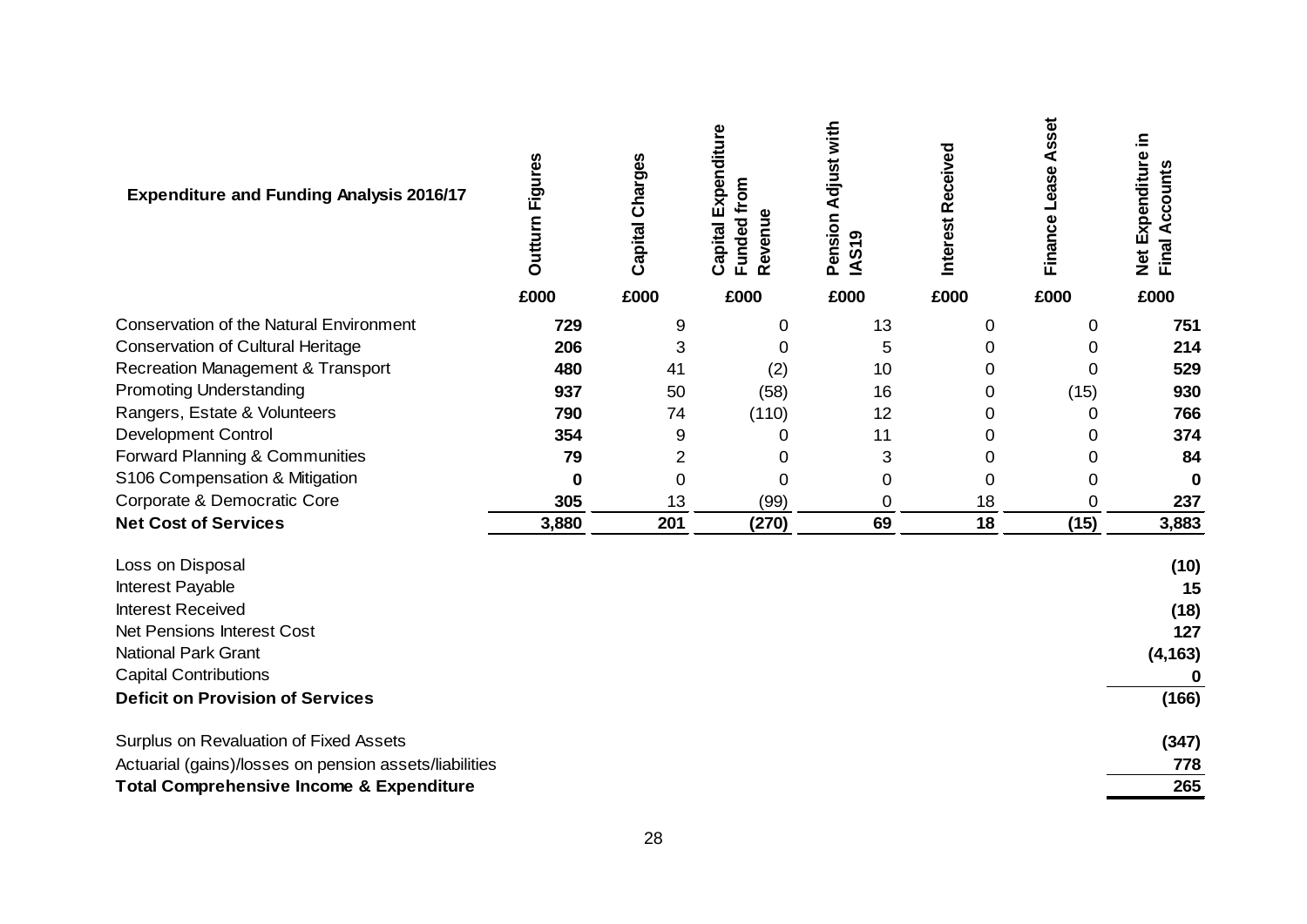## **Income and Expenditure by Nature**

<span id="page-31-0"></span>The income and expenditure of the Authority's principal services recorded in the budget for the year are as follows:

|                                              | 2017/18  | 2016/17 |
|----------------------------------------------|----------|---------|
|                                              | £000     | £000    |
| Fees, Charges & Service Income               | (2, 130) | (2,223) |
| <b>Government Grants</b>                     | (340)    | (305)   |
| Section 106 Compensation & Mitigation Income | (728)    |         |
| <b>Total Income</b>                          | (3, 198) | (2,528) |
| <b>Employee Expenses</b>                     | 3,643    | 3,182   |
| <b>Other Service Expenses</b>                | 3,846    | 3,225   |
| <b>Total Expenditure</b>                     | 7,489    | 6,407   |
| <b>Net Expenditure</b>                       | 4,291    | 3,879   |

<span id="page-31-1"></span>**Comprehensive Income and Expenditure Statement for Year Ended 31 March 2018**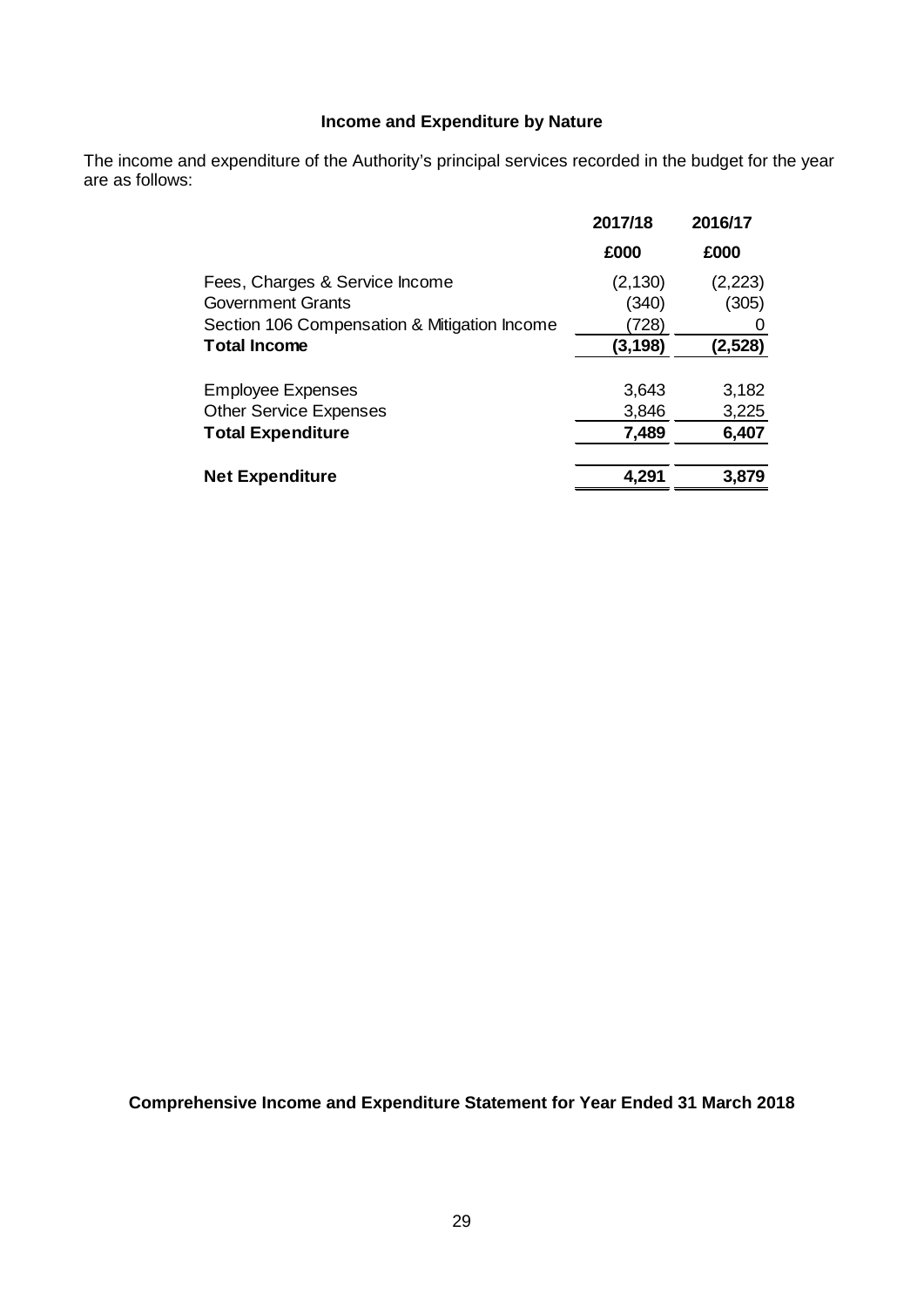#### **2016/17 2017/18**

| Expenditure<br>Gross                                                    | Income                                                                  | Expenditure<br>$\frac{\ddot{\sigma}}{Z}$ |                                                                                                                                                                                                                                                                                                                                                     | Expenditure<br>Gross                                            | Income                                                                    | Expenditure<br>$\frac{\text{d}}{\text{d}}$                   |
|-------------------------------------------------------------------------|-------------------------------------------------------------------------|------------------------------------------|-----------------------------------------------------------------------------------------------------------------------------------------------------------------------------------------------------------------------------------------------------------------------------------------------------------------------------------------------------|-----------------------------------------------------------------|---------------------------------------------------------------------------|--------------------------------------------------------------|
| £000                                                                    | £000                                                                    | £000                                     |                                                                                                                                                                                                                                                                                                                                                     | £000                                                            | £000                                                                      | £000                                                         |
| 885<br>625<br>1,234<br>1,452<br>792<br>772<br>295<br>$\mathbf 0$<br>311 | (135)<br>(410)<br>(706)<br>(524)<br>(26)<br>(397)<br>(212)<br>0<br>(73) | 750<br>0                                 | <b>Conservation of the Natural Environment</b><br>215 Conservation of Cultural Heritage<br>528 Recreation Management & Transport<br>928 Promoting Understanding<br>766 Rangers, Estates & Volunteers<br>375 Development Control<br>83 Forward Planning & Communities<br>Section 106 Compensation & Mitigation<br>238 Corportate and Democratic Care | 946<br>911<br>1,207<br>1,566<br>879<br>806<br>329<br>801<br>357 | (288)<br>(609)<br>(684)<br>(517)<br>(4)<br>(224)<br>(51)<br>(728)<br>(47) | 658<br>302<br>523<br>1,049<br>875<br>582<br>278<br>73<br>310 |
| 6,366                                                                   | (2, 483)                                                                |                                          | 3,883 Cost of Services                                                                                                                                                                                                                                                                                                                              | 7,802                                                           | (3, 152)                                                                  | 4,650                                                        |
|                                                                         |                                                                         | (10)                                     | <b>Other Operating Income &amp; Expenditure</b><br>Gain on disposal of fixed assets                                                                                                                                                                                                                                                                 |                                                                 |                                                                           | (11)                                                         |
|                                                                         |                                                                         |                                          | Financing & Investment Icome &<br><b>Expenditure</b>                                                                                                                                                                                                                                                                                                |                                                                 |                                                                           |                                                              |
|                                                                         |                                                                         | 15<br>(18)                               | Interest payable and similar charges<br>Interest and investment income                                                                                                                                                                                                                                                                              |                                                                 |                                                                           | 16<br>(18)                                                   |
|                                                                         |                                                                         | 127                                      | Pensions interest cost ad expected return<br>on assets                                                                                                                                                                                                                                                                                              |                                                                 |                                                                           | 120                                                          |
|                                                                         |                                                                         | (4, 163)<br>0                            | <b>Grant Income</b><br><b>National Park Grant</b><br><b>Capital Contributions</b>                                                                                                                                                                                                                                                                   |                                                                 |                                                                           | (4,235)<br>0                                                 |
|                                                                         |                                                                         |                                          | (Surplus)/deficit on Provisions of<br>(166) Services                                                                                                                                                                                                                                                                                                |                                                                 |                                                                           | 522                                                          |
|                                                                         |                                                                         |                                          | (Surplus)/Deficit on the revaluation of long-<br>(347) term assets                                                                                                                                                                                                                                                                                  |                                                                 |                                                                           | 0                                                            |
|                                                                         |                                                                         |                                          | Actuarial losses/(gains) on pension<br>778 assets/liabilities                                                                                                                                                                                                                                                                                       |                                                                 |                                                                           | (940)                                                        |
|                                                                         |                                                                         | 431                                      | <b>Other Comprehensive Income and</b><br><b>Expenditue</b>                                                                                                                                                                                                                                                                                          |                                                                 |                                                                           | (940)                                                        |
|                                                                         |                                                                         | 265                                      | <b>Total Comprehensive Income and</b><br><b>Expenditure</b>                                                                                                                                                                                                                                                                                         |                                                                 |                                                                           | (418)                                                        |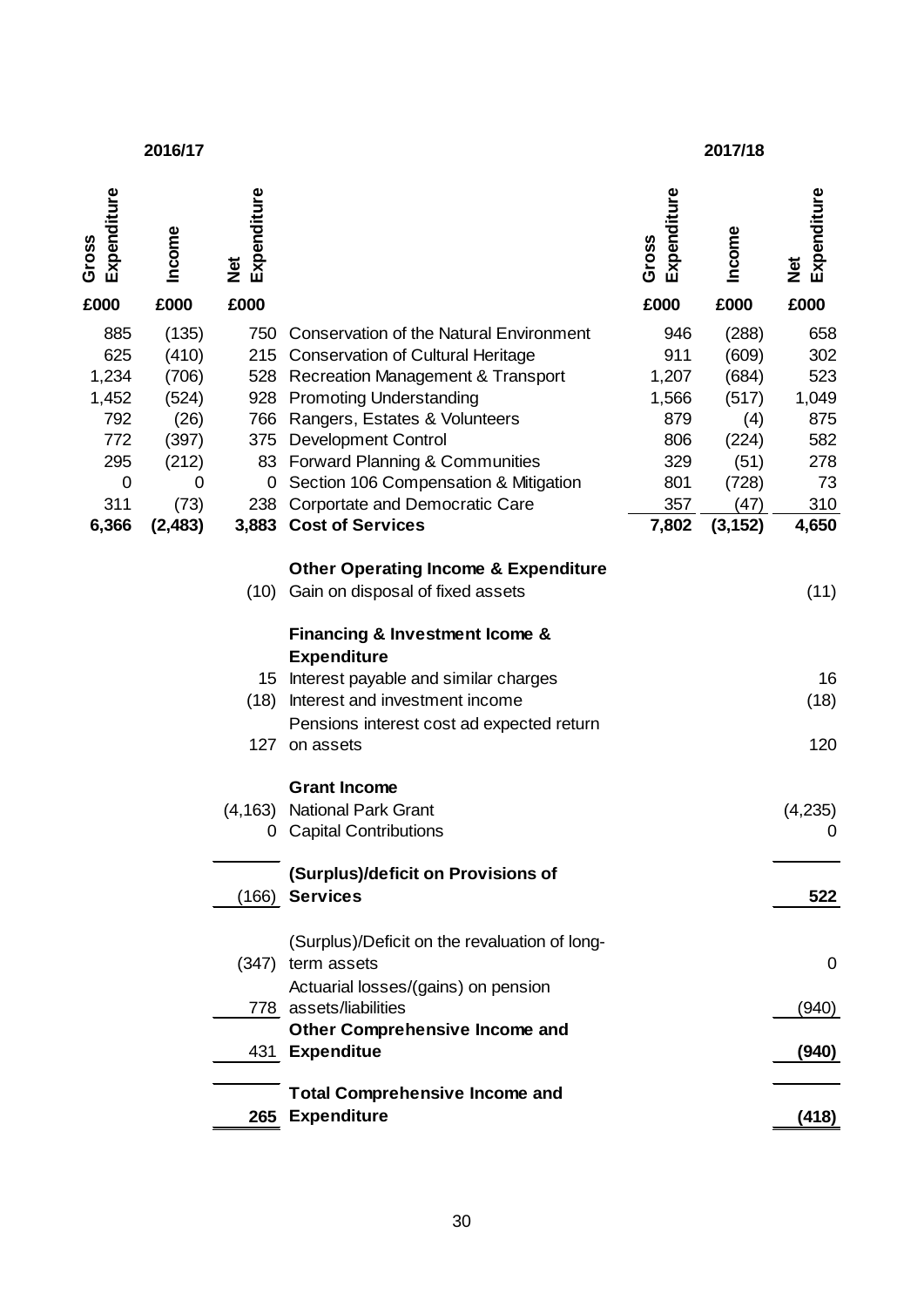## **Balance Sheet as at 31 March 2018**

<span id="page-33-0"></span>

| 31 March<br>2017 |                 |                                            | 31 March<br>2018 |
|------------------|-----------------|--------------------------------------------|------------------|
| £000             | <b>Notes</b>    |                                            | £000             |
| 4,610            |                 | 2 Property, Plant & Equipment              | 4,611            |
| 2,745            |                 | 2 Heritage Assets                          | 2,745            |
| 0                |                 | 3 Intangible Assets                        | 0                |
| 132              |                 | 8 Long Term Debtors                        | 116              |
| 7,487            |                 | <b>Non Current Assets</b>                  | 7,472            |
| 95               |                 | 6 Inventories                              | 101              |
| 489              | $7^{\circ}$     | <b>Short Term Debtors</b>                  | 756              |
| 2,209            | 9               | Cash and Cash Equivalents                  | 2,016            |
| 2,793            |                 | <b>Current Assests</b>                     | 2,873            |
| (636)            |                 | 10 Short Term Creditors                    | (772)            |
| 0                |                 | <b>Short Term Provisions</b>               |                  |
| (636)            |                 | <b>Current Liabilities</b>                 | (772)            |
| (178)            |                 | 23 Finance Lease                           | (178)            |
| 0                |                 | Provisions                                 | 0                |
| (4,809)          |                 | 24 Pension Liability                       | (4,320)          |
| (4,987)          |                 | <b>Long Term Liabilities</b>               | (4, 498)         |
| 4,657            |                 | <b>Net Assets</b>                          | 5,075            |
| 994              |                 | 15 General Fund Reserve                    | 122              |
| 1,202            |                 | 15 Earmarked Reserves                      | 2,018            |
| 2,196            |                 | <b>Usable Reserves</b>                     | 2,140            |
| 4,214            | 11              | <b>Revaluation Reserve</b>                 | 4,176            |
| 3,086            | 12 <sup>1</sup> | <b>Capital Adjustment Account</b>          | 3,109            |
| 0                |                 | 5 Financial Instruments Adjustment Account | 0                |
| (4,809)          |                 | 13 Pension Reserve                         | (4,320)          |
| (30)             |                 | 14 Accumulated Absences Account            | (30)             |
| 2,461            |                 | <b>Unusable Reserves</b>                   | 2,935            |

<span id="page-33-1"></span>Signed on behalf of the North York Moors National Park Authority:

## **Cash Flow Statement for Year Ended 31 March 2018**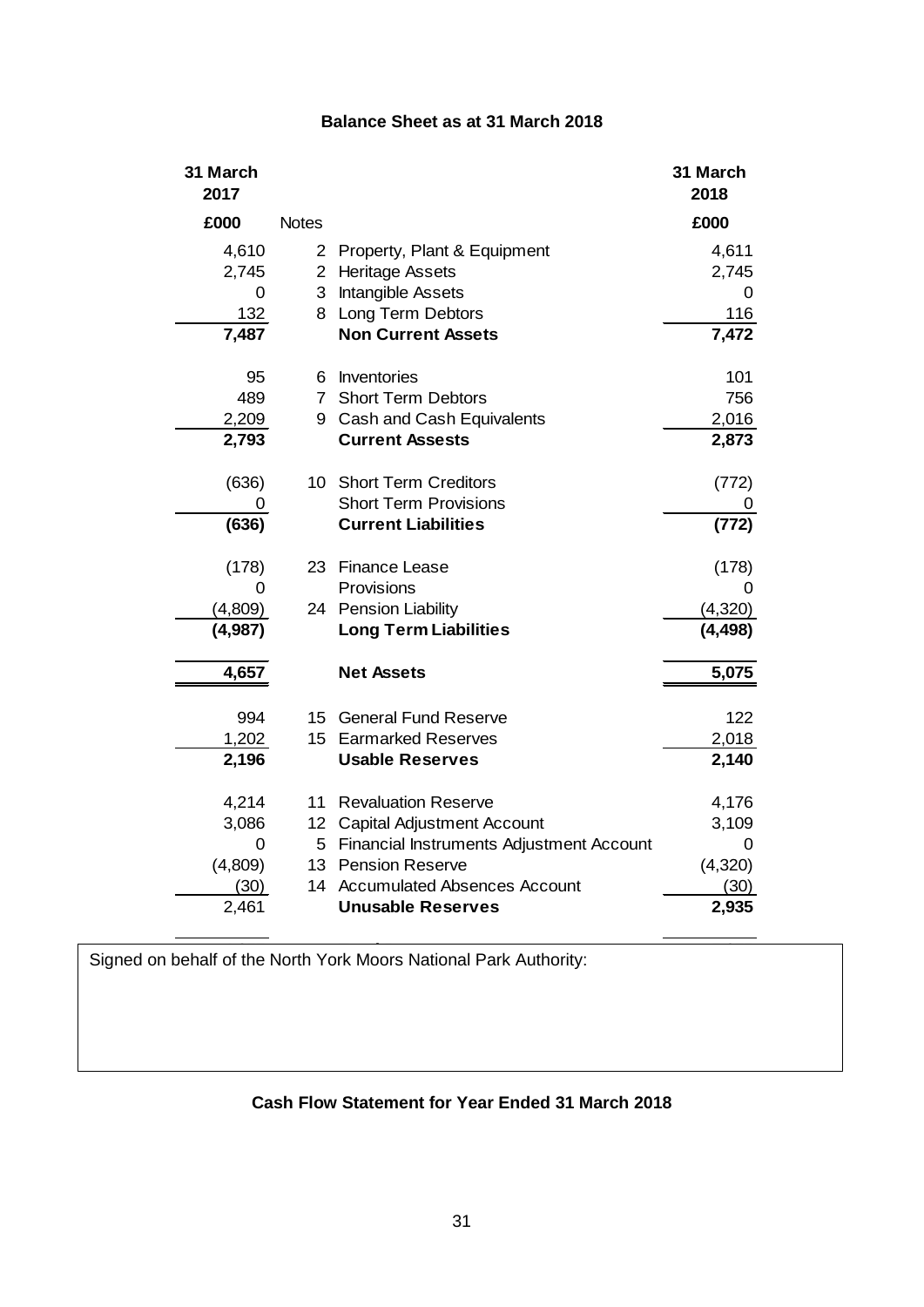| 2016/17 |                                                         | <b>Notes</b>   | 2017/18  |
|---------|---------------------------------------------------------|----------------|----------|
| £000    |                                                         |                | £000     |
|         | <b>Operating Activities</b>                             |                |          |
|         | 166 Net Surplus on the Provision of Services            |                | (522)    |
|         | Adjustment to Net Surplus on the Provision of Services  |                |          |
|         | for Non-Cash Movements                                  |                |          |
|         | 201 Depreciation                                        | $\overline{2}$ | 198      |
|         | 0 Impairment & Revaluations                             | $\overline{2}$ | 0        |
|         | Carrying Value of Non-Current Assets Written Out on     |                |          |
|         | 0 Disposal                                              | $\overline{2}$ | 0        |
|         | 10 Movement in Creditors                                | 10             | 135      |
|         | (172) Movement in Debtors                               | $\overline{7}$ | (266)    |
|         | (8) Movement in Inventories                             | 6              | (5)      |
|         | (8) Movement in Provisions                              |                | $\Omega$ |
|         | 197 Pension Liability                                   | 24             | 451      |
| 220     |                                                         |                | 513      |
|         | Adjustment for items included in the net surplus or     |                |          |
|         | deficit on the provision of services that are investing |                |          |
|         | 0 and financing activities                              |                | $\bf{0}$ |
|         | 385 Net Cash Flows from Operating Activities            |                | (9)      |
|         | <b>Investing Activities</b>                             |                |          |
|         | (294) Purchase of Property, Plant & Equipment           | 2              | (200)    |
|         | 15 Other Receipts for Investing Activities              |                | 16       |
|         | (279) Net Cash Flows from Investing Activities          |                | (184)    |
|         | 0 Financing Activities                                  |                | 0        |
|         | 106 Net Increase in Cash and Cash Equivalents           |                | (193)    |
|         | Cash and Cash Equivalents at the Beginning of the       |                |          |
|         | 2,103 Reporting Period                                  | 9              | 2,210    |
|         | Cash and Cash Equivalents at the end of the reporting   |                |          |
|         | 2,209 period                                            |                | 2,017    |

## Notes to the Core Financial Statements

<span id="page-34-1"></span><span id="page-34-0"></span>**1. Adjustments between Accounting Basis and Funding Basis under Regulations**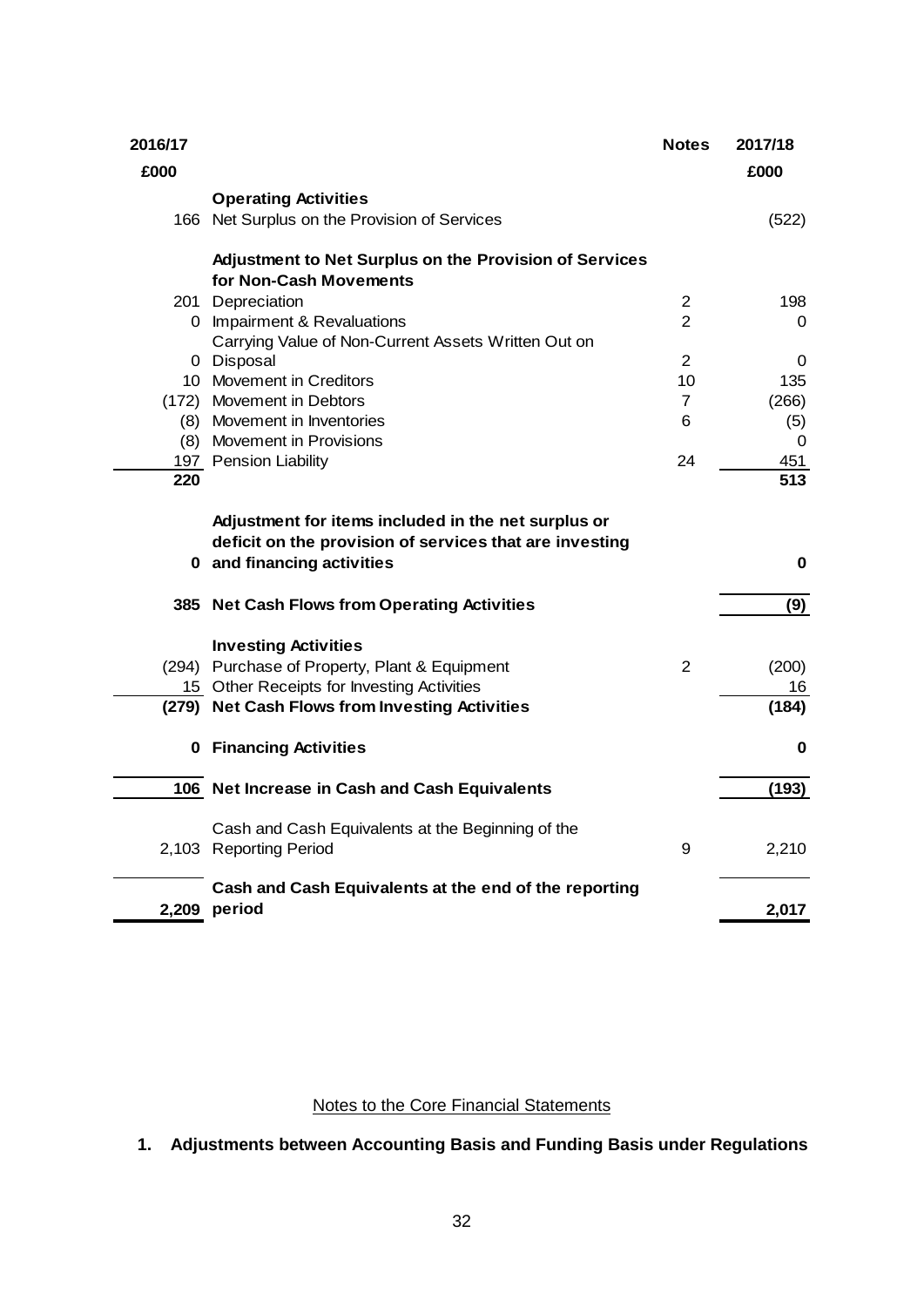This note details the adjustments that are made to the total comprehensive income and expenditure recognised by the Authority in the year in accordance with proper accounting practice to the resources that are specified by statutory provisions as being available to the Authority to meet future capital and revenue expenditure.

|                                                                                 | <b>Usable Reserves</b>        | <b>Movement</b>                   |                                    |
|---------------------------------------------------------------------------------|-------------------------------|-----------------------------------|------------------------------------|
|                                                                                 | <b>General</b>                | <b>Capital</b>                    | in                                 |
| 2017/18                                                                         | <b>Fund</b><br><b>Reserve</b> | <b>Receipts</b><br><b>Reserve</b> | <b>Unusable</b><br><b>Reserves</b> |
|                                                                                 | £000                          | £000                              | £000                               |
| <b>Adjustments involving the Capital Adjustment Account</b>                     |                               |                                   |                                    |
| Reversal of items debited or credited to the Comprehensive                      |                               |                                   |                                    |
| Income and Expenditure Statement                                                |                               |                                   |                                    |
| Charges for depreciation, amortisation and impairment of non-<br>current assets | 198                           |                                   | (198)                              |
| Carrying Value of non-current assets written out on disposal                    | (11)                          |                                   | 11                                 |
| Capital contributions                                                           | 0                             |                                   | $\overline{0}$                     |
| Insertion of items not debited or credited to the Comprehensive                 |                               |                                   |                                    |
| Income and Expenditure Statement                                                |                               |                                   |                                    |
| Capital expenditure charged against the General Fund                            | (173)                         |                                   | 173                                |
| <b>Adjustments involving the Capital Receipts Reserve</b>                       |                               |                                   |                                    |
| Transfer of Sales proceeds credited as part of the gain/loss on                 |                               | 15                                | (15)                               |
| disposal to the Statement of Comprehensive Income                               |                               |                                   |                                    |
| Use of capital receipts                                                         |                               | (15)                              | 15                                 |
| <b>Adjustments involving the Pensions Reserve</b>                               |                               |                                   |                                    |
| Reversal of items relating to retirement benefits debited or                    |                               |                                   |                                    |
| credited to the Comprehensive Income and Expenditure<br><b>Statement</b>        | 923                           |                                   | (923)                              |
| Employer's pension contribution payable in the year                             | (472)                         |                                   | 472                                |
| <b>Adjustment involving the Accumulating Compensated</b>                        |                               |                                   |                                    |
| <b>Absences Adjustment Account</b>                                              |                               |                                   |                                    |
| Amount by which Officer remuneration charged to the                             |                               |                                   |                                    |
| Comprehensive Income and Expenditure Statement on an                            |                               |                                   |                                    |
| accruals basis is different from remuneration chargeable in the                 | $\mathbf 0$                   |                                   | $\mathbf 0$                        |
| year, in accordance with statutiry requirements                                 |                               |                                   |                                    |
| <b>Total Adjustments</b>                                                        |                               | $\mathbf 0$                       |                                    |
|                                                                                 | 465                           |                                   | (465)                              |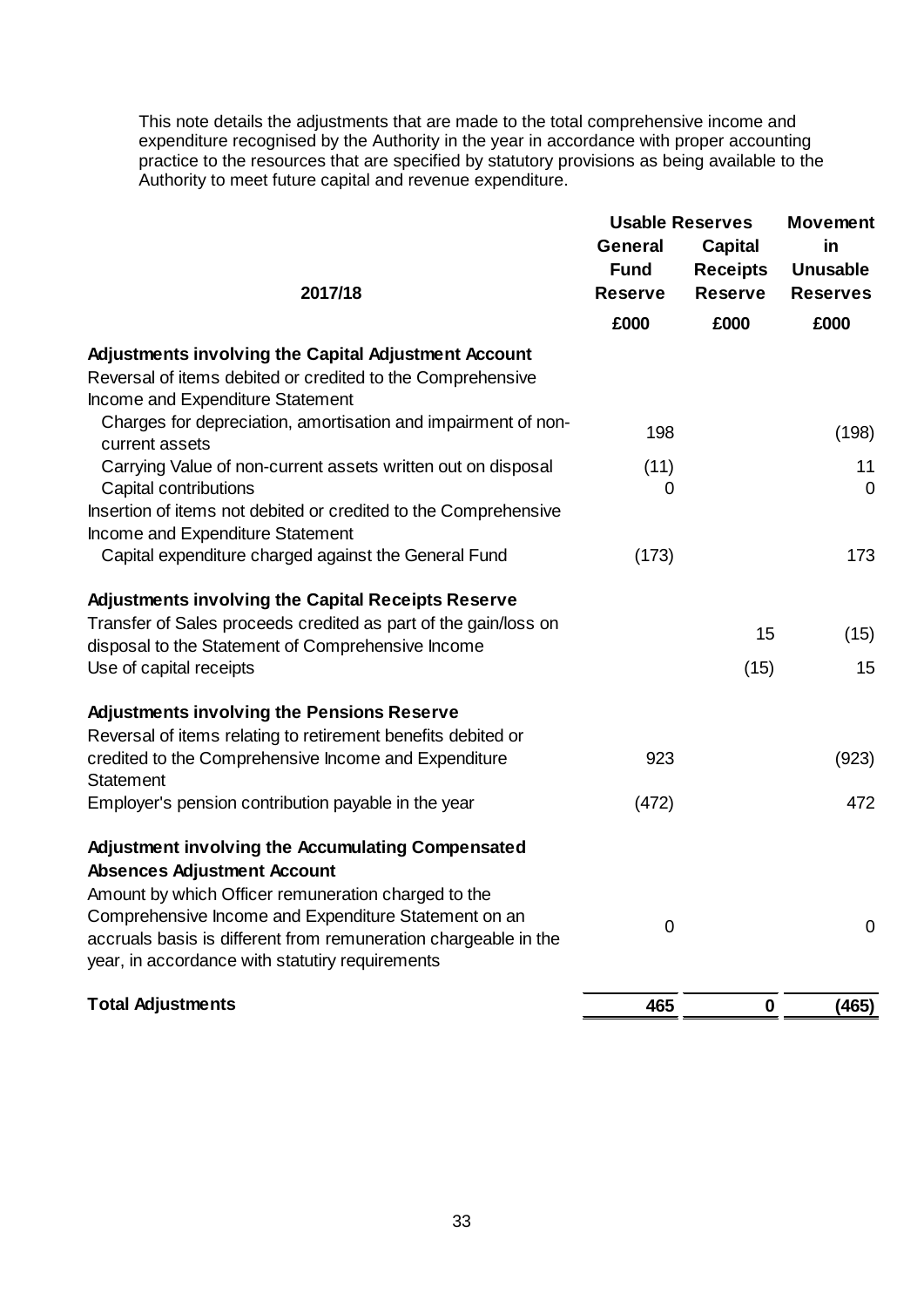|                                                                                                                                                                                                                                   | <b>Usable Reserves</b><br><b>General</b> |                                                     | <b>Movement</b><br>in              |
|-----------------------------------------------------------------------------------------------------------------------------------------------------------------------------------------------------------------------------------|------------------------------------------|-----------------------------------------------------|------------------------------------|
| 2016/17                                                                                                                                                                                                                           | <b>Fund</b><br><b>Reserve</b>            | <b>Capital</b><br><b>Receipts</b><br><b>Reserve</b> | <b>Unusable</b><br><b>Reserves</b> |
|                                                                                                                                                                                                                                   | £000                                     | £000                                                | £000                               |
| Adjustments involving the Capital Adjustment Account<br>Reversal of items debited or credited to the Comprehensive<br>Income and Expenditure Statement                                                                            |                                          |                                                     |                                    |
| Charges for depreciation, amortisation and impairment of non-<br>current assets                                                                                                                                                   | 201                                      |                                                     | (201)                              |
| Carrying Value of non-current assets written out on disposal<br>Capital contributions                                                                                                                                             | (10)<br>0                                |                                                     | 10<br>$\mathbf 0$                  |
| Insertion of items not debited or credited to the Comprehensive<br>Income and Expenditure Statement<br>Capital expenditure charged against the General Fund                                                                       | (269)                                    |                                                     | 269                                |
| <b>Adjustments involving the Capital Receipts Reserve</b>                                                                                                                                                                         |                                          |                                                     |                                    |
| Transfer of Sales proceeds credited as part of the gain/loss on<br>disposal to the Statement of Comprehensive Income                                                                                                              |                                          | 15                                                  | (15)                               |
| Use of capital receipts                                                                                                                                                                                                           |                                          | (15)                                                | 15                                 |
| <b>Adjustments involving the Pensions Reserve</b><br>Reversal of items relating to retirement benefits debited or                                                                                                                 |                                          |                                                     |                                    |
| credited to the Comprehensive Income and Expenditure<br>Statement                                                                                                                                                                 | 631                                      |                                                     | (631)                              |
| Employer's pension contribution payable in the year                                                                                                                                                                               | (434)                                    |                                                     | 434                                |
| Adjustment involving the Accumulating Compensated<br><b>Absences Adjustment Account</b>                                                                                                                                           |                                          |                                                     |                                    |
| Amount by which Officer remuneration charged to the<br>Comprehensive Income and Expenditure Statement on an<br>accruals basis is different from remuneration chargeable in the<br>year, in accordance with statutiry requirements | 0                                        |                                                     | $\boldsymbol{0}$                   |
| <b>Total Adjustments</b>                                                                                                                                                                                                          | 119                                      | $\bf{0}$                                            | (119)                              |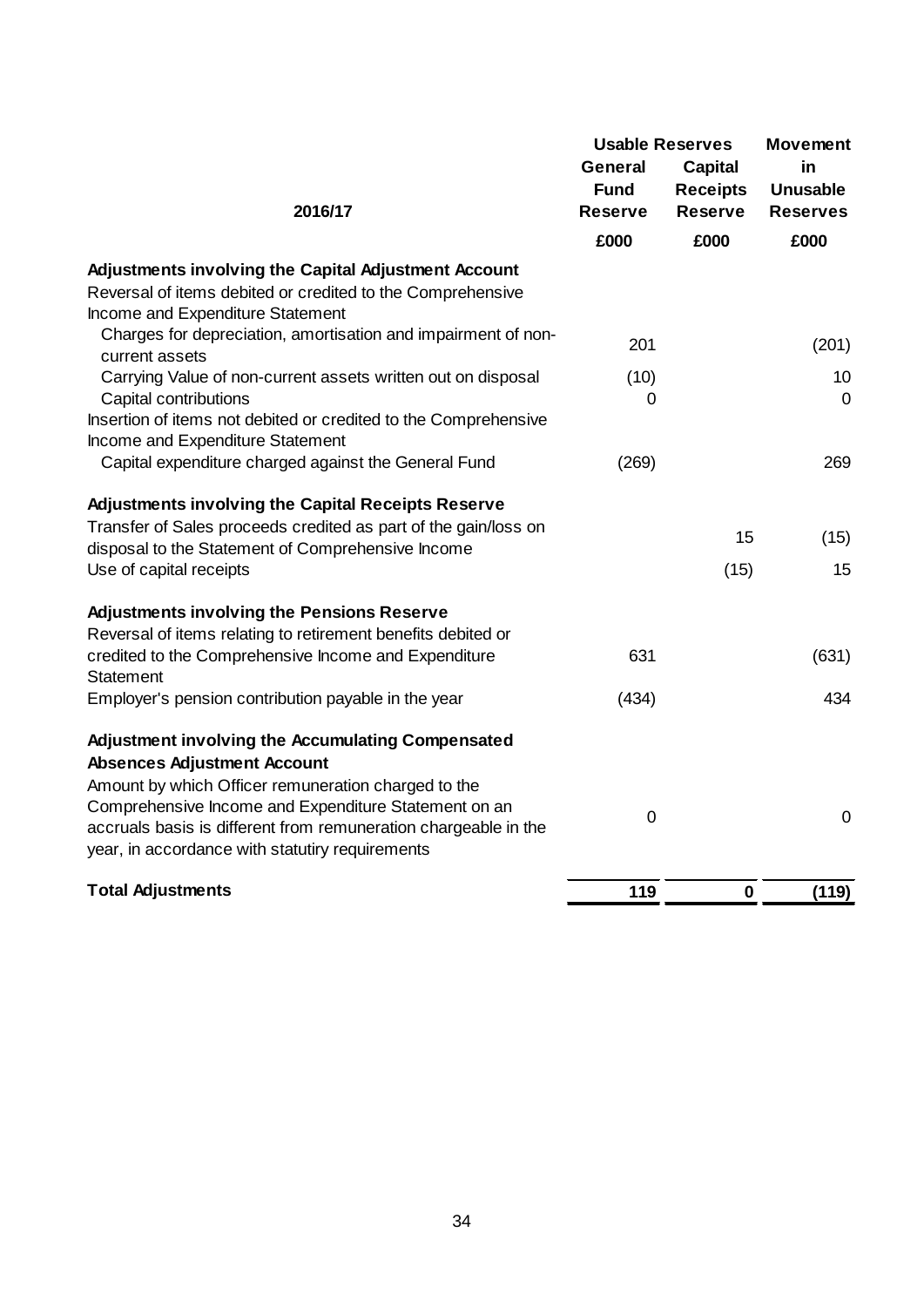## <span id="page-37-0"></span>**2. Property, Plant and Equipment and Heritage Assets**

## **a) Movements in Property, Plant and Equipment**

|                                          | Vehicles,        |                    |       |
|------------------------------------------|------------------|--------------------|-------|
|                                          | Land &           | <b>Plant &amp;</b> |       |
|                                          | <b>Buildings</b> | <b>Equipment</b>   | Total |
| Movements in 2017/18                     | £000             | £000               | £000  |
| <b>Historical or Revalued Gross Cost</b> | 4,439            | 1,111              | 5,550 |
| Additions in year                        | 72               | 128                | 200   |
| Cost of disposals in year                | 0                | (67)               | (67)  |
| Revaluations at 31 March 2018:           |                  |                    |       |
| Recognised in the Revaluation Reserve    | 0                |                    | 0     |
| Recognised in the Provision of Services  |                  | ( )                | O     |
| Gross Value at 31 March 2018             | 4,511            | 1,172              | 5,683 |
| Depreciation b/f                         | (91)             | (850)              | (941) |
| Depreciation for 2017/18                 | (83)             | (115)              | (198) |
| Accumulated depreciation of disposals    | 0                | 67                 | 67    |
| <b>Revaluations:</b>                     |                  |                    |       |
| Recognised in the Revaluation Reserve    | 0                | $\mathbf{\Omega}$  | 0     |
| Recognised in the Provision of Services  |                  | 0                  | 0     |
| Net Value at 31 March 2018               | 4,337            | 274                | 4,611 |

|                                          |                  | Vehicles,          |       |
|------------------------------------------|------------------|--------------------|-------|
|                                          | Land &           | <b>Plant &amp;</b> |       |
|                                          | <b>Buildings</b> | <b>Equipment</b>   | Total |
| Movements in 2016/17                     | £000             | £000               | £000  |
| <b>Historical or Revalued Gross Cost</b> | 3,840            | 887                | 4,727 |
| Additions in year                        | 54               | 240                | 294   |
| Cost of disposals in year                | 0                | (16)               | (16)  |
| Revaluations at 31 March 2017:           |                  |                    |       |
| Recognised in the Revaluation Reserve    | 550              |                    | 550   |
| Recognised in the Provision of Services  | (5)              | O                  | (5)   |
| Gross Value at 31 March 2017             | 4,439            | 1,111              | 5,550 |
| Depreciation b/f                         | (86)             | (747)              | (833) |
| Depreciation for 2016/17                 | (81)             | (119)              | (200) |
| Accumulated depreciation of disposals    | 0                | 16                 | 16    |
| <b>Revaluations:</b>                     |                  |                    |       |
| Recognised in the Revaluation Reserve    | 76               | O                  | 76    |
| Recognised in the Provision of Services  | O                | 0                  | 0     |
| Net Value at 31 March 2017               | 4,348            | 261                | 4,609 |

**b) Heritage Assets**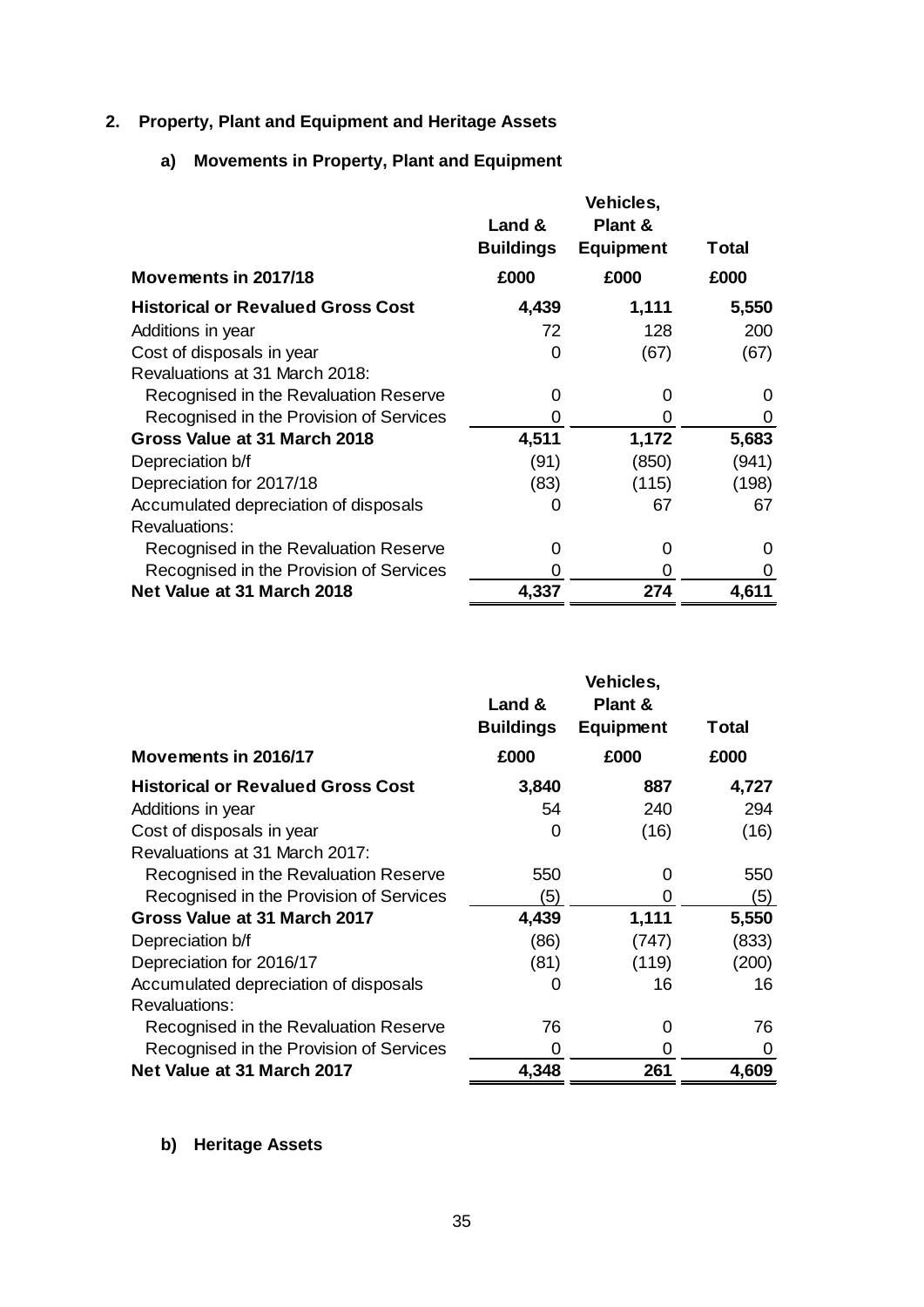Heritage assets are non-current assets which are intended to be preserved in trust for future generations because of their historical, artistic, scientific, technological, geophysical or environmental qualities. They are held and maintained by the Authority principally for their contribution to knowledge and culture.

The following heritage assets held in the Balance Sheet at valuations:

|             | 2017/18 | 2016/17 | 2015/16 | 2014/15 | 2013/14 |
|-------------|---------|---------|---------|---------|---------|
|             | £000    | £000    | £000    | £000    | £000    |
| At 1 April  | 2,745   | 3,028   | 3,024   | 2,889   | 2,651   |
| Revaluation |         | (283)   | 4       | 135     | 238     |
| At 31 March | 2,745   | 2,745   | 3,028   | 3,024   | 2,889   |

Heritage Assets held by the Authority consist of:

- The Levisham Estate (approximately 1,347 Hectare of moorland, woodland and grassland)
- Spout House, Bilsdale (single storey Grade 1 listed building)
- Cawthorne Moor (approximately 42 Hectares of woodland with Roman Camp and Bronze Age Barrow)

Heritage assets are included within the Balance Sheet at valuation. A full valuation of the Authority's land and buildings (including those classified as Heritage Assets) was undertaken in 2017/18, as part of the 5 year rolling programme of revaluation by RICS registered valuers, North Yorkshire County Council (Property Services) as at 1<sup>st</sup> April 2017. A desktop valuation of the Authority's land and buildings (including Heritage Assets) will be undertaken each year prior to the next full revaluation.

## **c) Depreciation**

The following useful lives and depreciation rates have been used in the calculation of depreciation:

- Buildings (but not the land they stand on) HQ, Sutton Bank Visitor Centre, Moors Centre, 13 Bondgate (Hemsley) & Spout House – 40 years
- All other buildings  $-30$  years (with the exception of Saw Mill Lane Depot  $-20$ years)
- Vehicles 5 years
- Heritage Assets infinite lives with no depreciation charge applied

## **d) Revaluations**

The Authority carries out a programme at least every 5 years that ensures all Property, Plant and Equipment that is required to be measured at fair value is re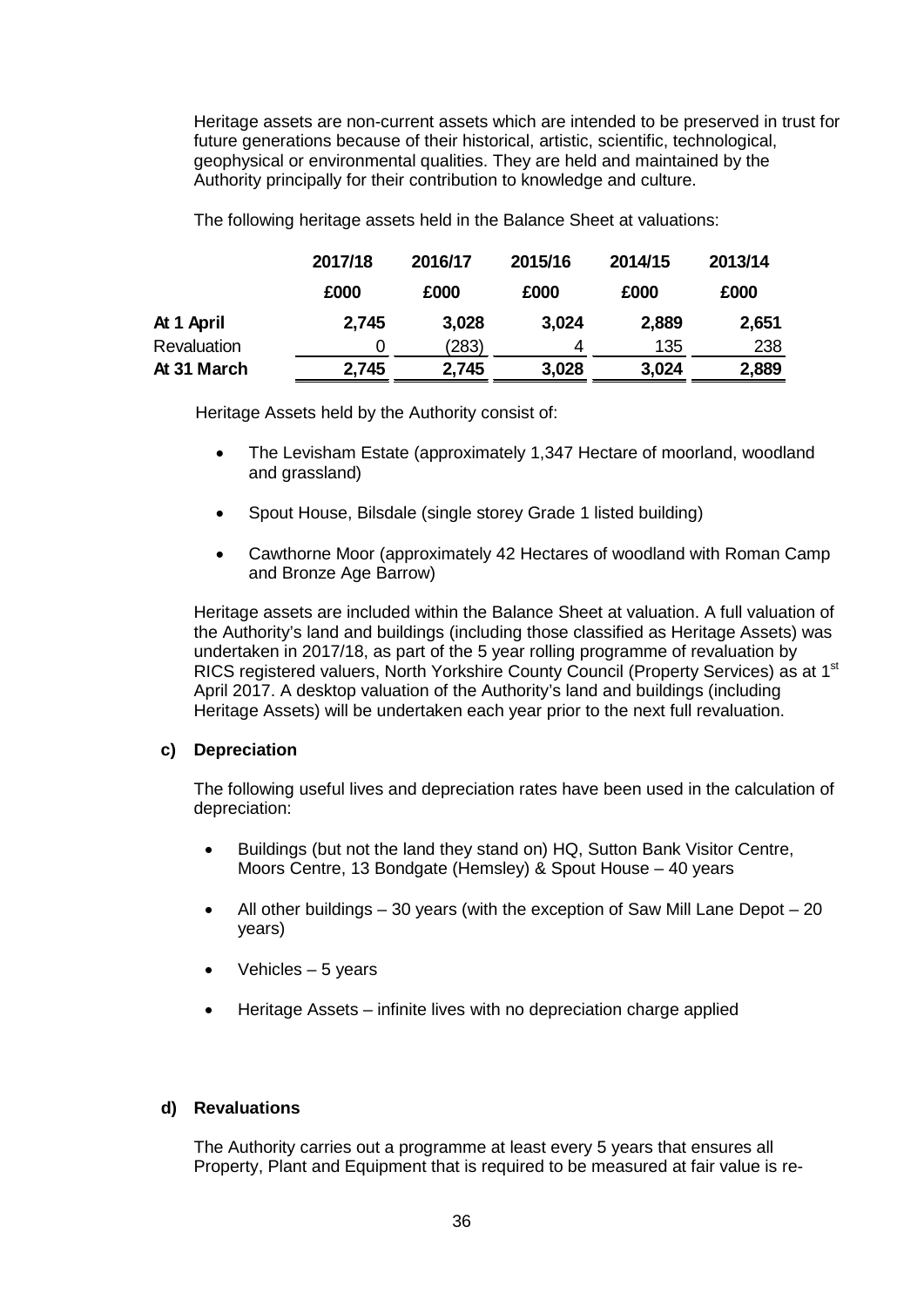valued. Furthermore, in order to ensure the carrying amounts of the Authority's land and buildings are kept up to date, a desktop valuation of Land & Buildings is also undertaken annually. Land and buildings were last fully re-valued as at  $1<sup>st</sup>$  April 2016 by North Yorkshire County Council (Property Services), with a desktop valuation undertaken as at 31st March 2018. The basis of valuation is disclosed in Policy 13 Statement of Accounting Policies.

### **e) Financing of Property, Plant and Equipment**

The capital expenditure on fixed assets of £199k, (£294k in 2016/17) was financed as follows:

|                       | 31 March<br>2018 | 31 March<br>2017 |
|-----------------------|------------------|------------------|
|                       | £000             | £000             |
| Revenue               | 173              | 269              |
| Capital contributions | O                |                  |
| Capital receipts      | 26               | 25               |
| Capital grant         | 0                |                  |
|                       |                  |                  |

### **f) Capital Schemes**

The key capital schemes were the replacement of vehicles, replacement of equipment, ongoing improvements of the car park at Sutton Bank and IT equipment purchases.

|                             | 31 March<br>2018 | 31 March<br>2017 |
|-----------------------------|------------------|------------------|
|                             | £000             | £000             |
| Land & Buildings            | 72               | 54               |
| Vehicles, Plant & Equipment | 96               | 183              |
| IT & Other Equipment        | 31               | 57               |
|                             | 199              |                  |

## **g) Disposals of Property, Plant and Equipment**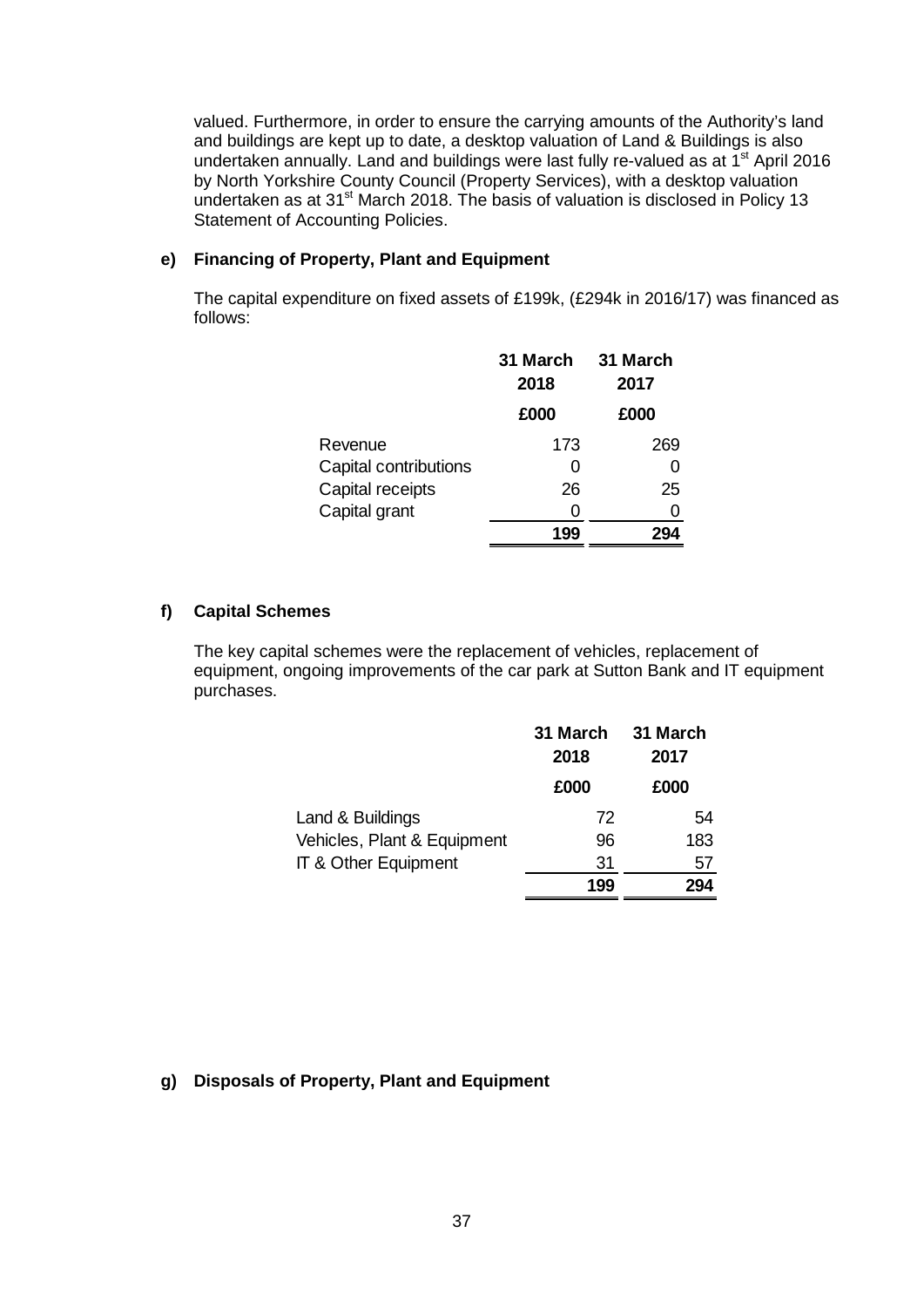|                 | 31 March<br>2018 | 31 March<br>2017 |
|-----------------|------------------|------------------|
|                 | £000             | £000             |
| <b>Vehicles</b> | 11               | 10               |
|                 | 11               |                  |

### **h) Analysis of Property**

The list below gives an indication of the significant fixed assets of the Authority as at  $31<sup>st</sup>$  March 2018:

| Land                            | <b>Acres</b>  |
|---------------------------------|---------------|
| Land related to operational use | 3,500         |
| <b>Buildings</b>                | <b>Number</b> |
| National park centres           | 2             |
| Other operational buildings     | 1             |
| Public conveniences             | 7             |
| Administrative buildings        | 2             |

### <span id="page-40-0"></span>**3. Intangible Assets**

The Authority accounts for its software as intangible, to the extent that the software is not an integral part of a particular IT system and accounted for as part of the hardware item of Vehicles, Plant and Equipment. The intangible assets included relate to purchased software as the Authority has no internally generated software.

All software us given a finite useful life based upon the period that the software is expected to be of use to the Authority. The useful lives assigned to the major software suites used by the Authority are:

- 3 years Microsoft Upgrade
- 5 years Northgate Planning System

The carrying amount of intangible assets is amortised on a straight line basis. The amortisation change for 2017/18 is nil (no change in 2016/17).

The movement on intangible asset balances during the year is as follows: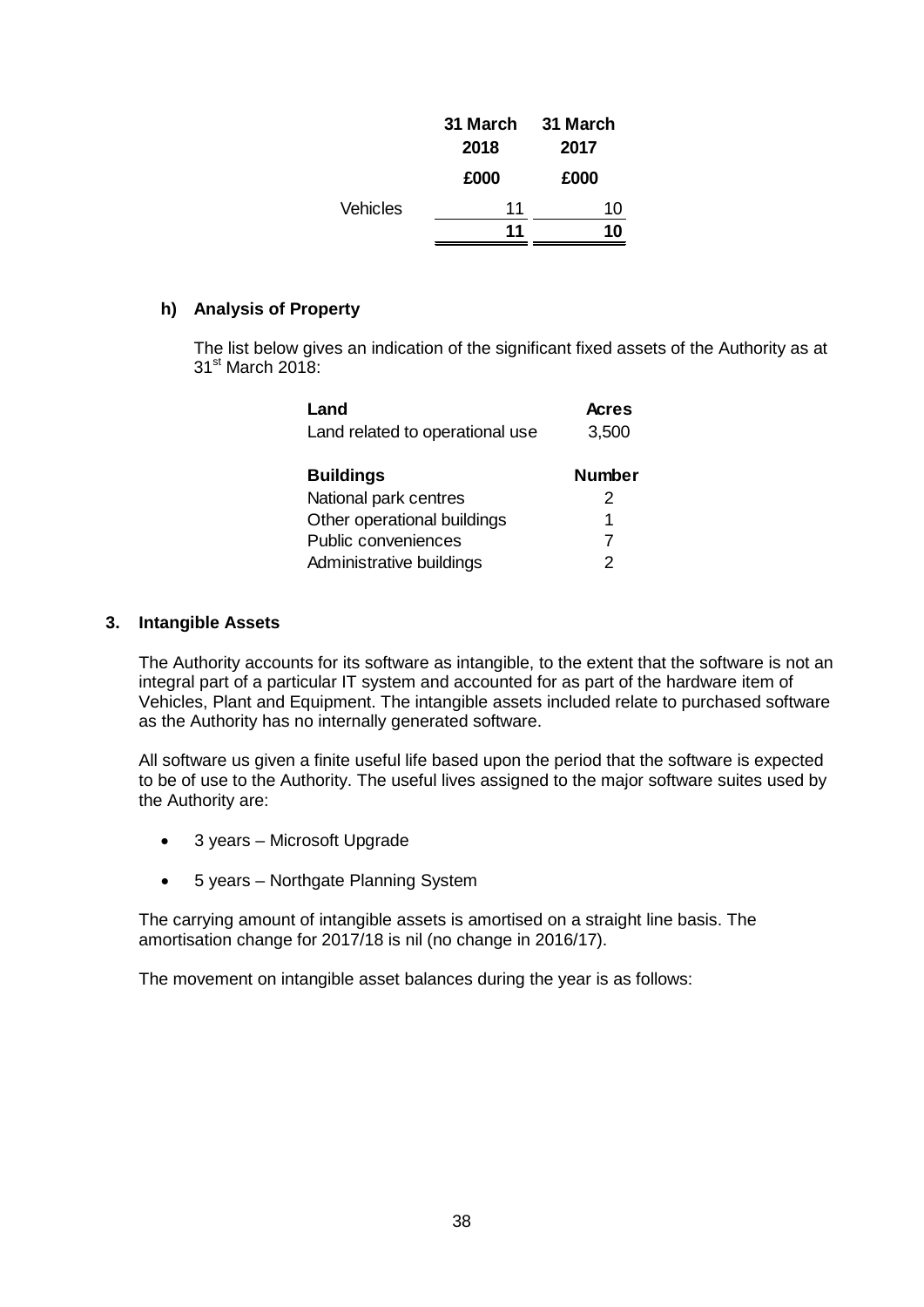|                                 | 2017/18 | 2016/17 |
|---------------------------------|---------|---------|
|                                 | £000    | £000    |
| <b>Balance at 1 April</b>       |         |         |
| Gross carrying amount           | 57      | 57      |
| Accumulated amortisation        | 57)     | 57)     |
| Net carrying amount at 1 April  | 0       | O       |
| <b>Additions</b>                |         |         |
| Purchases                       | 0       | O       |
| Amortisation for the year       | 0       | O       |
| Net carrying amount at 31 March | Π       | 0       |
| Comprising                      |         |         |
| Gross carrying amount           | 57      | 57      |
| Accumulated amortisation        | 57      | 57'     |
|                                 |         |         |
|                                 |         |         |

## <span id="page-41-0"></span>**4. Capital Expenditure and Capital Financing**

The total amount of capital expenditure incurred in the year is shown in the next table (including the value of assets acquired under finance leases, together with the resources that have been used to finance it). When capital expenditure is to be financed in future years by charges to revenue, as assets are used by the Authority, the expenditure results in an increase in the Capital Financing Requirement (CFR), a measure of the capital expenditure incurred historically by the Authority that has yet to be financed. The CFR is analysed as follows:

|                                              | 2017/18<br>£000 | 2016/17<br>£000 |
|----------------------------------------------|-----------------|-----------------|
| <b>Opening Capital Financing Requirement</b> | 179             | 179             |
| <b>Capital Investment</b>                    |                 |                 |
| Property, Plant & Equipment                  | 199             | 294             |
| <b>Source of Finance</b>                     |                 |                 |
| Capital receipts                             | (26)            | (25)            |
| Capital contributions                        |                 |                 |
| Sums set aside from Revenue                  |                 |                 |
| Direct revenue contributions                 | (173)           | (269)           |
| Minimum Revenue Provision                    |                 |                 |
| <b>Closing Capital Financing Requirement</b> | 179             | 179             |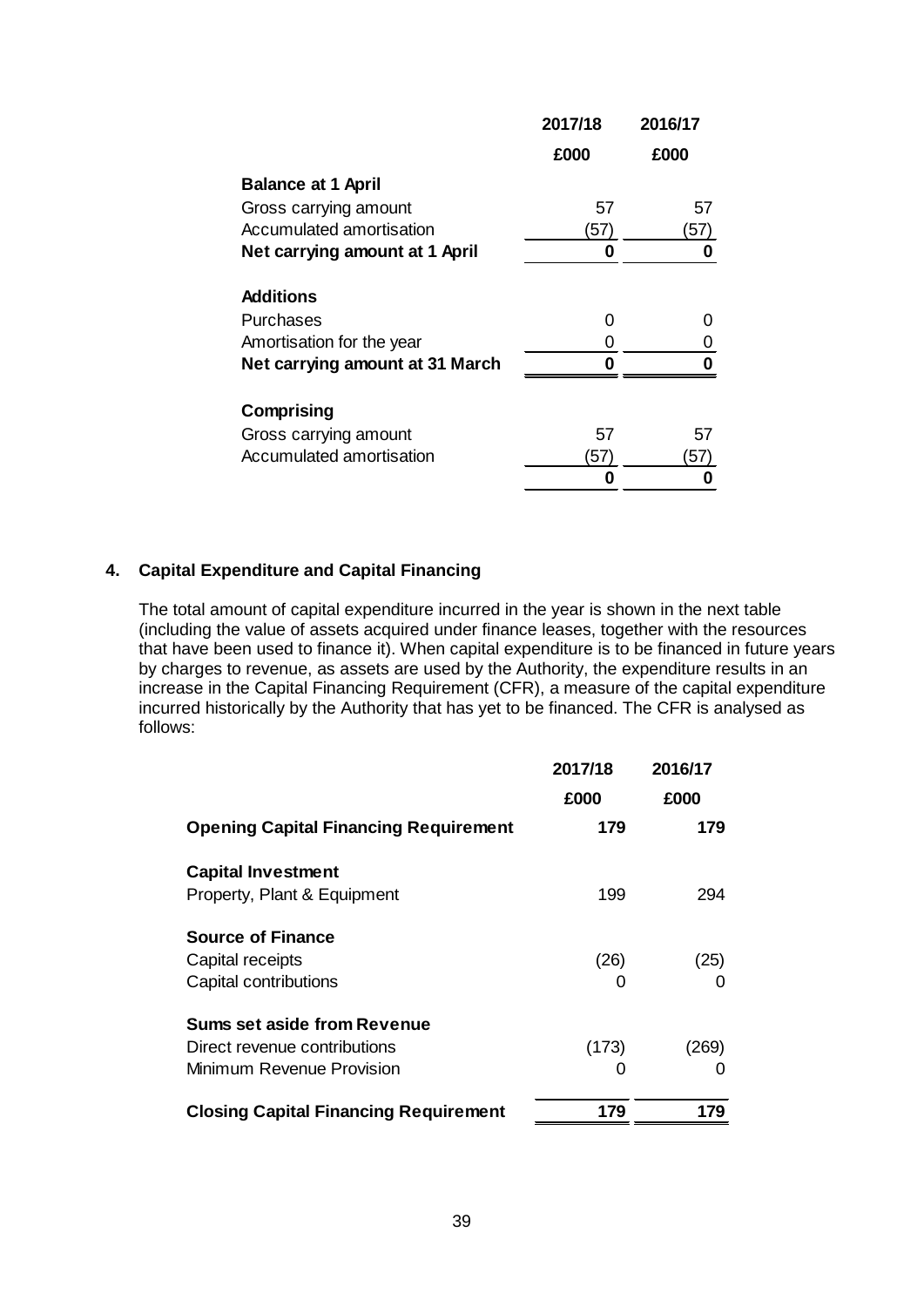The Capital Financing Requirement arises as a result of the classification of the building element of Moors Centre Lease as a Finance Lease under IFRS. The Prudential Framework for Capital Finance establishes a statutory basis for the Minimum Revenue Provision to be charged in relation to Finance Leases. This states that charges should be made to revenue equal to the element of the rental payable for any year to write down the balance sheet liability.

## <span id="page-42-0"></span>**5. Financial Instruments**

## **a) Financial Assets: Cash, Loans and Receivables**

The Authority's cash balance includes cash held with North Yorkshire County Council (NYCC), as well as cash held in a bank account in the name of the Authority. Cash held by the Authority is swept over to the account held by NYCC each evening and money in this account is available to the Authority within one day.

Financial Instruments are formerly defined as contracts that give rise to a financial asset of one entity and a financial liability or equity instrument of another entity. For the Authority, this definition covers the instruments used in Treasury Management activity, in the lending of money for investment purposes.

The Authority's Treasury Management is provided via a collaboration arrangement with NYCC under the CIPFA Code of Practice on Treasury Management. The code sets out a framework of operating procedures to reduce treasury risk and improve understanding and accountability regarding the Treasury position of the Authority.

The CIPFA Code of Practice on Treasury Management requires:

- A Treasury Management Policy Statement (TMPS) stating North Yorkshire County Council's policies and objectives for its treasury management activities; and
- A framework of Treasury Management Practices (TMPs) setting out the manner in which North Yorkshire County Council will seek to achieve the policies and objectives set out above and prescribing how it will manage and control those activities.

The twelve recommended TMPs are reviewed and updated as and when necessary in the light of regulatory and/or local policy changes and cover the following areas:

- Risk management;
- Performance measurement;
- Decision making and analysis;
- Approved instruments, methods and techniques;
- Organisation, clarity and segregation of responsibilities and dealing arrangements;
- Reporting requirements and management information arrangements;
- Budgeting, accounting and audit arrangements;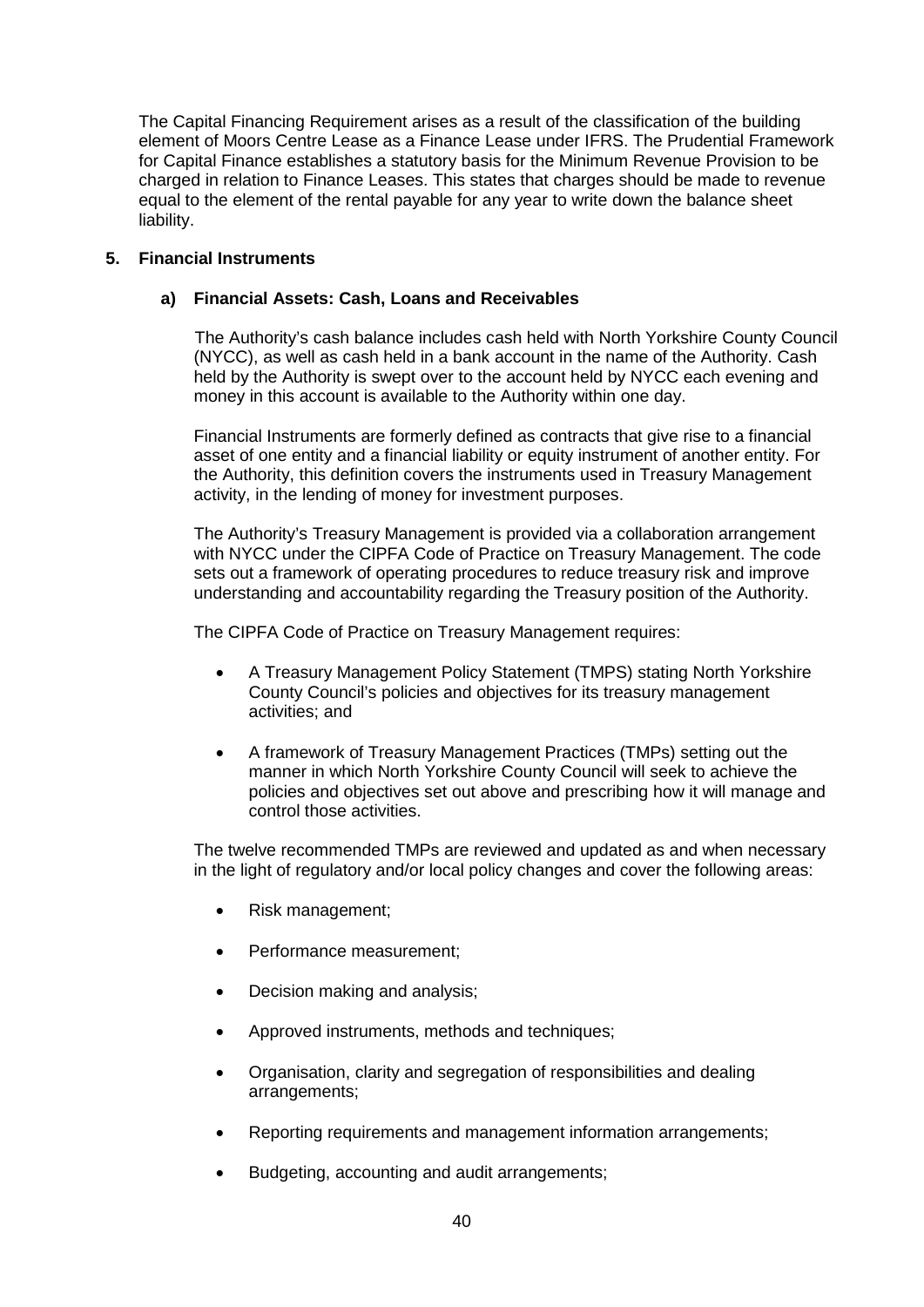- Cash and cash flow management;
- Money laundering;
- Training and qualifications;
- Use of external service providers; and
- Corporate governance.

## **b) Financial Instrument Balances**

|                                       | 31 March | 31 March |
|---------------------------------------|----------|----------|
|                                       | 2018     | 2017     |
|                                       | £000     | £000     |
| <b>Bank current accounts</b>          | (214)    | (191)    |
| Short-term deposit with NYCC Treasury | 2,231    | 2,400    |
|                                       | 2,017    | 2,209    |

The figures shown above consist of the nominal value of loans plus accrued interest at that date. This complies with the requirements for financial instruments in accordance with the Code.

## **c) Fair Value of Assets and Liabilities Carried at Amortised Cost**

The fair value can be assessed by calculating the present value of cash flows that will take place over the remaining term of the instruments, using the following assumptions:

- For loans receivable, the prevailing benchmark market rates have been used to provide fair value;
- Where an instrument (loan/investment) will mature in the next 12 months, the carrying amount is assumed to approximate fair value;
- The fair value of trade and other receivables is taken to be the invoiced or billed amount; and
- A review of bad debts was performed at the balance sheet date and no impairments have been applied.

#### **d) Disclosure of Nature and Extent of Risk Arising from Financial Instruments**

The Authority's activities expose it to a variety of financial risks, the key risks being:

- Credit Risk the possibility that other parties may fail to pay amounts due to the Authority;
- Liquidity Risk the possibility that the Authority might not have funds available to meet its commitments to make payments; and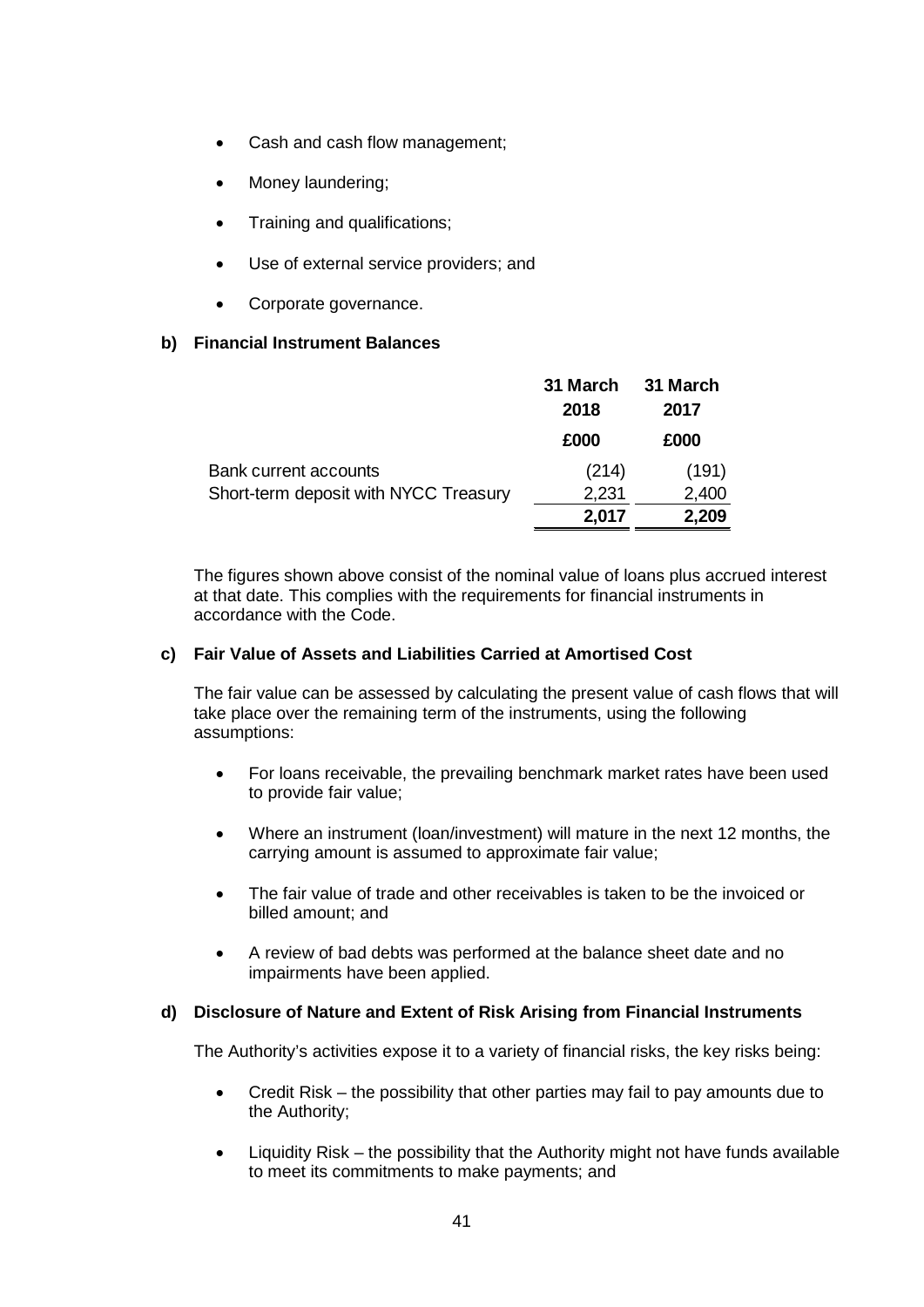• Market Risk – the possibility that financial loss might arise for the Authority as a result of changes in such measures as interest rate movements.

### **e) Procedures for Managing Risk**

Through the collaboration arrangement with NYCC, the Authority complies with the CIPFA Prudential Code, the CIPFA Treasury Management in the Public Services Code of Practice and the Department for Communities & Local Government Investment Guidance issued through the Local Government Act 2003. Risk is managed in the following ways:

- By NYCC adopting the requirements of the code of practice
- The approved prudential indicator limits set out for the following three years:
	- The Authority's overall borrowing limits
	- **Its maximum and minimum exposures to fixed and variable interest** rates
	- **Its maximum annual exposures to investments maturing beyond a year**

### **Credit Risk**

Credit risk arises from deposits with banks and financial institutions as well as exposures to the Authority's customers. Deposits are managed through the collaboration agreement with NYCC. Sales of goods are predominantly on a cash basis, and services are not completed unless there is a signed legal grant agreement in place. The Authority receives income predominantly from other Government Bodies reducing commercial risk.

The Authority does not generally allow credit for its debtors. Analysis of invoices outstanding as at 31<sup>st</sup> March 2018, which are included within the £755k short-term debtors, can be analysed by age as follows:

|                     | 31 March<br>2018 | 31 March<br>2017 |
|---------------------|------------------|------------------|
|                     | £000             | £000             |
| Less than 3 months  | 72               | 66               |
| 3 to 6 months       | 5                | 3                |
| 6 to 12 months      | 37               | 12               |
| More than 12 months | 43               |                  |
|                     | 157              |                  |

## **Liquidity Risk**

The Authority has next day access to investments and is funded centrally by DEFRA. Grant funding is known in advance so working balances can be managed. The Authority does not have any external borrowing.

## **Market Risk**

The Authority is exposed to interest rate movements on its investments. Movements in interest rates have a complex impact on the Authority, depending on how variable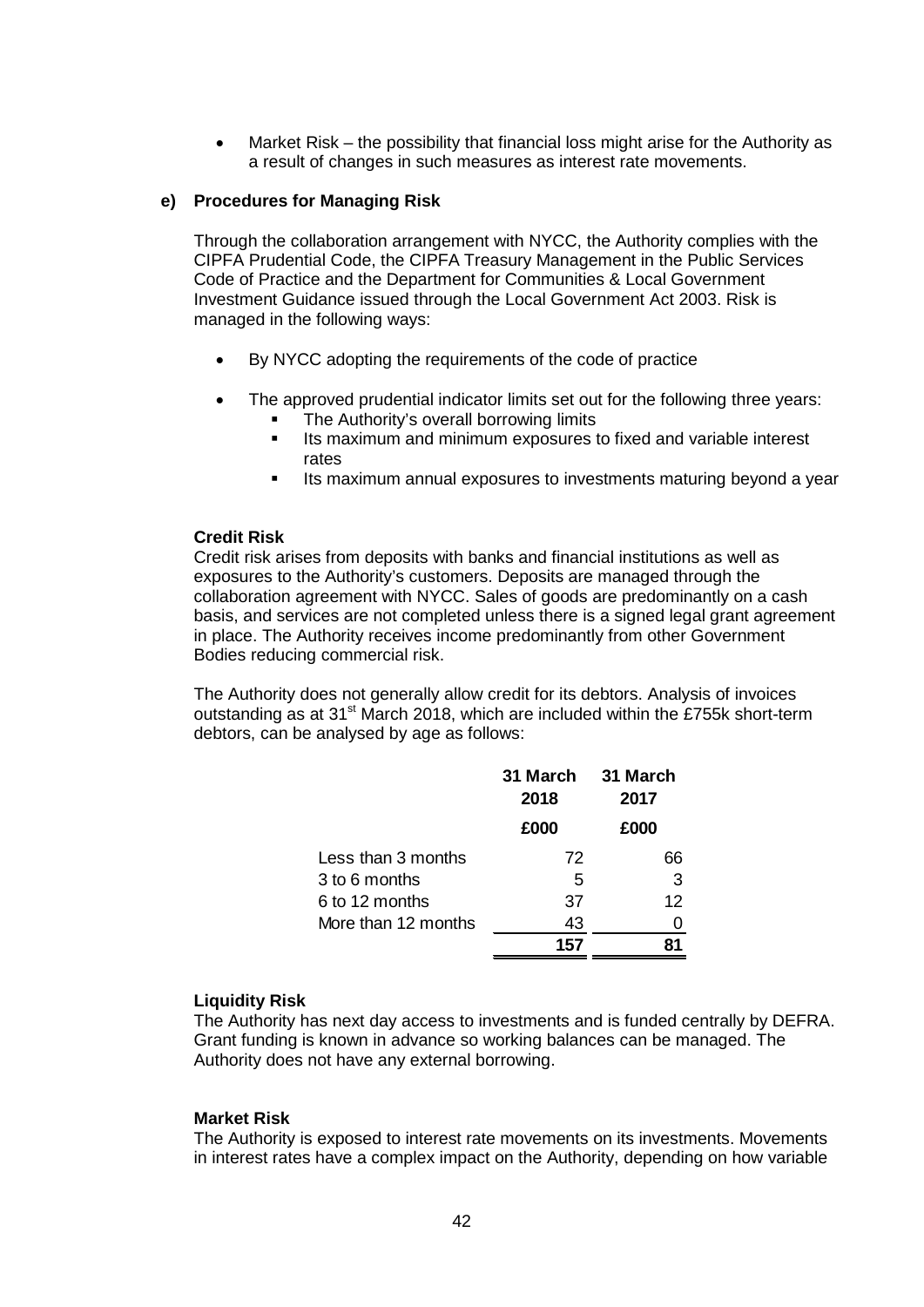and fixed interest rates move across differing financial instrument periods. As the Authority has no borrowings the risk is a loss of earnings on interest income.

### <span id="page-45-0"></span>**6. Inventories**

The movement in inventories recorded on the balance sheet can be analysed as follows:

|                            |                                         |         | <b>Footpath Maintenance</b> |              |         |         |
|----------------------------|-----------------------------------------|---------|-----------------------------|--------------|---------|---------|
|                            | <b>Stock</b><br><b>Stock for Resale</b> |         |                             | <b>Total</b> |         |         |
|                            | 2017/18                                 | 2016/17 | 2017/18                     | 2016/17      | 2017/18 | 2016/17 |
|                            | £000                                    | £000    | £000                        | £000         | £000    | £000    |
| <b>Balance at 1 April</b>  | 80                                      | 76      | 16                          | 12           | 96      | 88      |
| <b>Purchases</b>           | 129                                     | 122     | 52                          | 77           | 181     | 199     |
| Inventory utilised in year | 126)                                    | (118)   | (50)                        | (73)         | (176)   | (191)   |
| <b>Balance at 31 March</b> | 83                                      | 80      | 18                          | 16           | 101     | 96      |

## <span id="page-45-1"></span>**7. Short Term Debtors**

The Short-Term Debtors recorded on the balance sheet can be analysed as follows:

|                               | 31 March<br>2018 | 31 March<br>2017 |
|-------------------------------|------------------|------------------|
|                               | £000             | £000             |
| Central government bodies     | 517              | 196              |
| Other local authorities       | 22               | 53               |
| Other entites and individuals | 181              | 204              |
| Payments in advance           | 35               | 36               |
|                               | 755              | 489              |

#### **Provision for Doubtful Debt**

No provision has been provided for doubtful debts.

## <span id="page-45-2"></span>**8. Long Term Debtors**

A £177k loan over 12 years to Esk Energy (Yorkshire) Limited was advanced in 2012/13 (£20k) and 2011/12 (£157k). This loan arrangement is subject to a formal signed legal agreement. There was a balance of £132k as at 31<sup>st</sup> March 2017 and a repayment was made in 2017/18 of £16k, thus the balance of this loan is £116k as at 31 March 2018.

## <span id="page-45-3"></span>**9. Cash and Cash Equivalent**

The balance if cash and cash equivalents is made up of the Authority's current bank accounts and short term deposit with North Yorkshire County Council (See Note 5b).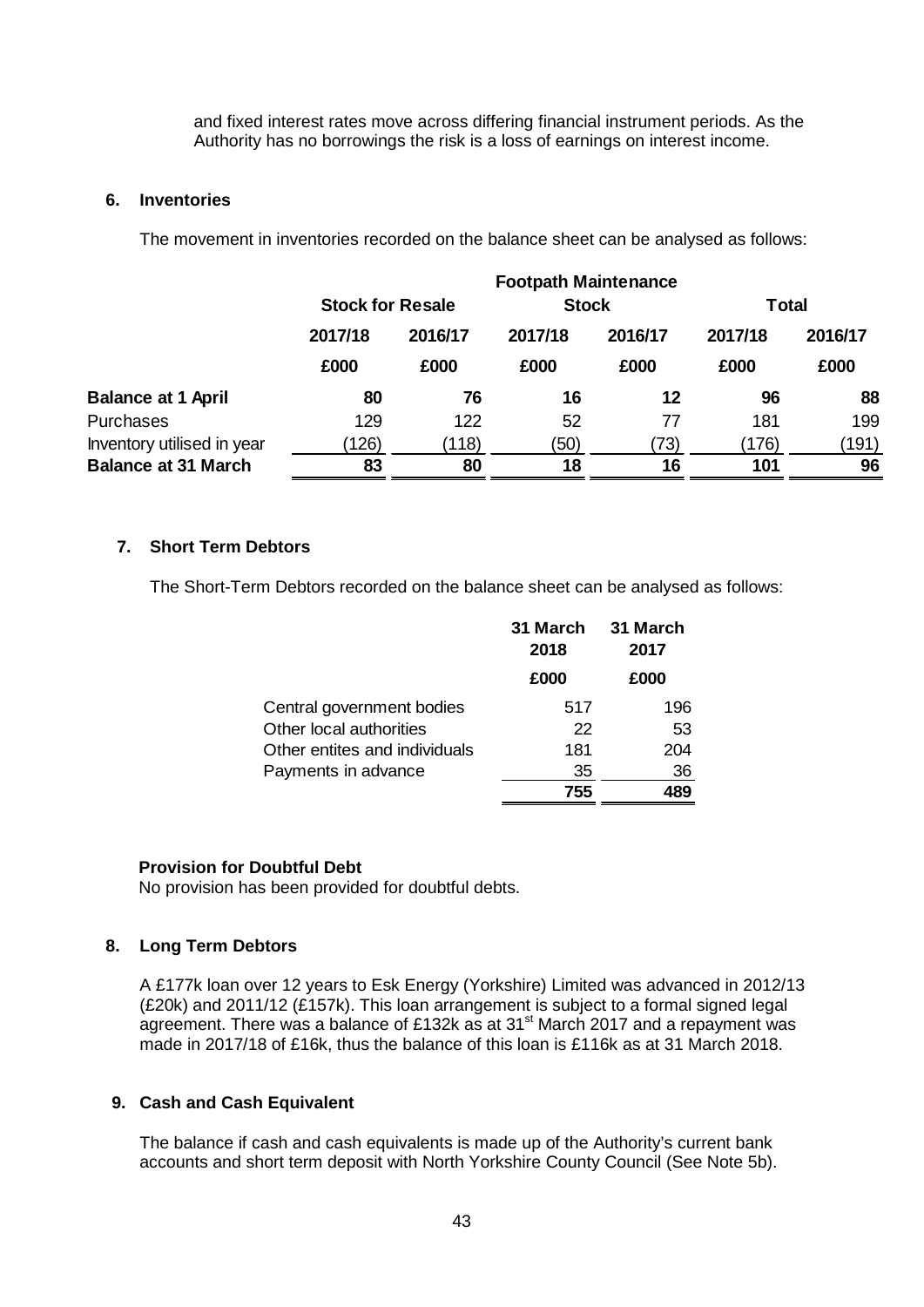## <span id="page-46-0"></span>**10. Short-term Creditors**

The short-term creditors recorded on the balance sheet cab be analysed as follows:

|                                | 31 March<br>2018 | 31 March<br>2017 |
|--------------------------------|------------------|------------------|
|                                | £000             | £000             |
| Central government bodies      | 59               | 72               |
| Other local authorities        | 69               | 68               |
| Other entities and individuals | 208              | 422              |
| Accumulated absences           | 30               | 30               |
| Income in advance              | 405              | 44               |
|                                | 771              |                  |

## <span id="page-46-1"></span>**11. Revaluation Reserve**

The Revaluation Reserve contains the gains made by the Authority arising from increases in the value of its Property, Plant and Equipment. The balance is reduced when assets with accumulated gains are:

- Re-valued downwards or impaired and the gains are lost;
- Used in the Provision of Services and the gains are consumed through depreciation; or
- Disposed of and the gains realised.

The Reserve contains only revaluation gains accumulated since 1<sup>st</sup> April 2007, the date that the reserve was created.

|                                                                | 2017/18 | 2016/17 |
|----------------------------------------------------------------|---------|---------|
|                                                                | £000    | £000    |
| <b>Balance at 1 April</b>                                      | 4,214   | 3,908   |
| Upward revaluation of asset                                    | 0       | 344     |
| Difference between fair value depreciation and historical cost |         |         |
| depreciation                                                   | (38)    | (38)    |
| <b>Balance at 31 March</b>                                     | 4,176   | 4,214   |

## <span id="page-46-2"></span>**12. Capital Adjustment Account**

The Capital Adjustment Account absorbs the timing differences arising from the different arrangements for accounting for the consumption of non-current assets and for financing the acquisition, construction or enhancement of those assets under statutory provision. The Account is debited with the cost of acquisition or enhancement as depreciation; impairment losses and amortisation are charged to the Comprehensive Income and Expenditure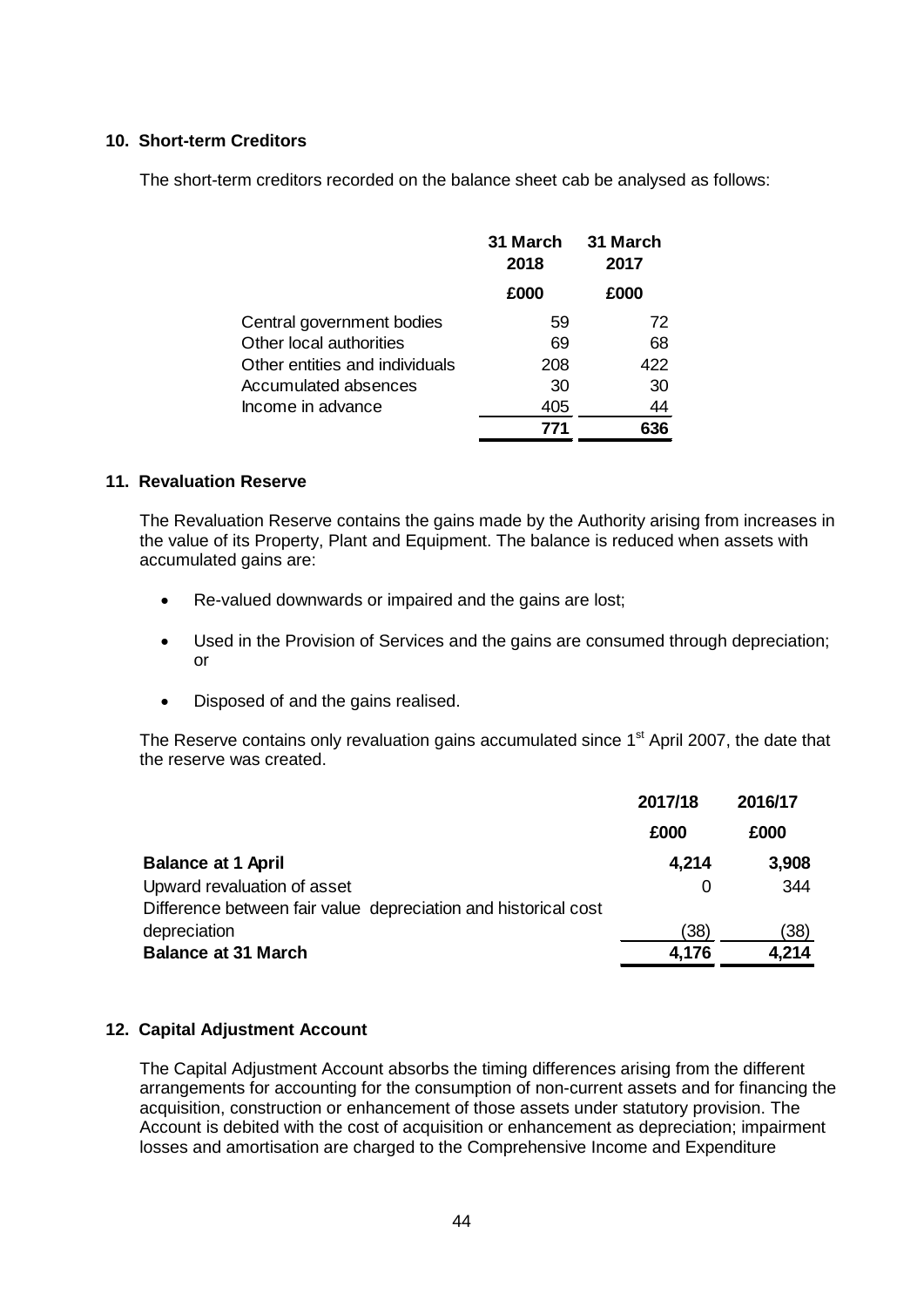Statement (with reconciling postings from the Revaluation Reserve to convert fair value figures to a historical cost basis).

|                                                                                                                                                                              | 2017/18 | 2016/17 |
|------------------------------------------------------------------------------------------------------------------------------------------------------------------------------|---------|---------|
|                                                                                                                                                                              | £000    | £000    |
| <b>Balance at 1 April</b>                                                                                                                                                    | 3,086   | 2,975   |
| Reversal of items relating to capital expenditure debited or<br>credited to the Statement of Comprehensive Income<br>Charges for depreciation and impairement of non-current |         |         |
| assets                                                                                                                                                                       | (199)   | (200)   |
| Revaluation losses on Plant, Property and Equipment<br>Amounts of non-current assets written off on disposal to                                                              | O       | (5)     |
| Statement of Comprehensive Income                                                                                                                                            | 0       | 0       |
| Write down long term debtor                                                                                                                                                  | (16)    | (15)    |
|                                                                                                                                                                              | (215)   | (220)   |
| Adjusting amount written out of the Revaluation Reserve                                                                                                                      | 38      | 37      |
| Net written out amount of the cost of non-current assets                                                                                                                     |         |         |
| consumed in year                                                                                                                                                             | (177)   | (183)   |
| Capital financing applied in year:                                                                                                                                           |         |         |
| Use of capital receipts                                                                                                                                                      | 26      | 25      |
| Capital grants & contributions credited to the SCI                                                                                                                           | 0       | 0       |
| Capital expenditure charged against the general fund                                                                                                                         | 173     | 269     |
|                                                                                                                                                                              | 199     | 294     |
| <b>Balance at 31 March</b>                                                                                                                                                   | 3,108   | 3,086   |

## <span id="page-47-0"></span>**13. Pension Reserve**

The Pension Reserve absorbs the timing differences arising from the different arrangements for accounting for post-employment benefits and for funding benefits in accordance with statutory provisions. The Authority accounts for post-employment benefits in its Comprehensive Income and Expenditure Statements as the benefits are earned by employees accruing years of service, updating the liabilities recognised to reflect inflation, changing assumptions and investment returns on any resources set aside to meet the costs. However, statutory arrangements require benefits earned to be financed as the Authority makes employer's contributions to pension funds or eventually pay any pensions for which it is directly responsible. The debit balance on the Pensions Reserve therefore shows a substantial shortfall in the benefits earned by past and current employees and the resources the Authority has set aside to meet them. The statutory arrangements will ensure that funding will have been set aside by the time the benefits come to be paid.

The Authority participates in the North Yorkshire Pension Fund.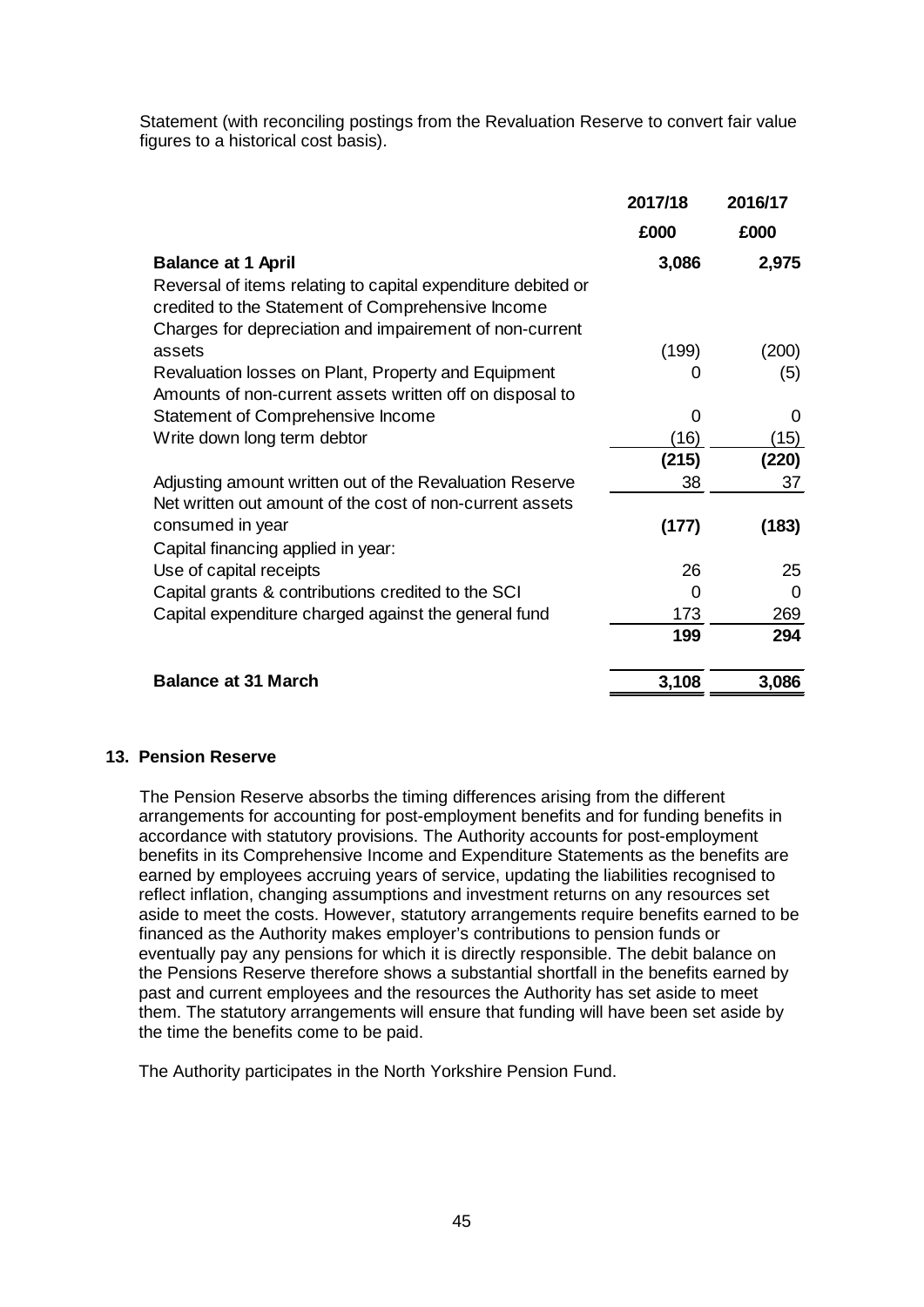|                                                                           | 2017/18  | 2016/17 |
|---------------------------------------------------------------------------|----------|---------|
|                                                                           | £000     | £000    |
| <b>Balance at 1 April</b>                                                 | (4,809)  | (3,843) |
| Remeasurement of net defined benefit liability                            | 940      | (778)   |
| Reversal of items relating to retirement benefits debited/credited to the |          |         |
| surplus/deficit on the Provision of Services                              | (923)    | (631)   |
| Employers pension contributions and direct payments to pensioners         |          |         |
| payable in year                                                           | 472      | 443     |
| <b>Balance at 31 March</b>                                                | (4, 320) | (4,809) |

### <span id="page-48-0"></span>**14. Accumulated Absences Account**

The Accumulated Absences Account absorbs the differences that would otherwise arise on the General Fund Reserve from accruing for compensated absences earned but not taken in the year, e.g. annual leave entitlement carried forward at 31 March. Statutory arrangements require that the impact on the General Fund Reserve is neutralised by transfers to or from the account. This is shown in the accounts as an Accrual.

|                                   | 2017/18 | 2016/17 |
|-----------------------------------|---------|---------|
|                                   | £000    | £000    |
| <b>Accrual balance at 1 April</b> | 30      | 30      |
| Release of accrual in-year        | (30)    | (30)    |
| Recognition of accrual            | 30      | 30      |
| <b>Balance at 31 March</b>        | 30      | 30      |

## <span id="page-48-1"></span>**15. Transfers to/from Earmarked Reserves**

This shows the amounts set aside from the General Fund in earmarked reserves to provide financing for future expenditure plans and the amounts posted back into the General Fund 2017/18.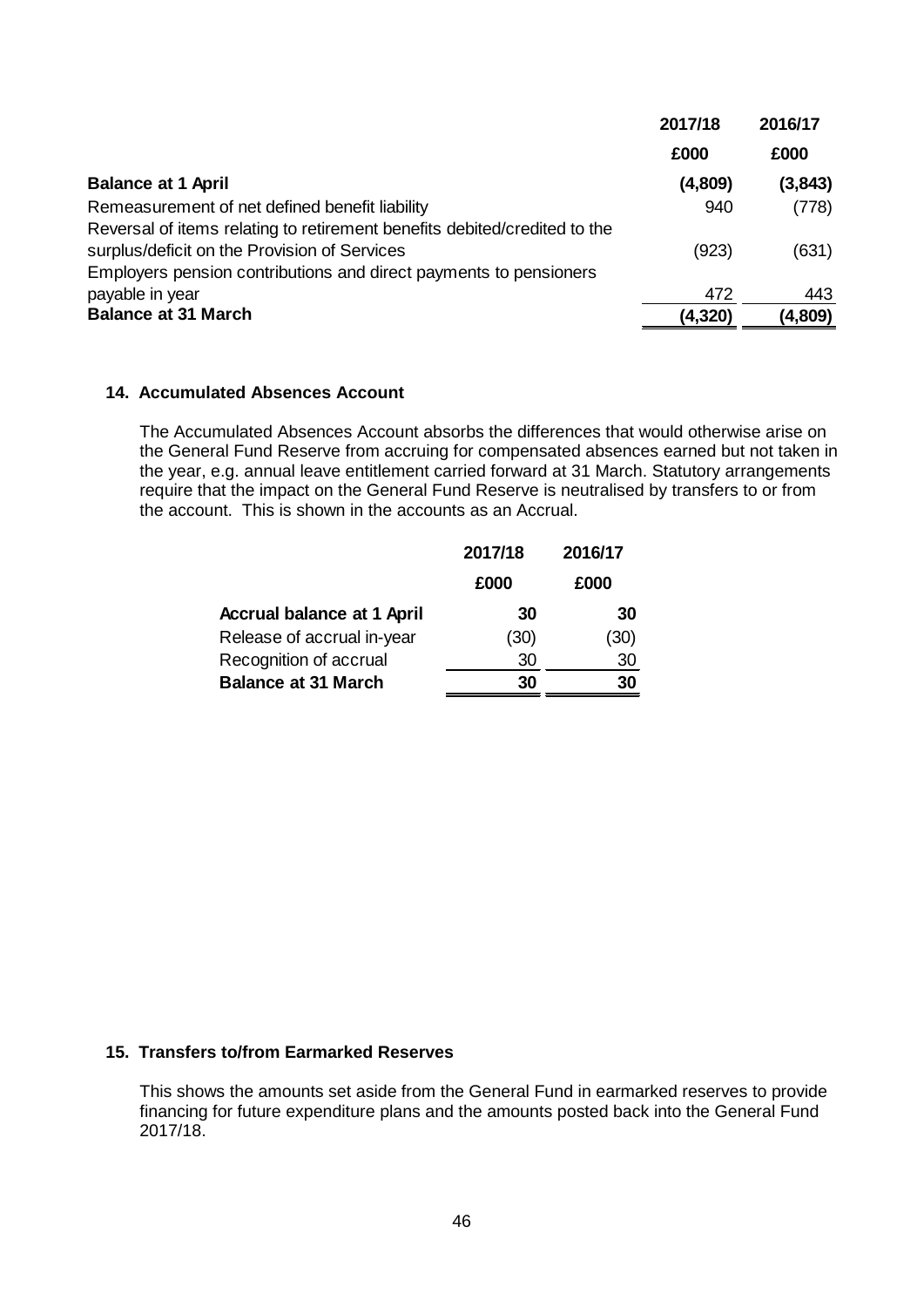|                                     | <b>Balance at</b><br>31 March<br>2017 | <b>Movement</b><br>to<br><b>Reserves</b><br>2017/18 | <b>Movement</b><br>from<br><b>Reserves</b><br>2017/18 | <b>Net</b><br><b>Movement</b> | <b>Balance at</b><br>31 March<br>2018 |
|-------------------------------------|---------------------------------------|-----------------------------------------------------|-------------------------------------------------------|-------------------------------|---------------------------------------|
|                                     | £000                                  | £000                                                | £000                                                  | £000                          | £000                                  |
| <b>Emergency Reserve</b>            | 320                                   | 0                                                   | 0                                                     | 0                             | 320                                   |
| Capital & Maintenance Reserve       | 250                                   | 638                                                 | 0                                                     | 638                           | 888                                   |
| This Exploited Land of Iron Reserve | 228                                   | 0                                                   | 0                                                     | 0                             | 228                                   |
| Section 106 Reserve                 | 384                                   | 106                                                 | (203)                                                 | (97)                          | 287                                   |
| <b>NYMNR Reserve</b>                | 0                                     | 30                                                  | $\mathbf{\Omega}$                                     | 30                            | 30                                    |
| <b>Project Reserve</b>              | 0                                     | 263                                                 | 0                                                     | 263                           | 263                                   |
| <b>Other Earmarked Reserves</b>     | 19                                    | 0                                                   | (19)                                                  | (19)                          | 0                                     |
| <b>Total Earmarked Reserves</b>     | 1,201                                 | 1,037                                               | (222)                                                 | 815                           | 2,016                                 |
| <b>General Fund</b>                 | 994                                   | 31                                                  | (903)                                                 | (872)                         | 122                                   |
| <b>Total Useable Reserves</b>       | 2,195                                 | 1,068                                               | (1, 125)                                              | (57)                          | 2,138                                 |

|                                     | <b>Balance at</b><br>31 March<br>2016 | <b>Movement</b><br>to<br><b>Reserves</b><br>2016/17 | <b>Movement</b><br>from<br><b>Reserves</b><br>2016/17 | <b>Net</b><br><b>Movement</b> | <b>Balance at</b><br>31 March<br>2017 |
|-------------------------------------|---------------------------------------|-----------------------------------------------------|-------------------------------------------------------|-------------------------------|---------------------------------------|
|                                     | £000                                  | £000                                                | £000                                                  | £000                          | £000                                  |
| <b>Emergency Reserve</b>            | 320                                   | 0                                                   |                                                       | 0                             | 320                                   |
| Capital & Maintenance Reserve       | 250                                   |                                                     |                                                       | 0                             | 250                                   |
| This Exploited Land of Iron Reserve | 250                                   | 0                                                   | (22)                                                  | (22)                          | 228                                   |
| Section 106 Reserve                 | 173                                   | 303                                                 | (92)                                                  | 211                           | 384                                   |
| <b>NYMNR Reserve</b>                | 0                                     | 0                                                   | O                                                     | 0                             | 0                                     |
| <b>Project Reserve</b>              |                                       |                                                     |                                                       |                               | 0                                     |
| <b>Other Earmarked Reserves</b>     | 20                                    |                                                     | $^{\prime}$ 1                                         |                               | 19                                    |
| <b>Total Earmarked Reserves</b>     | 1,013                                 | 303                                                 | (115)                                                 | 188                           | 1,201                                 |
| <b>General Fund</b>                 | 899                                   | 95                                                  |                                                       | 95                            | 994                                   |
| <b>Total Useable Reserves</b>       | 1,333                                 | 398                                                 | (115)                                                 | 283                           | 2,195                                 |

The £903k movement in 2017/18 from the General Fund has been transferred into Earmarked Reserves as follows: **£000**

| Capital & Maintenance Reserve | 610 |
|-------------------------------|-----|
| <b>NYMNR Reserve</b>          | 30  |
| <b>Project Reserve</b>        | 263 |
|                               | 903 |

## <span id="page-49-0"></span>**16. Agency Services**

The Authority has contracts with the following Local Authorities to provide services. The charges are as follows: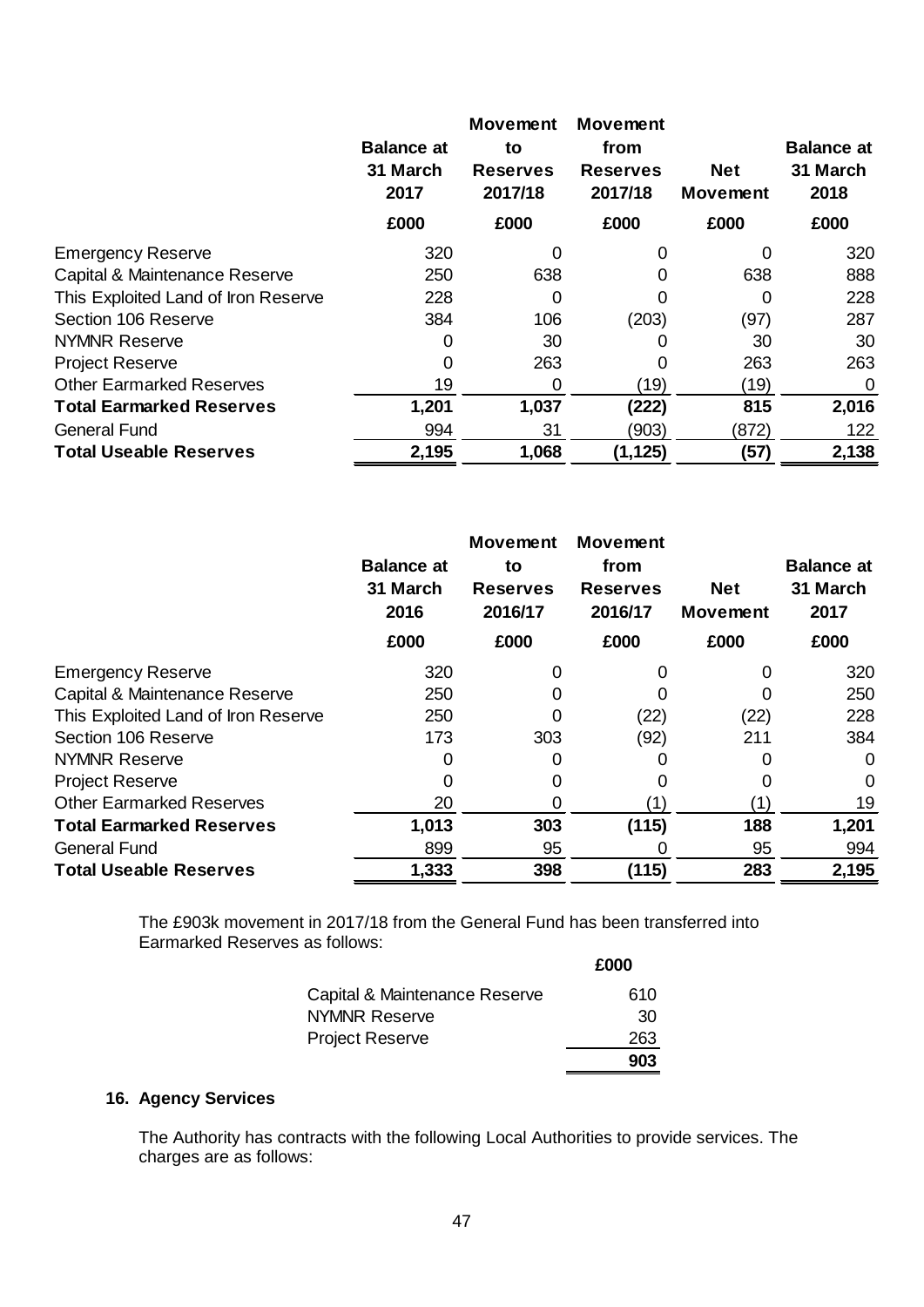|                                | 2017/18 | 2016/17 |
|--------------------------------|---------|---------|
|                                | £000    | £000    |
| North Yorkshire County Council | 79      | 50      |
| Scarborough Borough Council    | 101     | 90      |
|                                | 180     | 140     |

### <span id="page-50-0"></span>**17. Member's Allowance**

The total amount of member's allowances paid during 2017/18 was £56k (£54k in 2016/17).

### <span id="page-50-1"></span>**18. Disclosure of Remuneration**

The Public Sector Accounts and Audit Regulations 2011 require that the Authority discloses the number of employees whose remuneration falls in each bracket of a scale in multiples of £5,000 starting with £50,000. The definition of remuneration includes gross pay and certain expense allowances but excludes NIC's as they do not form part of the individual's remuneration.

| 2017/18 | 2016/17                    |
|---------|----------------------------|
| 2       | 2                          |
| 1       | O                          |
| O       | O                          |
| O       |                            |
| 1       | 1                          |
|         | <b>Number of Employees</b> |

The regulations also require that certain senior employees whose salary is £50,000 or more per year must be listed by way of job title.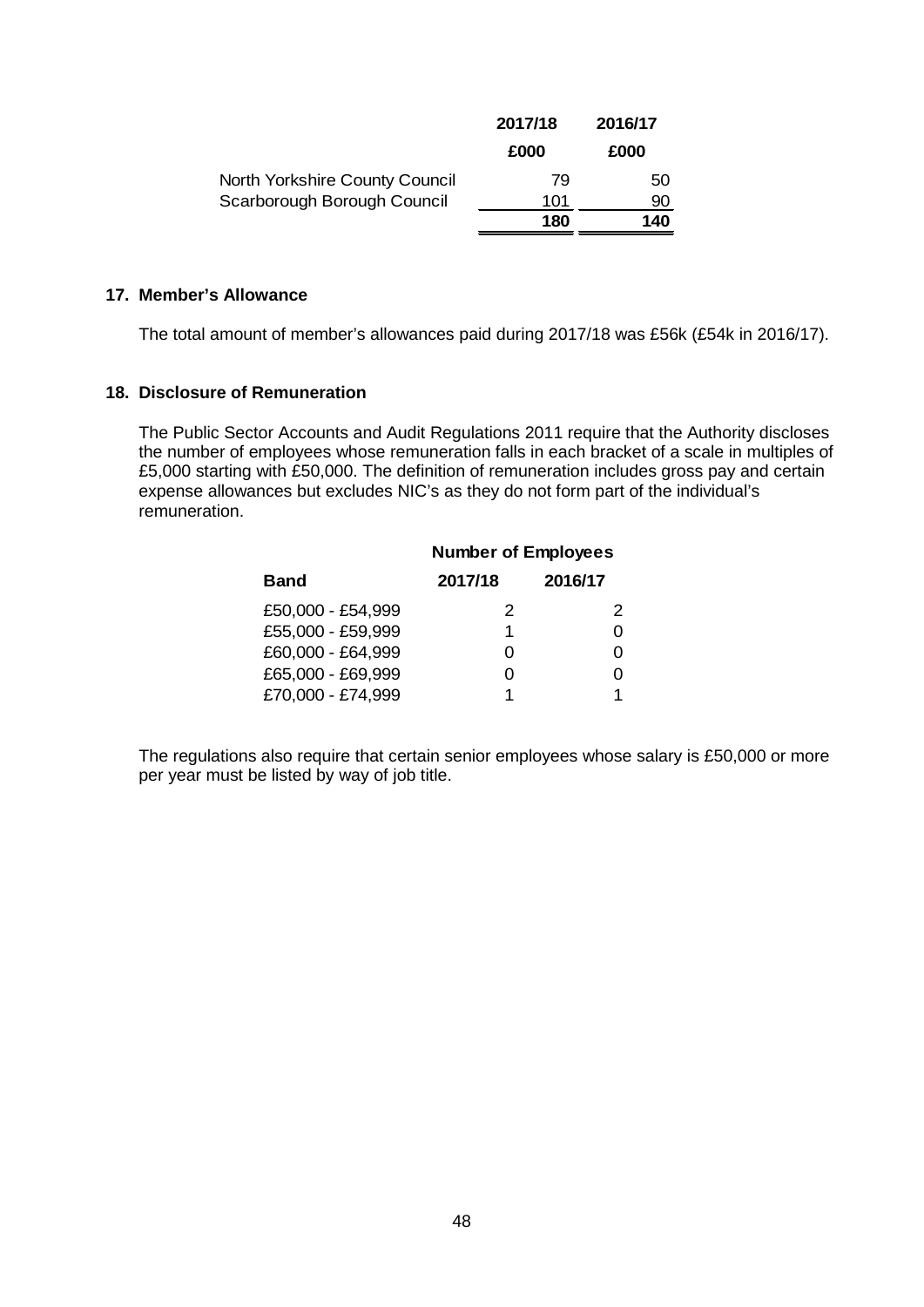|                                                          | 2017/18 | 2016/17 |
|----------------------------------------------------------|---------|---------|
|                                                          | £       | £       |
| <b>Chief Executive</b>                                   |         |         |
| Total remuneration excluding pension contribution        | 74,453  | 73,752  |
| Employers pension contribution                           | 13,402  | 9,952   |
| <b>Total remuneration including pension contribution</b> | 87,855  | 83,704  |
|                                                          |         |         |
| <b>Director of Planning</b>                              |         |         |
| Total remuneration excluding pension contribution        | 56,211  | 54,383  |
| Employers pension contribution                           | 8,691   | 7,513   |
| <b>Total remuneration including pension contribution</b> | 64,902  | 61,896  |
|                                                          |         |         |
| <b>Director of Polyhalite</b>                            |         |         |
| Total remuneration excluding pension contribution        | 53,000  |         |
| Employers pension contribution                           | 9,540   |         |
| Total remuneration including pension contribution        | 62,540  |         |
|                                                          |         |         |
| <b>Director of Park Services</b>                         |         |         |
| Total remuneration excluding pension contribution        | 52,142  | 50,710  |
| Employers pension contribution                           | 9,386   | 6,845   |
| <b>Total remuneration including pension contribution</b> | 61,528  | 57,555  |

The Local Government pension scheme is a contributory scheme and in addition to the payments made by the Authority, employees are required to contribute a percentage calculated in accordance with salary bandings. Employees also have options to make additional contributions to the scheme to increase their benefits against which the Authority makes no further contribution.

The Chief Executive has asked that this note confirms that an additional contribution was made from his salary of £8k.

In 2017/18 the Chief Executive claimed £234.00 (£231.00 in 2016/17) in expenses for reimbursement of expenditure incurred whilst on Authority business and did not receive any benefits in kind.

## <span id="page-51-0"></span>**19. Exit Packages and Termination Benefits**

There were no compulsory redundancy or other exit packages paid out to employees in either 2017/18 or 2016/17.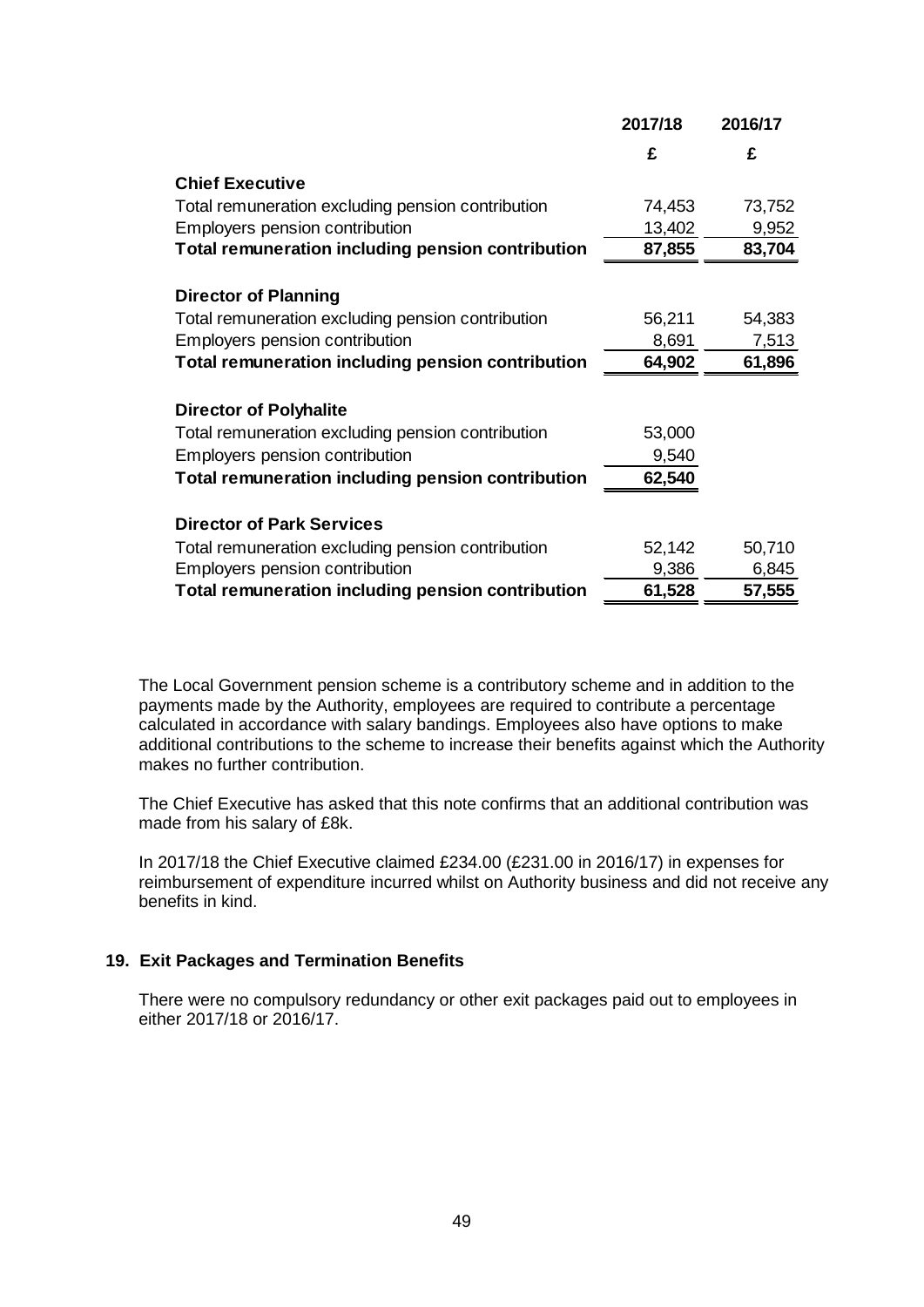## <span id="page-52-0"></span>**20. External Audit Cost**

The Authority has incurred the following costs in relation to External Audit:

|                                          | 2017/18 | 2016/17 |
|------------------------------------------|---------|---------|
|                                          | £000    | £000    |
| Fees payable for external audit services | 12      | 12      |
|                                          | 12      | 12      |

### <span id="page-52-1"></span>**21. Grant Income**

The Authority credited the following grants and contributions to the Comprehensive Income and Expenditure Statement in 2017/18:

|                                                 | 2017/18 | 2016/17 |
|-------------------------------------------------|---------|---------|
|                                                 | £000    | £000    |
| <b>Credited to Grant Income</b>                 |         |         |
| National Park Grant (NPG)                       | 4,235   | 4,163   |
| <b>Credited to Services</b>                     |         |         |
| Natural England                                 | 149     | 155     |
| English Heritage                                | 75      | 30      |
| <b>Forestry Commission</b>                      | 3       | 10      |
| <b>Environment Agency</b>                       | 26      | 25      |
| North Yorkshire County Council                  | 49      | 67      |
| Redcar & Cleaveland Borough Council             | 0       | 18      |
| <b>DCLG</b>                                     | 35      | 0       |
| Other local authorities                         | 3       | 0       |
| Total government revenue grants (excluding NPG) | 340     | 305     |
| Lottery funding                                 | 500     | 421     |
| <b>Other Grants</b>                             | 252     | 120     |
| <b>Total revenue grants (excluding NPG)</b>     | 1,092   | 846     |

## <span id="page-52-2"></span>**22. Related Party Transactions**

The Authority is required to disclose material transactions with related parties. These are bodies or individuals that have the potential to control or influence the Authority or to be controlled or influenced by the Authority; the bodies identified are:

**Central Government** has effective control over the general operation of the Authority. It is responsible for providing the statutory framework, within which the Authority operates, provides the majority of its funding and prescribes the terms of many of the transactions with other parties. Details of transactions with government departments in terms of grants are set out in Note 21.

**Members of the Authority** have direct control over the Authority's financial and operating policies. The Register of Members' Interests, which authorities are required to maintain, in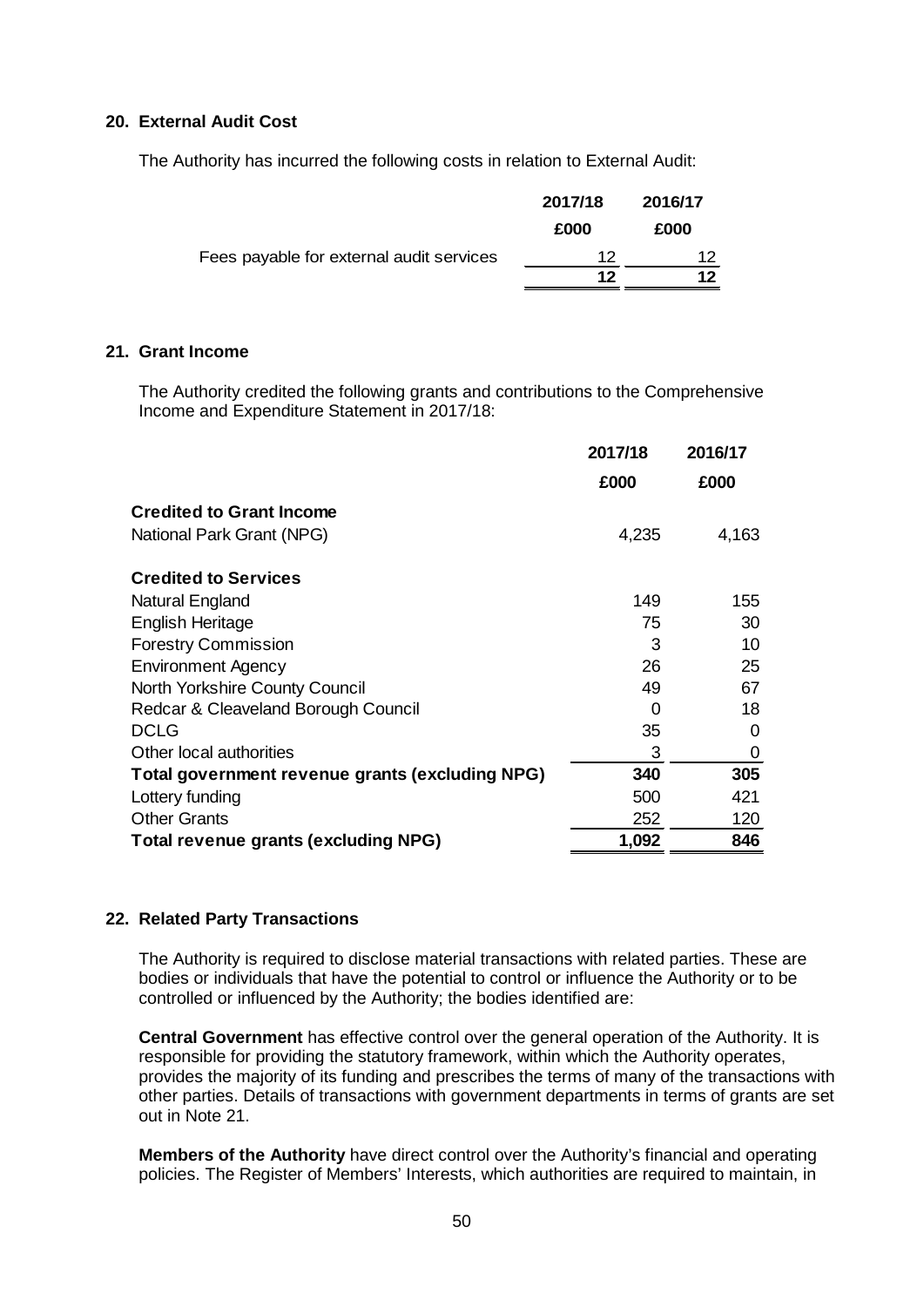accordance with the National Park Authority Members Code of Conduct, and any disclosures of direct or indirect pecuniary interests made in accordance with section 94 of the Local Government Act 1972, were examined.

The Authority has 19 Members (normally 20, but there is currently one vacancy), 11 are appointed from the Councillors of the County, Borough and District Councils that the National Park geographical boundary encompasses. Of these, North Yorkshire County Council has 4 seats, Scarborough BC 2 seats, Redcar & Cleveland and Ryedale DC 2 seats each, and Hambleton DC 1 seat. All transactions with the appropriate councils in 2017/18 are included within the primary financial statements and relevant Disclosure Notes reported in these accounts.

Officers have day to day control of the running of the Authority's affairs. Zero Material Related Party Transactions took place with Members during 2017/18.

It should be noted that the Treasurer (Section 151 Officer) of the Authority is also an Assistant Director for North Yorkshire County Council. The Authority's Monitoring Officer is the Director of Legal and Democratic Services at Scarborough Borough Council.

### <span id="page-53-0"></span>**23. Leases**

#### **Finance Leases**

The Authority has one finance lease for the Moors Visitor Centre at Danby.

A revised lease was negotiated from October 2009 for 63 years, and is now carried as Property, Plant and Equipment in the Balance Sheet at the following net amounts.

|                        | 31 March<br>2018 | 31 March<br>2017 |
|------------------------|------------------|------------------|
|                        | £000             | £000             |
| Other land & buildings | 198              | 202              |
|                        | 198              | 202              |

The Authority is committed to making minimum payments under these leases comprising settlement of the long term liability; these minimum lease payments do not include rents that are contingent on events taking place after the lease was entered into, such as adjustments following future rent reviews.

|                                       | 2017/18 | 2016/17 |  |
|---------------------------------------|---------|---------|--|
|                                       | £000    | £000    |  |
| <b>Finance Lease Liabilities</b>      |         |         |  |
| Non-current                           | 178     | 178     |  |
| Finance costs payable in future years | 696     | 712     |  |
| <b>Minimum Lease Payments</b>         | 874     | 890     |  |

The minimum lease payments are to be paid over the following periods: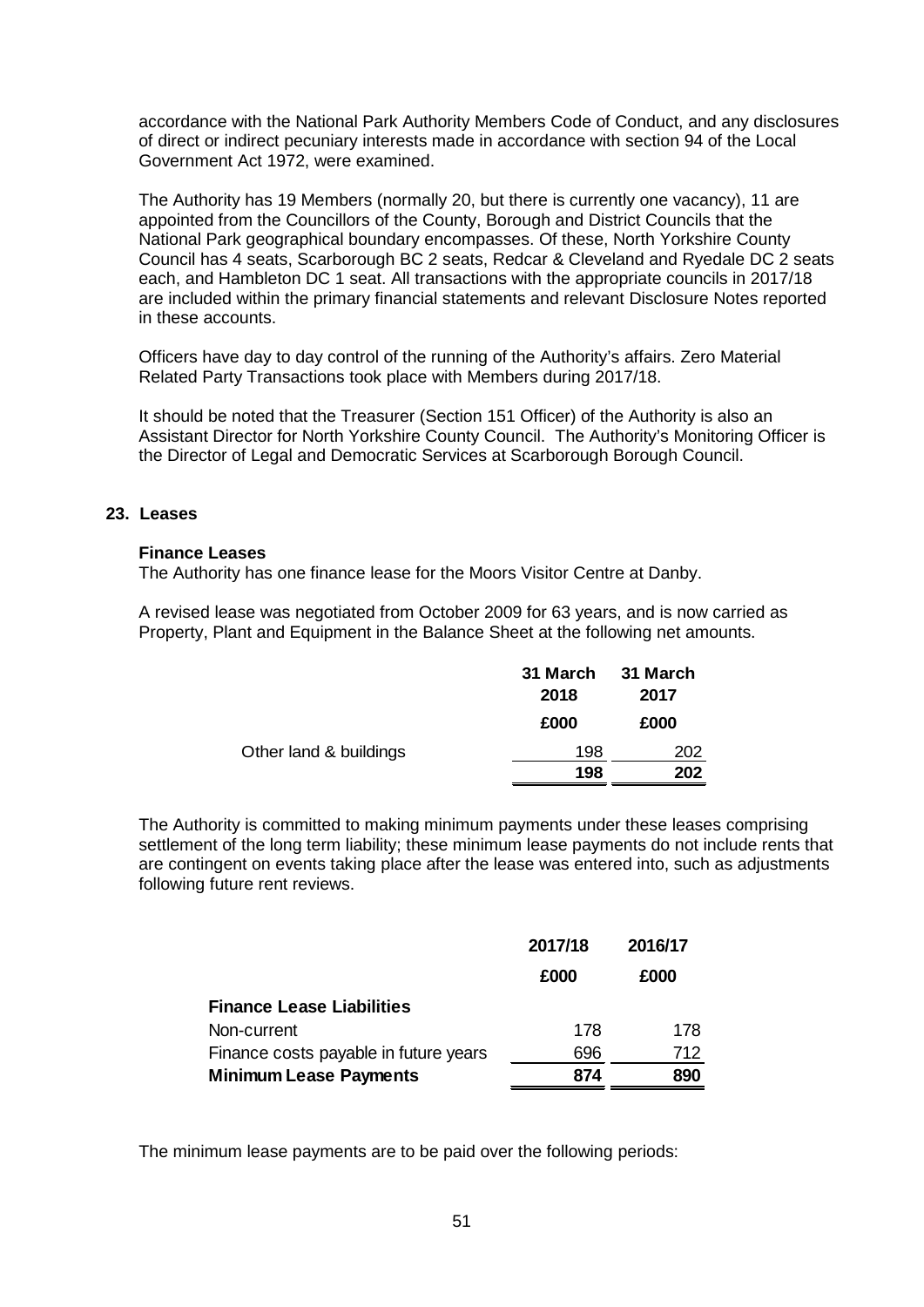|                                                   | <b>Finance Lease</b><br><b>Interest Payments</b> |         | <b>Finance Lease</b><br><b>Liabilities</b> |          |  |
|---------------------------------------------------|--------------------------------------------------|---------|--------------------------------------------|----------|--|
|                                                   | 2017/18                                          | 2016/17 | 2017/18                                    | 2016/17  |  |
|                                                   | £000                                             | £000    | £000                                       | £000     |  |
| Not later than one year                           | 16                                               | 16      | 0                                          | $\Omega$ |  |
| Later than one year and not later than five years | 79                                               | 79      |                                            |          |  |
| Later than five years                             | 601                                              | 617     | 177                                        | 177      |  |
|                                                   | 696                                              | 712     | 178                                        | 178      |  |

## **Operating Lease**

As at the  $31<sup>st</sup>$  March 2018, the Authority was not committed to making any payments under operating leases in 2017/18.

## <span id="page-54-0"></span>**24. Defined Benefit Pension Scheme**

As part of the terms and conditions of employment of its officers, the Authority makes contributions towards the cost of post-employment benefits. Although these benefits will not actually be payable until employees retire, the Authority has a commitment to make the payments that needs to be disclosed at the time that employees earn their future entitlement.

The Authority participates in the Local Government Pension Scheme. For the North Yorkshire area this is administered by North Yorkshire County Council. It is a funded defined benefit career average salary scheme, meaning that the Authority and its employees pay contributions into a fund. These contributions are set, which accumulate in a fund, at a level intended to meet pensions liabilities as they fall due.

The Authority recognises the cost of retirement benefits in the Net Cost of Services when they are earned by employees, rather than when the benefits are eventually paid as pensions. The charge we are required to make is based on the cash payable in the year, so the real cost of post-employment/retirement benefits is reversed out of the General Fund via the Movement in Reserves Statement. The following transactions have been made in the Statement of Comprehensive Income and Expenditure and the General Fund Reserve via the Movement in Reserves Statement.

As at 31 $\mathrm{st}$  March 2018, the Authority has paid all pension contributions due in the 2017/18 financial year, to the North Yorkshire Pension Fund.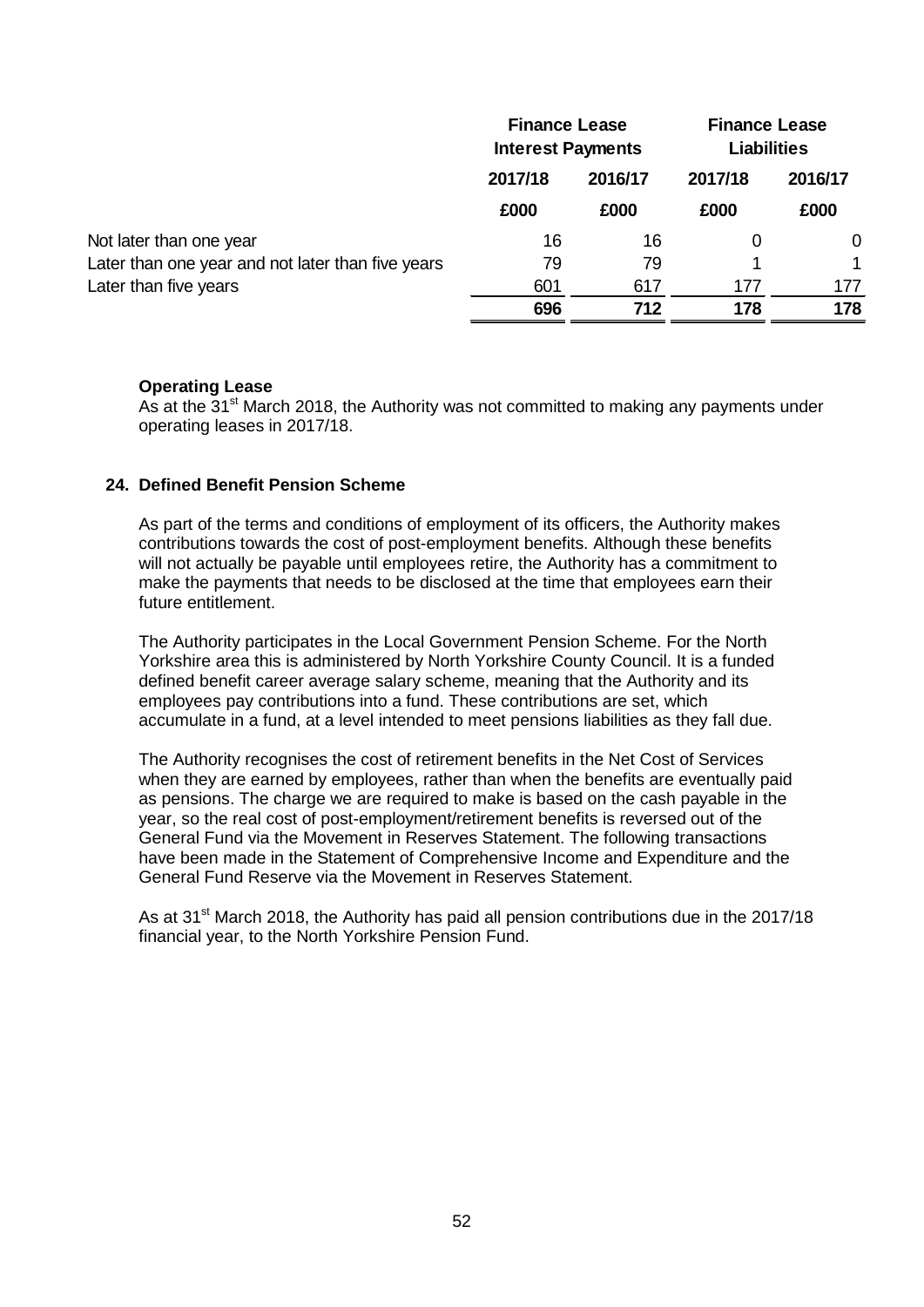| 2016/17  | <b>Comprehensive Income and Expenditure Statement</b>            | 2017/18 |
|----------|------------------------------------------------------------------|---------|
| £000     |                                                                  | £000    |
|          | <b>Net Cost of Service</b>                                       |         |
| (485)    | <b>Current Service Cost</b>                                      | (793)   |
|          | 0 Curtailments                                                   | O       |
|          | 0 Past Service Cost                                              | 0       |
|          | (9) Administrative Cost                                          | (10)    |
|          | <b>Financing and Investment Income</b>                           |         |
| (127)    | Net Interest Expense                                             | (120)   |
|          | <b>Total Post Employment Benefit Charged to the Surplus or</b>   |         |
| (621)    | Deficit on the Provision of Service                              | (923)   |
|          | Remeasurement of the net defined benefit liability               |         |
|          | (778) Actuarial gains and (losses)                               | 940     |
|          | <b>Total Post Employment Benefits charged to the</b>             |         |
| (1, 399) | <b>Comprehensive Income and Expenditure Statement</b>            | 17      |
|          | <b>Movement in Reserves Statement</b>                            |         |
|          | Reversal of net charges made to the surplus or deficit for the   |         |
|          | Provision of Services for Post Employment benefits in accordance |         |
| (631)    | with the code                                                    | (923)   |
|          | Actual amount charged against the General Fund Balance for       |         |
| 434      | employers pension contributions in the year                      | 472     |
| (197)    |                                                                  | (451)   |

The cumulative amount of actuarial gains recognised in the Comprehensive Income and Expenditure Statement to 31<sup>st</sup> March 2018 is a gain of £0.94m (£0.78m loss in 2016/17).

The line 'Net Interest Expense' under Financing and Investment Income reflects the cost of future pension benefits at the start of the year discounted by one less year, less the assumption for the growth of assets during the year.

The liabilities show the underlying commitments that the Authority has in the long term to pay retirement benefits. The total liability of £4.32m has a substantial impact on the net worth of the Authority as recorded in the Balance Sheet and the table below summarises the Authority's share of the assets and liabilities of the scheme: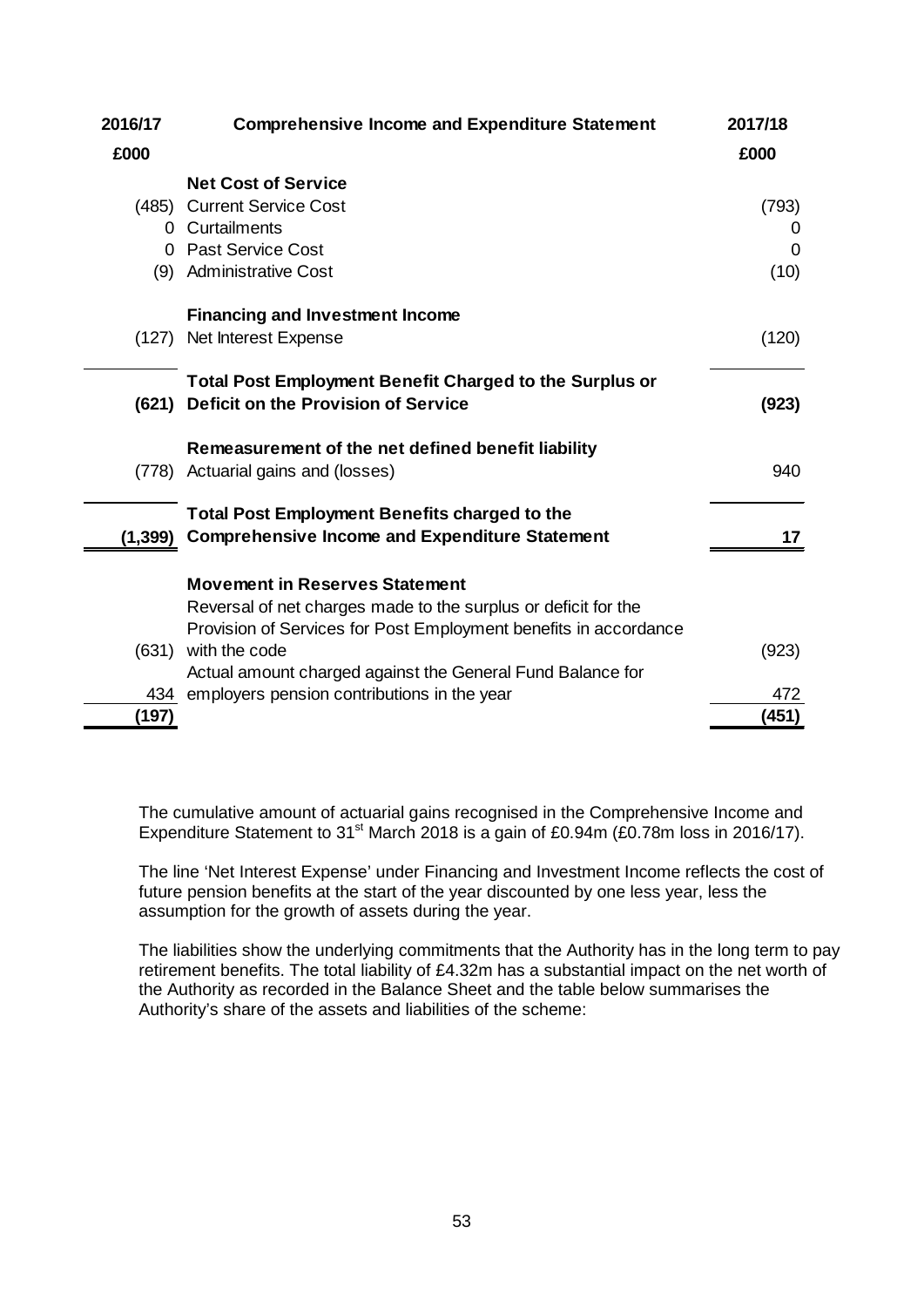|                                                                            | 31 March<br>2018 | 31 March<br>2017 |
|----------------------------------------------------------------------------|------------------|------------------|
|                                                                            | £000             | £000             |
| Estimated share of liabilities in scheme                                   | (26, 303)        | (25,066)         |
| Estimated share of assets in scheme                                        | 21,983           | 20,257           |
| Authority's net liability                                                  | (4,320)          | (4,809)          |
| Pensions liabilities at beginning of year                                  | (25,066)         | (20, 623)        |
| Current service cost                                                       | (803)            | (494)            |
| Interest cost                                                              | (648)            | (717)            |
| Contributions by scheme participants                                       | (181)            | (159)            |
| Actuarial (loss)/gain                                                      | (135)            | (3,507)          |
| Curtailments                                                               | 0                | (10)             |
| <b>Benefits paid</b>                                                       | 530              | 444              |
| Past service cost                                                          | 0                | 0                |
| Pensions liabilities at end of the year                                    | (26, 303)        | (25,066)         |
| Pension assets at the beginning of the year<br>Movement in assets in year: | 20,257           | 16,780           |
| Interest Income                                                            | 528              | 590              |
| Remeasurement (loss)/gain                                                  | 1,075            | 2,729            |
| <b>Employer contributions</b>                                              | 472              | 443              |
| Contributions by scheme participants                                       | 181              | 149              |
| <b>Benefits paid</b>                                                       | (530)            | (434)            |
| Pension assets at end of year                                              | 21,983           | 20,257           |
| <b>Deficit</b>                                                             | (4, 320)         | (4,809)          |

The key risks for North Yorkshire Pension Fund are described in the Risk Register for the Fund which can be found on North Yorkshire County Council's website. One of these risks is that investment returns will be lower than forecast due to adverse conditions in financial markets. To mitigate this, the Fund invests in a range of asset classes (equities, property, fixed income, alternatives, cash), and in more than one strategy within each asset class, such as global equity, UK equity and Emerging Market equity. Another risk is that solvency will deteriorate either through poor investment returns or adverse changes in the assumptions used to value liabilities. Two options to mitigate this include increasing contribution rates and extending deficit recovery periods. Further details on the investment strategy and the deficit reduction plan are available at [www.nypf.org.yk.](http://www.nypf.org.yk/)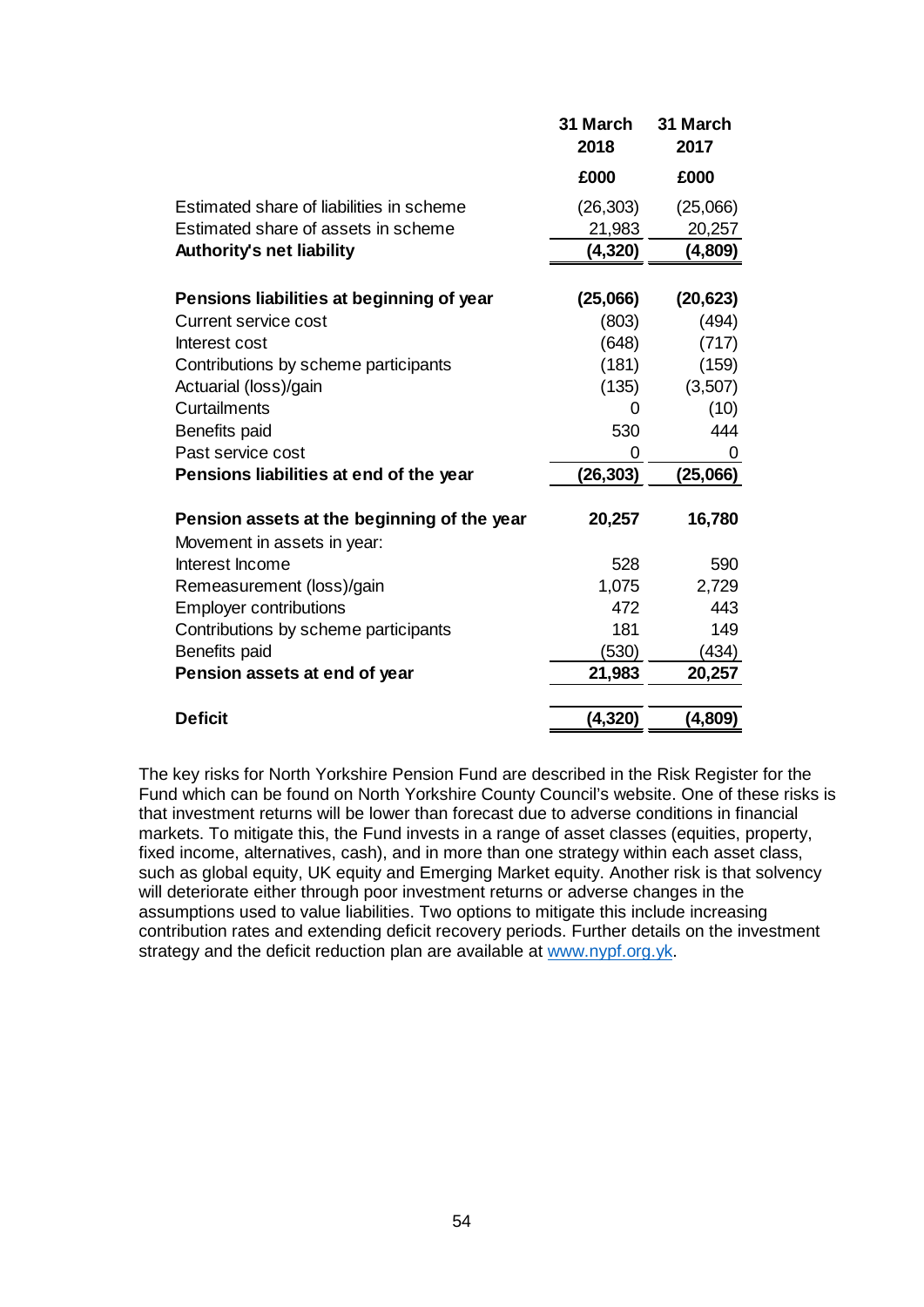|                                        | 31 March<br>2018 | 31 March<br>2017<br>Years |  |
|----------------------------------------|------------------|---------------------------|--|
|                                        | Years            |                           |  |
| <b>Mortality Assuptions:</b>           |                  |                           |  |
| Longevity at 65 for current pensioners |                  |                           |  |
| Men                                    | 22.9             | 22.8                      |  |
| Women                                  | 26.4             | 26.3                      |  |
| Longevity at 65 for future pensioners  |                  |                           |  |
| Men                                    | 25.1             | 25.0                      |  |
| Women                                  | 28.7             | 28.6                      |  |

Assets in the Pension Fund are valued at fair value, principally market value for investments, totalling £22.0m at 31<sup>st</sup> March 2018 (£20.3m at 31<sup>st</sup> March 2017), and consists of the following categories.

|                           | <b>Fair Value of Scheme</b><br><b>Assets</b> |         |  |
|---------------------------|----------------------------------------------|---------|--|
|                           | 2017/18                                      | 2016/17 |  |
|                           | £000                                         | £000    |  |
| <b>Equity Instruments</b> | 14,245                                       | 13,248  |  |
| Property                  | 1,759                                        | 1,722   |  |
| Government bonds          | 3,627                                        | 2,876   |  |
| Corporate bonds           | O                                            | 628     |  |
| Cash/Liquidity            | 44                                           | 21      |  |
| Other                     | 2,308                                        | 1,762   |  |
| <b>Total Assets</b>       | 21,983<br>20,257                             |         |  |

The actuarial gain identified as movements on the Pensions Reserve in 2017/18 can be analysed into the following categories, measured as absolute amounts and as a percentage of assets or liabilities at 31st March 2018 with comparative data for the previous four financial years:

|                                                                                                                                  | 2017/18 | 2016/17  | 2015/16 | 2014/15  | 2013/14 |
|----------------------------------------------------------------------------------------------------------------------------------|---------|----------|---------|----------|---------|
|                                                                                                                                  | £000    | £000     | £000    | £000     | £000    |
| Difference between the expected and actual<br>return on assets                                                                   | (1,075) | (2,729)  | 544     | (1,577)  | 1,437   |
| Difference between actuarial assumptions<br>about liabilities and actual experience<br>Changes in the financial assumptions used | 126     | (2, 199) | (205)   | 0        | 1,178   |
| to estimate liabilities<br>Changes in the demographic assumptions                                                                | (1)     | 5,321    | (1,566) | 3,912    | 1,741   |
| used to estimate liabilities                                                                                                     | 0       | 358      | 0       | $\Omega$ | 24      |
|                                                                                                                                  | (950)   | 751      | (1,227) | 2,335    | 4,380   |

The total contribution expected to be made to the Local Government Pension Scheme by the Authority in the year to  $31<sup>st</sup>$  March 2019 is £477k.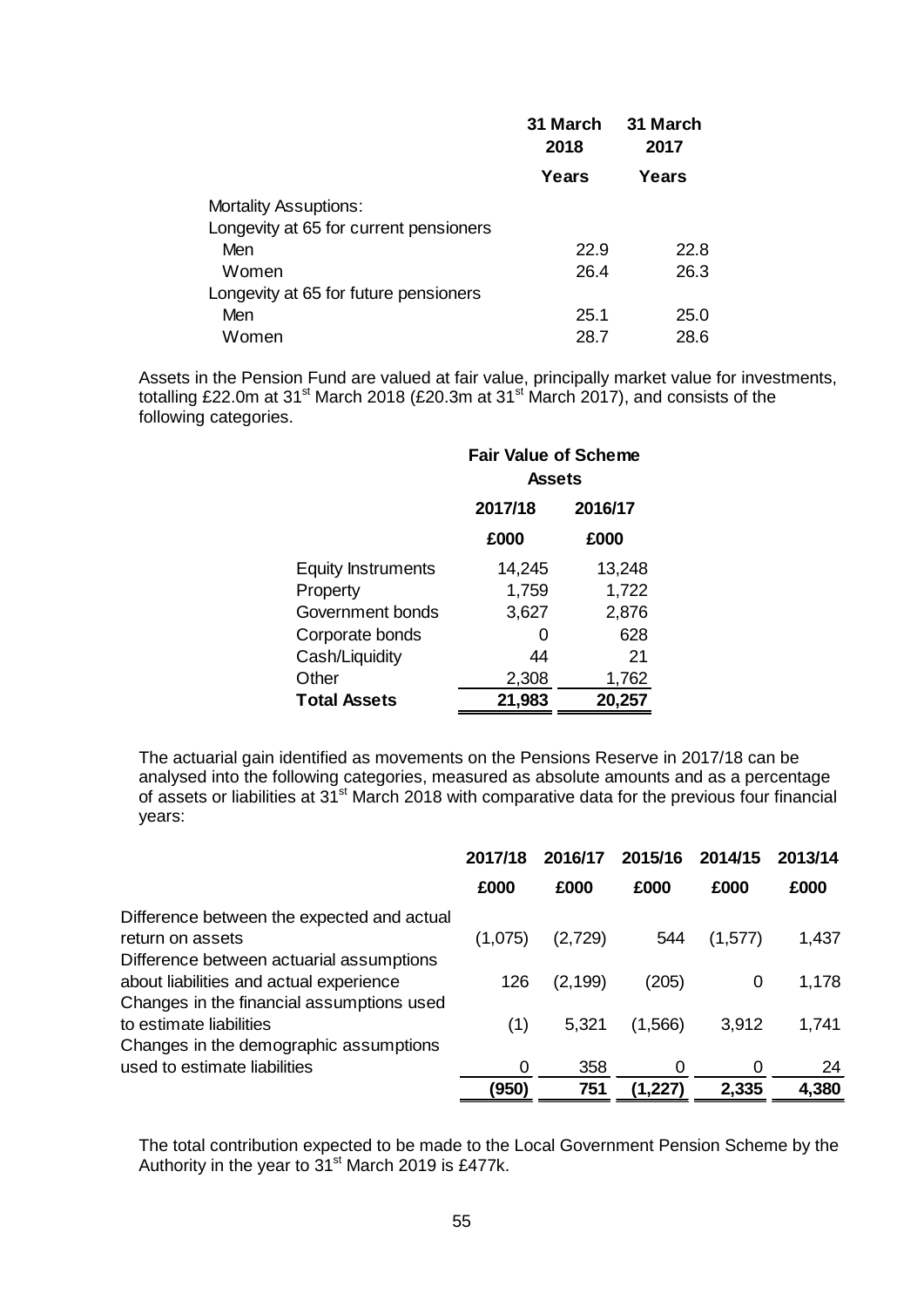## Annual Governance Statement

## <span id="page-58-0"></span>**1. Scope of Responsibility**

- 1.1 The North York Moors National Park Authority ('the Authority') is responsible for ensuring that its business is conducted in accordance with the law and proper standards, and that public money is safeguarded and properly accounted for, and used economically, efficiently and effectively. The Authority also has a duty under the Local Government Act 1999 to make arrangements to secure continuous improvement in the way in which its functions are exercised, having regard to a combination of economy, efficiency and effectiveness. In discharging this overall responsibility, the Authority is responsible for putting in place proper arrangements for the governance of its affairs and facilitating the effective exercise of its functions which includes arrangements for the management of risk.
- 1.2 The Authority has adopted an Ethical Framework, which is consistent with the principles of the CIPFA/SOLACE Framework Delivering Good Governance in Local Government and forms part of the overall governance framework in operation by the Authority. A copy of the Authority's Values Statement and Ethical Framework is available on our website [http://www.northyorkmoors.org.uk](http://www.northyorkmoors.org.uk/) in the publications section or can be obtained from; Head of Corporate Services, North York Moors National Park Authority, The Old Vicarage, Bondgate, Helmsley, YO62 5BP. This statement explains how the Authority has complied with the code and also meets the requirements of the Accounts and Audit Regulations 2015.

## **2. The Purpose of the Governance Framework**

- 2.1 The governance framework comprises the values, systems and processes for the direction and control of the Authority and its activities through which it accounts to, engages with and leads the community. It enables the Authority to monitor the achievement of its strategic objectives and to consider whether those objectives have led to the delivery of appropriate, cost-effective services in pursuit of National Park purposes.
- 2.2 The system of internal control is a significant part of that framework and is designed to manage risk to a reasonable level. It cannot eliminate all risk of failure to achieve objectives and can therefore only provide reasonable and not absolute assurance of effectiveness. The system of internal control is based on a process designed to identify and prioritise the risks to the achievement of the Authority's objectives, to evaluate the likelihood of those risks occurring and the impact should they occur, and to manage them efficiently effectively and economically.
- 2.3 The governance framework has been in place for the year ended 31<sup>st</sup> March 2018 and up to the date of approval of the annual report and statement of accounts.

## **3. The Governance Framework**

## 3.1 **Accountability**

National Park Authorities are independent, special purpose bodies working within the framework of local government. Their unique governance arrangements combine elements of accountability to central government (via DEFRA and DCLG) and to local communities reflecting the needs of national and local customers. Local accountability is achieved via the appointment of elected Members by local government and other mechanisms.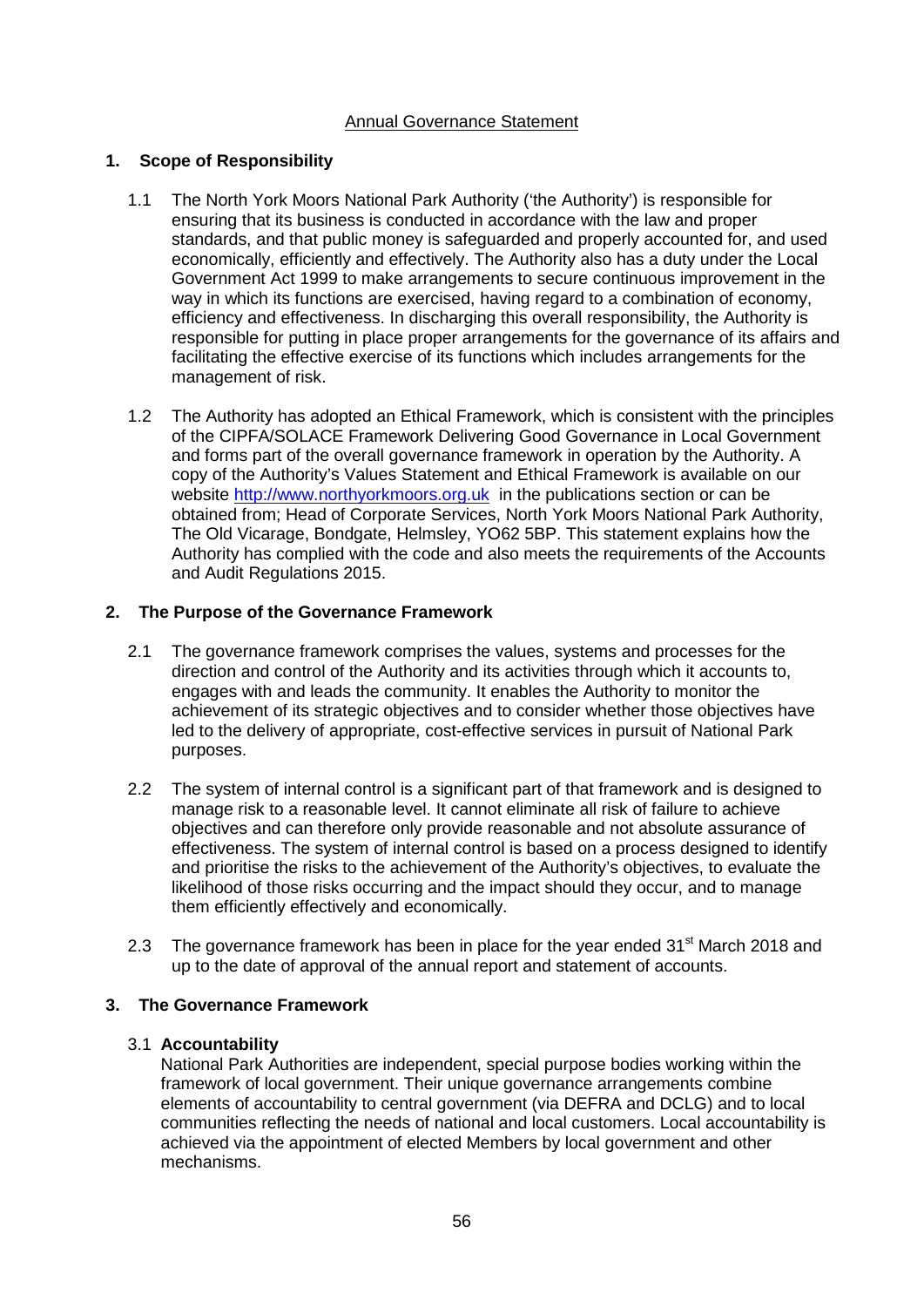- 3.2 The other mechanisms are varied involving the statutory appointment of elected Parish Councillors to the Authority and a wide variety of voluntary mechanisms. The Authority makes great effort to ensure that voluntary mechanisms are as open, inclusive and transparent as possible. They include (omitting statutory requirements):
	- Customer Service Excellence success has continued with the Authority being fully compliant with all 57 elements of the Standard and 'Compliance Plus' (best practice) in 10 of these. The latest assessment took place on 11 May 2017 and this level of performance has been maintained. The 2018 assessment will take place on 30 May.
	- The arrangement of regular Parish Forums which are attended by Members, the Chief Executive and Directors this is supplemented by an annual Joint Parish Forum. Members of the public can ask questions without giving notice at these events.
	- The Authority has two other Forums; membership is drawn from a wide range of interested parties as well as Authority Members to discuss topical issues in relation to Awareness, Recreation and Business and Conservation and Land Management
	- Representatives of groups of users otherwise under-represented as Members (young people, disabled people, BME groups and volunteers) address the Authority meeting directly. There is a quarterly Disability Advisory Group in which Officers work jointly with representatives of a variety of disability groups.
	- Periodic surveys of satisfaction with Authority Services are undertaken plus quadrennial Park wide surveys of residents' views.
	- State of the Park Reports are published periodically with consistent long running data sets where possible.
	- The Scheme of Delegation allows members of the public and representatives of the parish to address the Planning committee.
	- Wide and effective consultation mechanisms using a number of different communication channels
	- User groups such as the regular Primary Land Users Group and officer attendance sectoral groups and at Parish Council meetings.
	- Publication of full pension, allowance and salary details of all staff earning over £50k
	- Publication of Member allowances
	- Publication and access to documents within the Publication Scheme including but not exclusively details of all invoices over £250.
	- Standards are reviewed in consultation with the Independent Person on an annual basis.
	- Feedback to the Authority can take place in person, by phone, letter, e-mail or using a variety of social media.
- 3.3 The Authority regularly monitors Complaints and Compliments and reports these to the Finance, Risk, Audit and Standards Committee (FRASC) which also considers any reports from the Local Government Ombudsman. Processes are also in place to deal with complaints against Members via the Authority's Finance, Risk, Audit and Standards Committee, which has an independent person to advise it.
- 3.4 In 2017/2018, as at 31<sup>st</sup> March 2018 the Authority received 22 complaints (although 4 of those were withdrawn by the complainants prior to investigation) of the remaining 18, 6 were justified or partially justified. In the same time period the Authority also received 74 compliments. Details of all these are reported quarterly to Members. As at the same date the Local Government Ombudsman had received 2 complaints. One, the LGO decided not to investigate; the outcome of the second is yet to be published.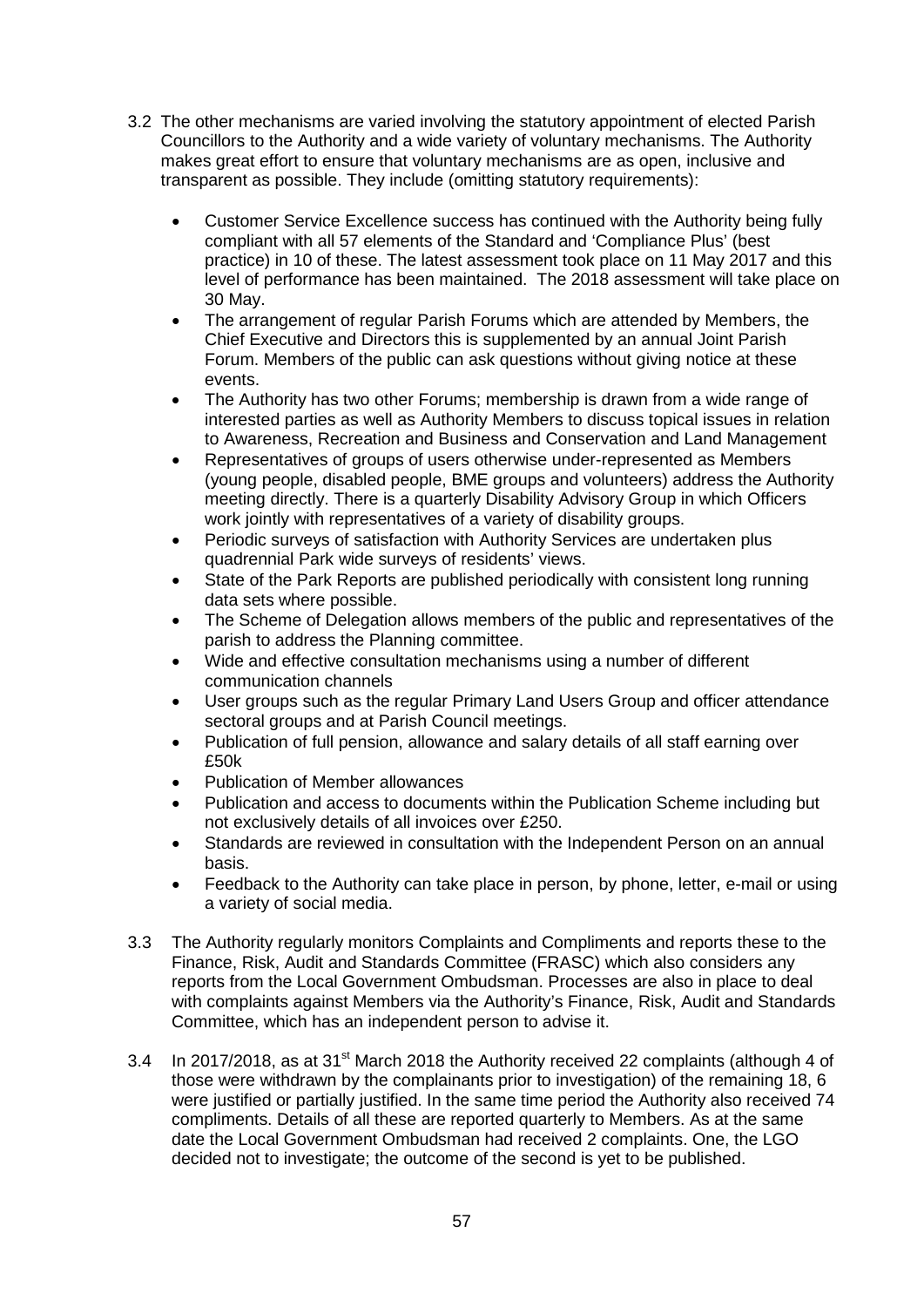3.5 There was one formal Member complaint in 2017. In accordance with the Member Complaints procedure the Deputy Monitoring Officer carried out an initial assessment of the allegations to determine whether or not they merited a formal investigation. The assessment was that no breach of the Code of Conduct or other applicable rules had occurred, that no parts of the complaint merited formal investigation, and that no further action was necessary. The Independent Person was also involved with and supportive of this assessment. The Complainant submitted further information in support of the complaint. The assessment of that information was that the initial assessment was not altered. The Complainant was notified and the matter ended.

Notwithstanding the outcome of this Member complaint, it serves as a useful reminder that the behaviour of Members is often subject to close scrutiny, particularly in public meetings and in relation to declarations of interests.

- 3.6 The Authority's governance framework seeks to ensure that the principles of good governance are embedded into all aspects of its work. This has been achieved by the adoption of the Ethical Framework which aims to embed the Authority's core values into the day to day operations of the Authority. Both the Ethical Framework and Staff Code of Conduct were updated in 2015.
- 3.7 The Authority's objectives are defined and established by the National Park Management Plan. The Management Plan review was approved in December 2016 following engagement with partners and stakeholders. Progress against the overall long term objectives of the Management Plan can be identified via regular reporting against a broad range of targets and strategic indicators.
- 3.8 The Business Plan (2017-2020) includes forecasts of income and expenditure over the medium term, allocating indicative resources to the objectives based upon the best available information. This forms the basis of the Medium Term Financial Strategy and assists in identifying any potential financial risks. This is reviewed annually as part of the budget setting process and ensures that resources and objectives are appropriately aligned.
- 3.9 The Authority is currently working on a draft Local Plan. This is supported by a Working Group of 11 Members which met eight times in the year 2017-18. Following initial consultation in September 2016 the Authority carried out two further rounds of consultation on the Authorities draft Local Plan during 2017/18. A further round on a full draft plan is planned for July 2018. Comments were invited on a 'Current Thinking' consultation document over a seven week period from  $6<sup>th</sup>$  October to  $24<sup>th</sup>$  November 2017, and 98 individuals or organisations provided views. Consultation was supported by four drop in events and through an article in the November 2017 version of the Moors Messenger, which was delivered to all households in and around the National Park. Consultation on policy for three of the National Park's special qualities also took place in December 2017 and gathered 222 responses.
- 3.10 The Authority has an established Committee Structure with an associated Scheme of Delegation to ensure that decisions are taken in the most appropriate and effective manner. The Scheme of Delegation allows swift and effective policy and decision making by Members and managerial and operational decision making by officers within a framework of accountability to Government and local people.
- 3.11 Compliance with the regulations, procedures and statutory requirements is facilitated by a comprehensive set of appropriate controls. Policies are in place to regulate how the Authority's Members and staff use the resources available to them. Regular internal audits are conducted by external auditors, providing assurance that the procedures are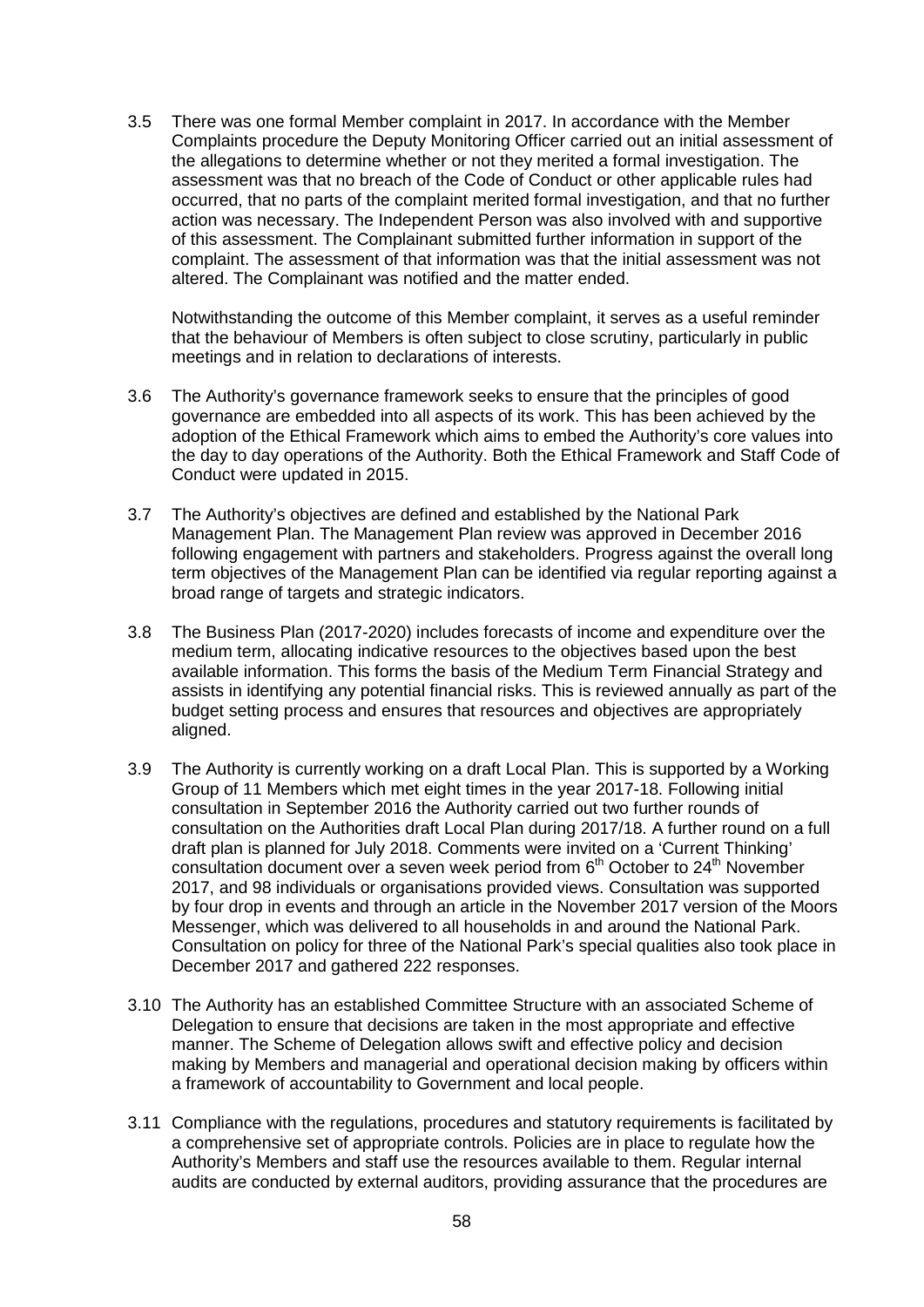being adhered to. The Authority receives legal advice and Monitoring Officer support as appropriate in all aspects of its work via a contractual arrangement with Scarborough Borough Council with effect from 1<sup>st</sup> April 2012 following a tendering exercise. Advice includes detailed input into significant Committee papers, particularly the work of the Authority's Planning Committee. The Whistleblowing Officer role is externalised via this contract to increase objectivity and independence.

- 3.12 The management of risk within the business is embedded into the activity of the Authority. A risk register is maintained to identify significant operational risks and describe the mitigation measures in place to control them. The risk management process is the responsibility of the Head of Corporate Services and is reported to Members in the spring of each year. Direct responsibility for controlling individual risks is delegated to the officer most closely involved in the operation that would be affected. More strategic risks, and the mitigation measures to control them, are included in the Authority's Business.
- 3.13 The routine financial management of the Authority is described in detail by the Financial Regulations. The annual budget is approved by the full Authority prior to the commencement of the financial year. The Directors and Management Team receive reports on expenditure and income against the expected position at their respective bimonthly meetings and take appropriate action to address any significant deviation from the plan. The quarterly meetings of the FRASC receive a formal report on the financial position, including a description of any significant virements that have been made. In November of each year, the annual budget is fully reviewed and revised to reflect the anticipated out-turn for the whole year.
- 3.14 The Authority is compliant with the CIPFA Statement on The Role of the Chief Financial Officer (2016) with the exception of two issues which reflect the arrangements in place to provide certain services under contract. The Authority's Chief Financial Officer (s151 Officer) is the Assistant Director of Strategic Resources at North Yorkshire County Council. Her role as one of the three statutory officers and her professional qualifications and experience are consistent with the Statement. The arrangements for the Chief Financial Officer also give the Authority access to services of a specialist nature, such as Treasury Management and Insurance / risk management etc. The Finance function is now delivered under a Collaboration Agreement with North Yorkshire County Council, which provides resilience and opportunities to access specialist expertise as required.
- 3.15 The Chief Financial Officer has direct access as required to the Chief Executive and Members of the Authority, and contributes to the meetings of the Directors as appropriate. She has line management responsibility for the NYCC staff working on financial matters within the Authority, and works closely with the Authority's CEO/Head of Corporate Services.
- 3.16 Performance Management is conducted via the FRASC which meets every quarter. This committee receives reports on finance, risk management, complaints and compliments and it monitors performance against the Authority's Headline Indicators and Corporate Management performance indicators. The Directors and Management Team receives progress reports on the headline indicators where the data is collected on a monthly cycle.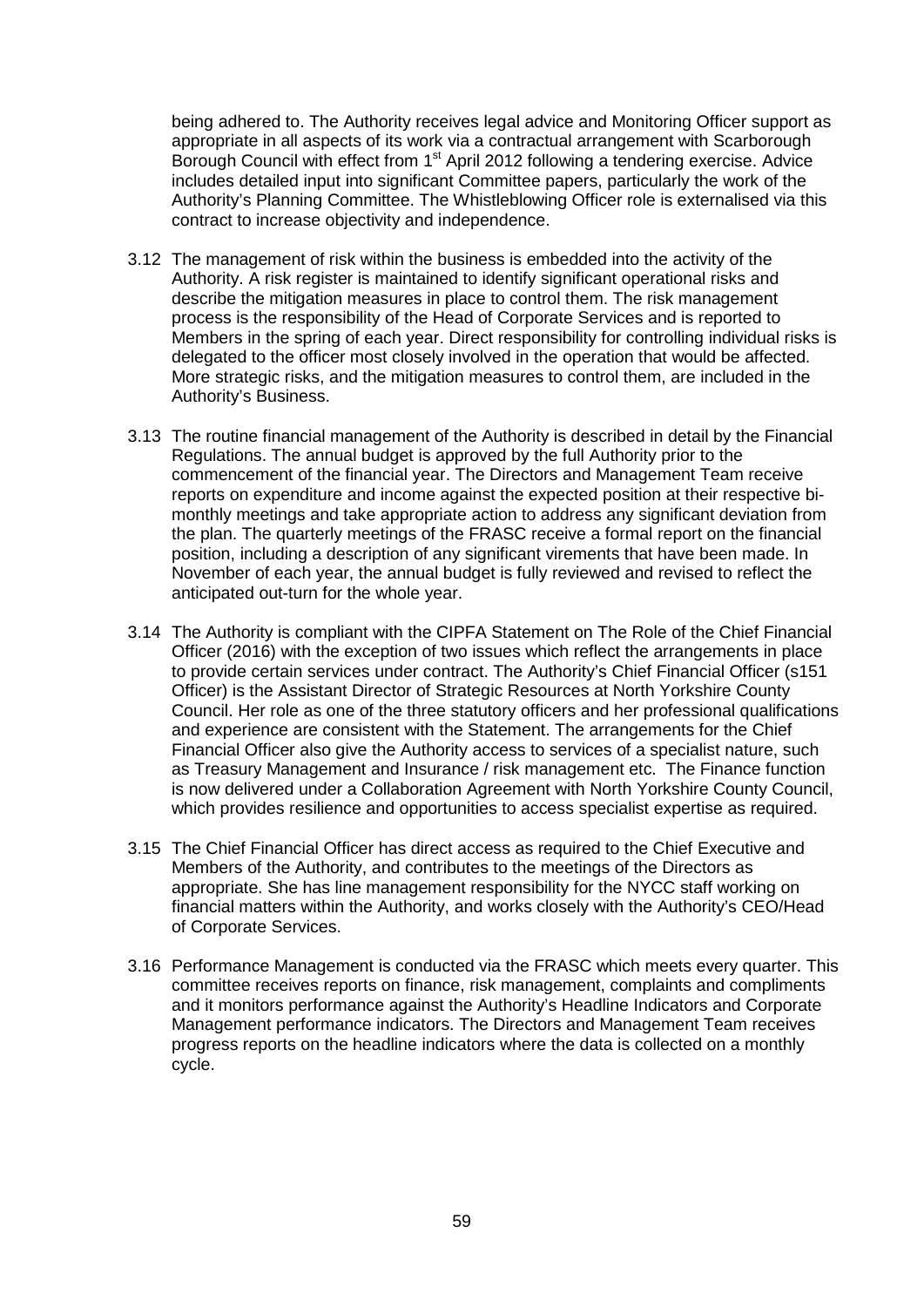## **4. Review of Effectiveness**

- 4.1 The Authority has responsibility for conducting, at least annually, a review of the effectiveness of its governance framework including the system of internal control. The review of effectiveness is informed by the work of the senior managers within the Authority who have responsibility for the development and maintenance of the governance environment, the Head of Internal Audit's annual report, and also by comments made by the external auditors and other review agencies and inspectorates.
- 4.2 This review is used to inform the contents of the Annual Governance Statement which prepared by the Head of Corporate Services in consultation with the Chief Executive, Monitoring Officer, Chief Finance Officer and key Members.
- 4.3 The following key areas of work were due to be completed in 2017/18
	- Completion of the work on the review of Financial Regulations, Standing Orders and Scheme of Delegation in particular to reflect the impact of the ongoing collaborative working with North Yorkshire County Council and other minor changes which have been identified by Officers.
	- A review and implementation of agreed actions relating to Fraud and Corruption Risk.
	- Give increased prominence to the Officers' Code of Conduct to ensure that Officers are clear about its contents and fully comply with their obligations.
	- Improve Officers' awareness of their obligations with regard to the Freedom of Information and Data Protection Acts. In particular, this relates to both the retention/disposal of data and to reinforce the message that care needs to be used in the language used and opinions expressed in all email messages.
	- Update the Authority's Customer Service Standards to reflect the changed ways in which our customers want to interact with us – for example the current standards refer extensively to how we should reply to written correspondence and while there is some guidance on email communication, no mention is made of social media.
	- Review the complaints process to ensure that complaints coming into the Authority from a wide variety of sources (including social media and emails) are being properly captured to give certainty that they are dealt with effectively and any opportunities for improving the way in which we work are taken.
	- Given the expansion of the Authority's operations, notably in delivering externally funded projects and in undertaking mitigation work via the Sirius Minerals Section 106 Agreement, ensure that the resources deployed in key areas are sufficient to support the greater volume of legal and governance work.
	- Continue to integrate volunteers into all of the Authority's work teams and ensure that volunteers are properly considered and consulted when key decisions are made.
	- Continue the development of the financial collaborative working arrangements with NYCC to deliver high quality information to facilitate Member and officer decision making.
- 4.4 Excellent progress has been on the majority of these items during 2017/18. The Finance Regulations are being revised and updated versions of the Scheme of Delegation and Standing Orders will be presented to the June NPA meeting; considerable work has been done on the Authority's archives to ensure full and proper compliance with the Retention policy; the Customer Service Standards have been updated as has the Clear Communications Guide. Briefing sessions for staff on the latter are planned shortly; Volunteers are working in teams across the whole Authority and are delivering a very significant range of work; the Complaints process is in the process of being reviewed,